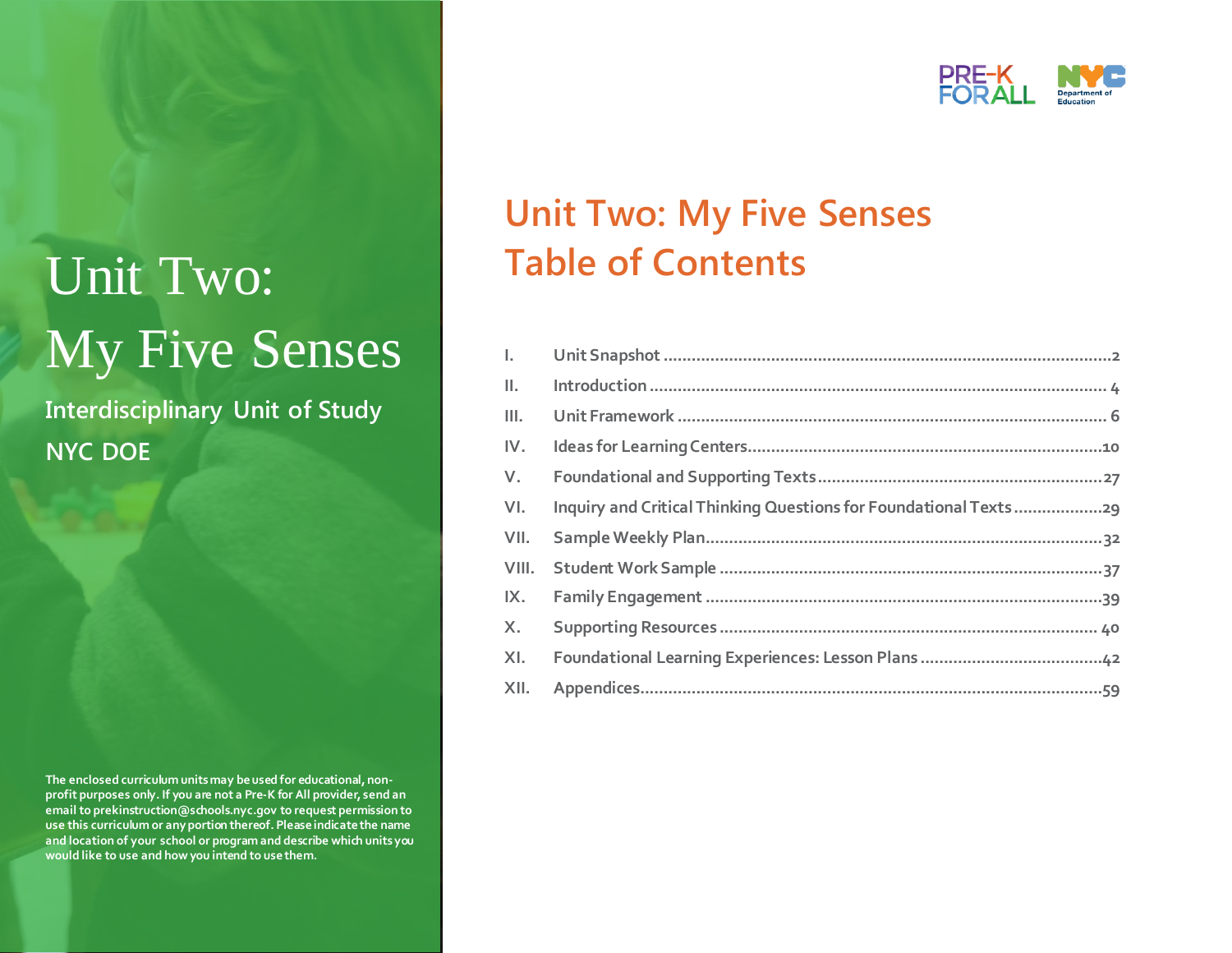

## **I. Unit Snapshot**

#### **Unit Topic:**

My Five Senses

#### **Essential Question**

How do we use our senses to explore, investigate and understand the world around us?

#### **Focus Questions**

- How do we use our sense of sight?
- How do we use our sense of hearing?
- How do we use our sense of taste?\*
- How do we use our sense of smell?\*
- How do we use our sense of touch?

\*Can be combined into one week if children are ready.

#### **Student Outcomes**

Enduring understandings that the student should have by the end of the unit:

- There are five senses. They are smell, taste, touch, sight and hearing.
- We use our senses to understand our bodies, learn what they need, and keep us safe.
- We use our senses to learn about the people, places, objects, and environment around us.
- We experience and interact with the world differently when our senses, such as vision or hearing, are impaired.

#### **Connected Academic Vocabulary**

This list should be adapted to best fit the needs of individual programs and classrooms.

| adventure      | rain          |
|----------------|---------------|
| autumn         | raincoat      |
| blind          | rough         |
| <b>Braille</b> | safe          |
| crunch         | savory        |
| dark           | see           |
| deaf           | senses        |
| dry            | sign language |
| ears           | skin          |
| eyes           | smell         |
| eyesight       | smooth        |
| fall           | soft          |
| feel           | sound         |
| fingers        | sour          |
| flavor         | sprinkling    |
| foliage        | surface       |
| hard           | sweet         |
| hear           | taste         |
| hearing aid    | taste buds    |
| instruments    | texture       |
| listen         | tongue        |
| loud           | touch         |
| mouth          | umbrella      |
| nose           | view          |
| noise          | vision        |
| notice         | volume        |
| observe        | water         |
| pouring        | wet           |
| prediction     | window        |
| quiet          |               |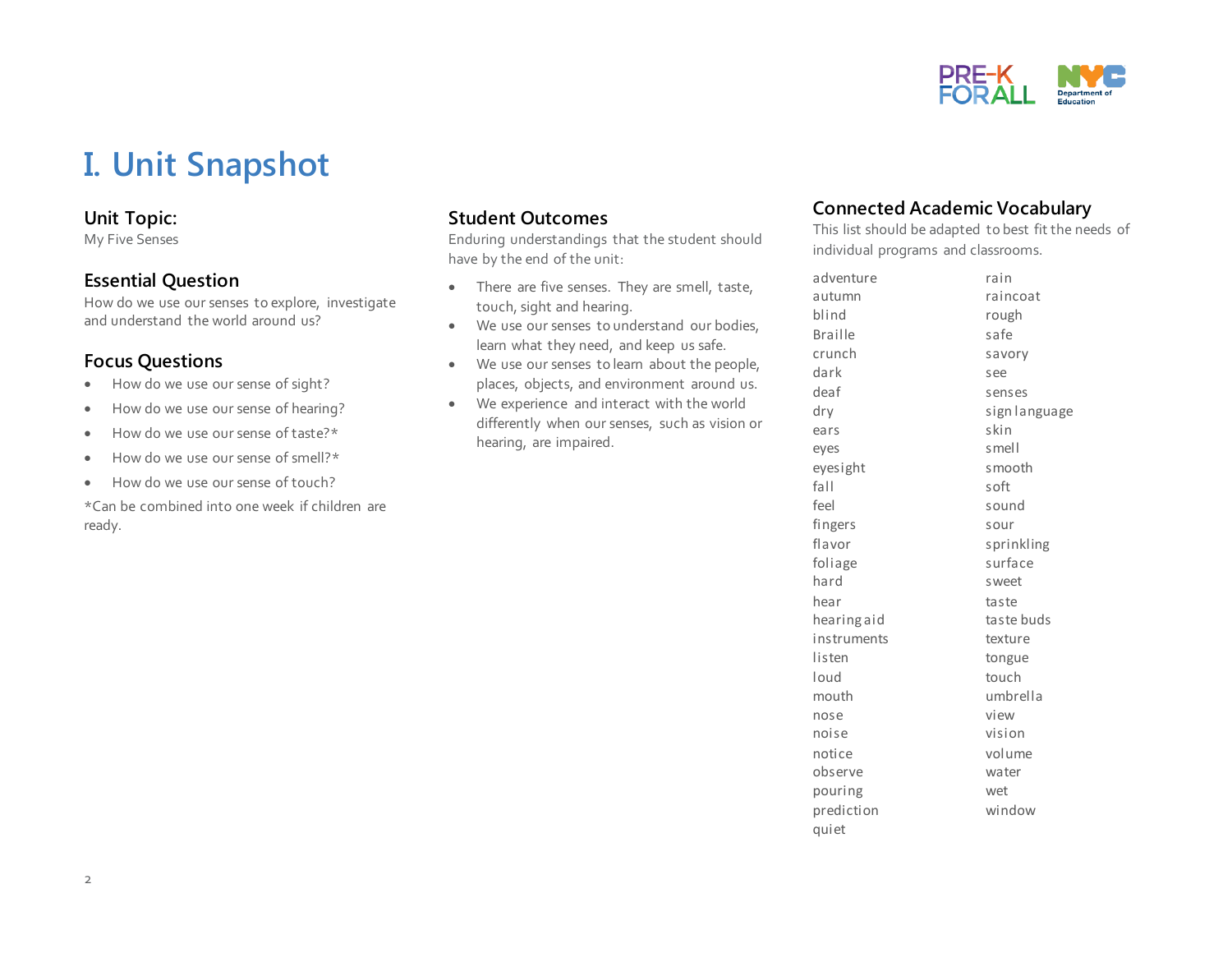

### **Focus Standards**

### **From the New York State Prekindergarten Learning Standards (NYSPLS)**

#### **Domain 1: Approaches to Learning**

PK.AL.4. Exhibits curiosity, interest, and willingness to learn new things and have new experiences

#### **Domain 2: Physical Development and Health**

PK.PDH.1. Uses senses to assist and quide learning

PK.PDH.9. Demonstrates awareness and understanding of safety rules

#### **Domain 3: Social and Emotional Development**

PK.SEL.6. Understands and follows routines and rules

#### **Domain 4: Communication, Language and Literacy**

Reading Foundations PK.ELAL.4. [PKRF.4.] Displays emergent reading behaviors with purpose and understanding

#### Reading

PK.ELAL.11 [PKR.7] Describes the relationship between illustrations and the text (e.g., what person, place, thing or idea in the text an illustration depicts)

.

Writing Standards

PK.ELAL.13 [PKW.1] Uses a combination of drawing, dictating, oral expression, and/or emergent writing to state an opinion about a familiar topic in child-centered, authentic, play-based learning

#### **Domain 5: Cognition and Knowledge of the World**

Math

*PK.MATH.13. [NY-PK.G.2.] Names shapes regardless of size*

#### Science

PK.SCI.5. [P-LS1-2.] Participates in investigations to determine how familiar plants and/or animals use their external parts to help them survive in the environment

#### Social Studies

PK.SOC.1. Develops a basic awareness of self as an individual, self within the context of group, and self within the context of community

Arts *PK.ARTS.16. [VA:Cr1-3.PK] Creates Visual Arts*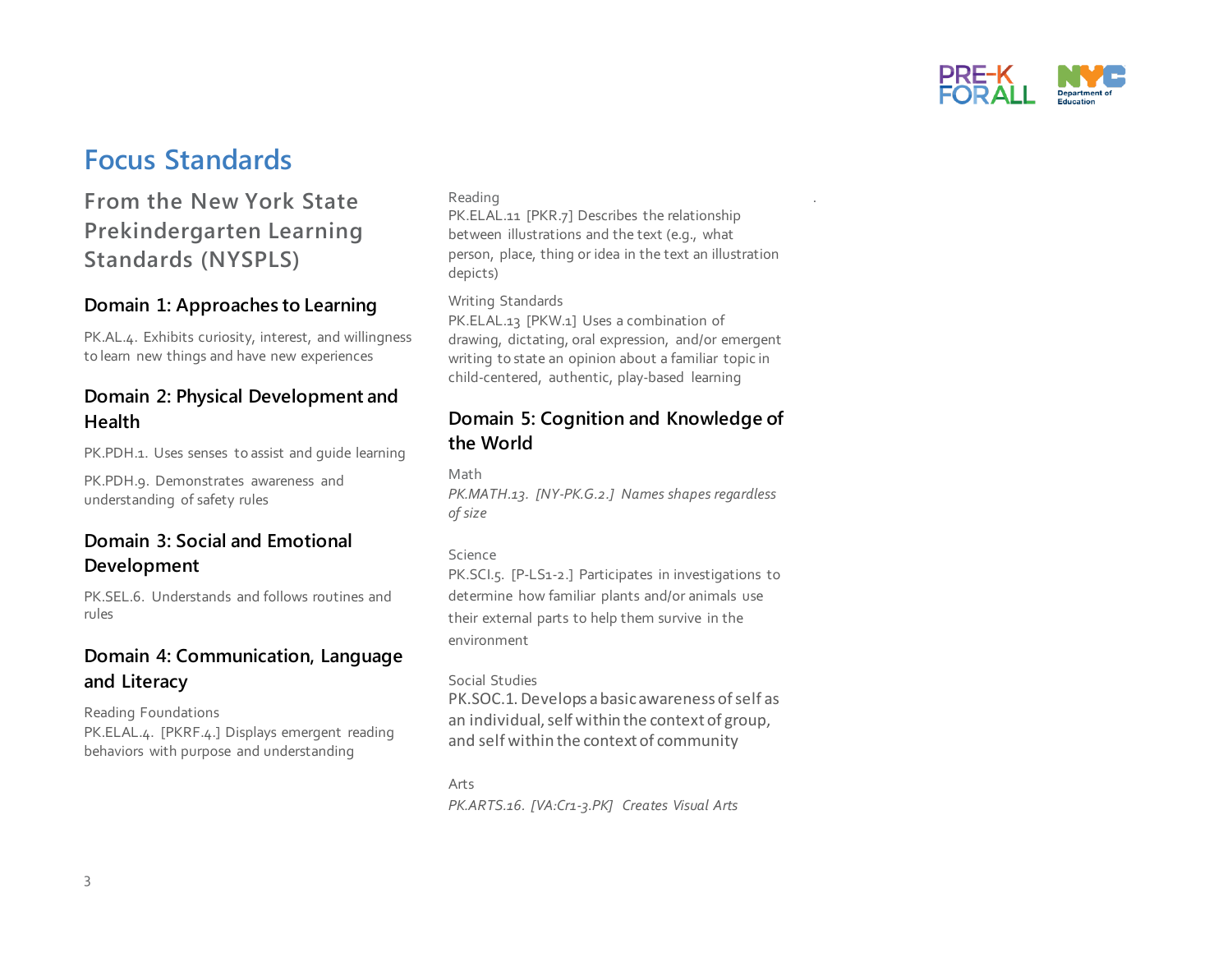

## **II. Introduction**

Welcome to the Pre-K for All second Interdisciplinary Unit of Study: My Five Senses. Now that you have introduced children and families to your program with the first unit, Welcome to Pre-K!, you will continue your journey of exploration and learning with an exciting topic focused on how we use our five senses to explore, investigate, and understand ourselves and our world. Children naturally explore the world around them through their senses. In this unit we support cognitive and language development by encouraging children to observe things in their immediate environment and begin to describe them in detail. These foundational inquiry and science skills will spark the curiosity and interest of pre-K children as they start to use those observations to make predictions, ask questions and draw conclusions: key higher-level science skills that they will use in upcoming pre-K units and in kindergarten. For your reference, there is a graphic represent ation on the right side of this page depicting how we use our senses to gather information about the world.

In this Unit, there is a focus on developing the Physical Development and Health Skills described in Domain 2 of the NYSPLS. Throughout the unit, children will use their senses to assist and guide learning (*PK.PDH.1*). Children will demonstrate increasing awareness and understanding of safety rules (*PK.PDH.9*) through discussions about how we use each sense to make judgments about safe situations or objects. For example, before going on a



neighborhood walk to listen to the sounds or notice interesting objects in the environment, engage children in conversations about how to stay safe outside and what they might see or hear that will give them information about safety. Likewise, there are opportunities to discuss safety when addressing healthy eating habits and allergies (*PK.PDH. 8*).

Throughout the unit, there are activities and discussions about how life might be different for people who have disabilities that affect their senses. There are children's books that introduce different disabilities and explain how people with disabilities might interact with the world differently. For example, a book might describe how some people are blind and introduce the concept of Braille, or how some people are deaf and use sign language. These activities and discussions are meant to help children develop an awareness of people who have disabilities that affect their senses.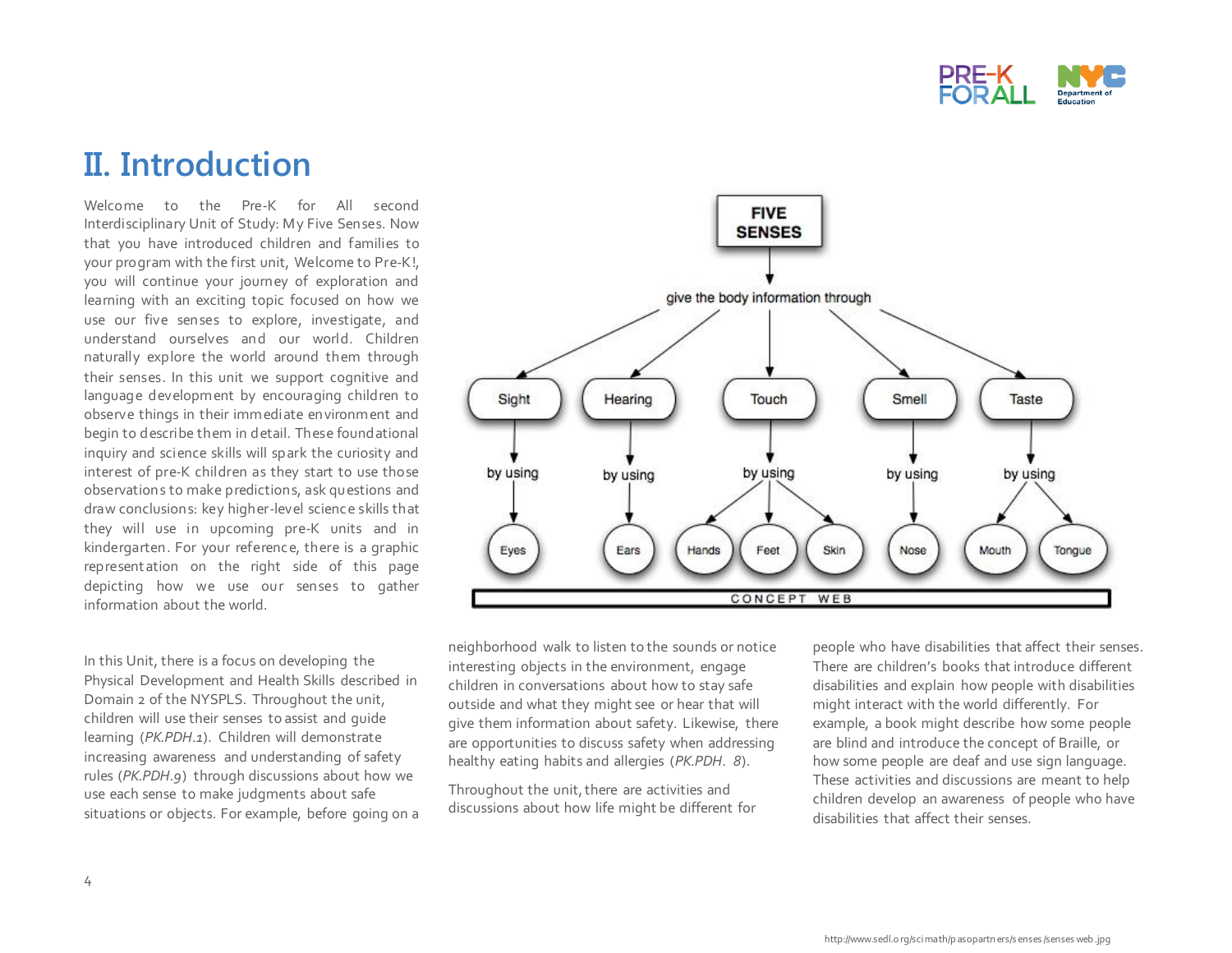

The change in seasons, from summer to fall, provides a timely opportunity to understand our natural environment through our senses. Leaves change color and fall on the ground, the air is crisper and there are new sounds and smells throughout the city. Interesting fruits and vegetables like apples and pumpkins are ripe for exploration! Through an apple taste-test in week three, children have the opportunity to smell, touch, see, and taste different kinds of apples and compare favorites. This truly interdisciplinary activity will develop children's science skills as well as their sense of self and express personal preferences.

As we engage the children in observing the world around them, remember to be respectful of each family's culture as it relates to the senses. Families have specific ways of encouraging their children to interact with their environment and the people around them: talk to families and learn about these customs. Families also may have various rules or strategies for safety. It is imperative to continue to build your relationship with families as you collaborate with them in support of each child's education.

Throughout this unit, you will see references to the [Early Childhood Framework for Quality](https://infohub.nyced.org/docs/default-source/default-document-library/early-childhood-framework-for-quality.pdf) (EFQ), which describes NYC DOE Division of Early Childhood Education's vision for high-quality early childhood programming. For example in Section IV: Ideas for Learning Centers, EFQ Three: Advancing play-based learning and responsive instruction is referenced. This standard highlights the necessary balance between adult and child-initiated learning experiences as well as some ways that teachers can enhance children's learning during play in centers.

*As we engage the children in observing the world around them, remember to be respectful of each family's culture as it relates to the senses. Families have specific ways of encouraging their children to interact with their environment and the people around them: talk to families and learn about these customs.* 

An additional note: Children in their pre-K year are increasingly interested in reading and writing and ready to begin learning the emergent reading and writing skills outlined in the NYSPLS. Throughout the Pre-K for All Interdisciplinary Units of Study, there are opportunities for working on skills such as letter recognition, letter-sound relationships and emergent writing skills, embedded within the learning centers and lessons. These opportunities should arise naturally and build on each child's level of interest and skill. Many teachers choose to start learning about letters with a name study and focusing on the first letter of each child's name, as children are inherently interested in themselves and their peers. Explore the shapes and sounds of letters that the children are interested in, for example during the morning sign-in, throughout the learning centers, or when reading books.

Children's ability to draw letters will vary greatly; encourage any attempt at drawing or writing as their fine motor and visual motor skills develop. Provide plenty of opportunities for painting, using playdough and all kinds of physical play to assist their developing writing skills. As you embark on

these early literacy explorations, observe each child in order to determine their skill level and how to encourage their development in this area.

Enjoy the activities in this unit on the five senses! Please emai[l deceinstruction@schools.nyc.gov](mailto:prekinstruction@schools.nyc.gov) with any questions or feedback.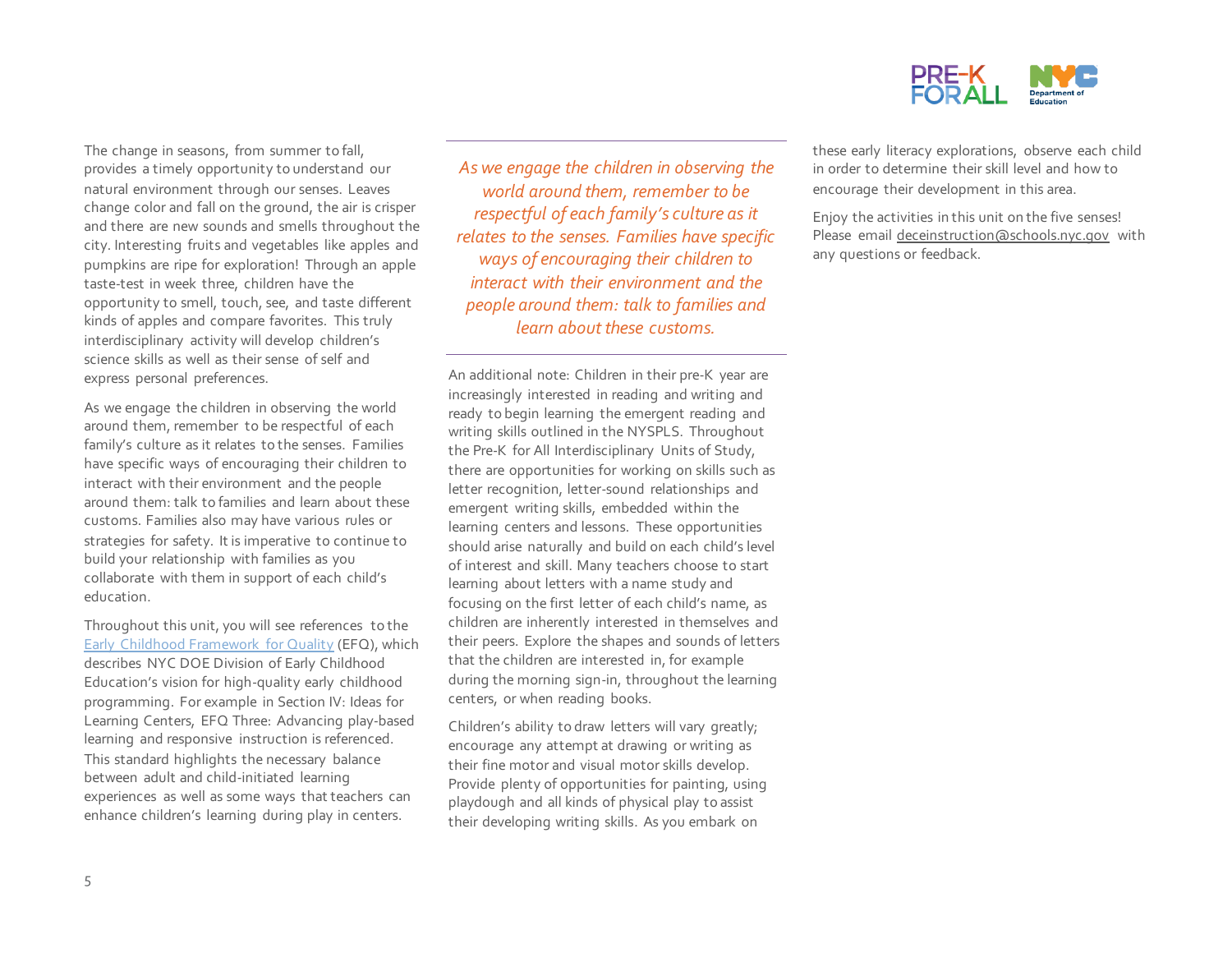

## **III. Unit Framework**

#### **Essential Question**

This is a child-friendly question that connects the knowledge and skills that children will likely develop throughout the unit.

#### **Focus Questions**

These represent the major inquiries of the unit. They build over time and require children to make connections across all content areas. Each focus question is designed to take about one week to explore.

*These are key components of each Pre-K for All Unit of Study.* 

#### **Foundational Learning Experiences**

These are experiences (e.g., whole group, small group lessons, field trips, observations, center activities) for each subtopic that provide ample opportunities to deepen children's understanding of the Focus Questions.

#### **Foundational Texts**

*PK.ELAL.9 [PKR.5] Interacts with a variety of genres (e.g., storybooks, poems, songs)*

These are a combination of literary and informational texts that can be read throughout the unit. See Section XIfor text-based critical thinking questions to support the read aloud experience.

Engaging, informative, and literary texts provide opportunities for exploring content, expressing ideas using one's imagination, and critical thinking that are enhanced through multiple readings of the same book. Reading books multiple times helps all children build a deeper understanding of content, make meaningful connections between content and other concepts or experiences and builds their confidence as learners and as future readers.

#### **Key Vocabulary**

These are academic vocabulary words that help children understand the unit focus questions and access complex texts. These words can be supplemented by vocabulary in read alouds.

#### **Family and Community Engagement**

These are ideas for inviting families to share their experience and knowledge with the class, or for extending learning outside of the classroom. They are aligned to the **[NYC DOE Division of Early](https://infohub.nyced.org/docs/default-source/default-document-library/early-childhood-framework-for-quality.pdf)  [Childhood Education Early Childhood Framework](https://infohub.nyced.org/docs/default-source/default-document-library/early-childhood-framework-for-quality.pdf)  [for Quality](https://infohub.nyced.org/docs/default-source/default-document-library/early-childhood-framework-for-quality.pdf) (EFQ).**

See Section IX: Supporting Resources for more information about Family Engagement Practices.

#### **Culminating Celebration**

This is an opportunity to reflect on the unit with the children, as well as to note and celebrate the growth and learning that has occurred.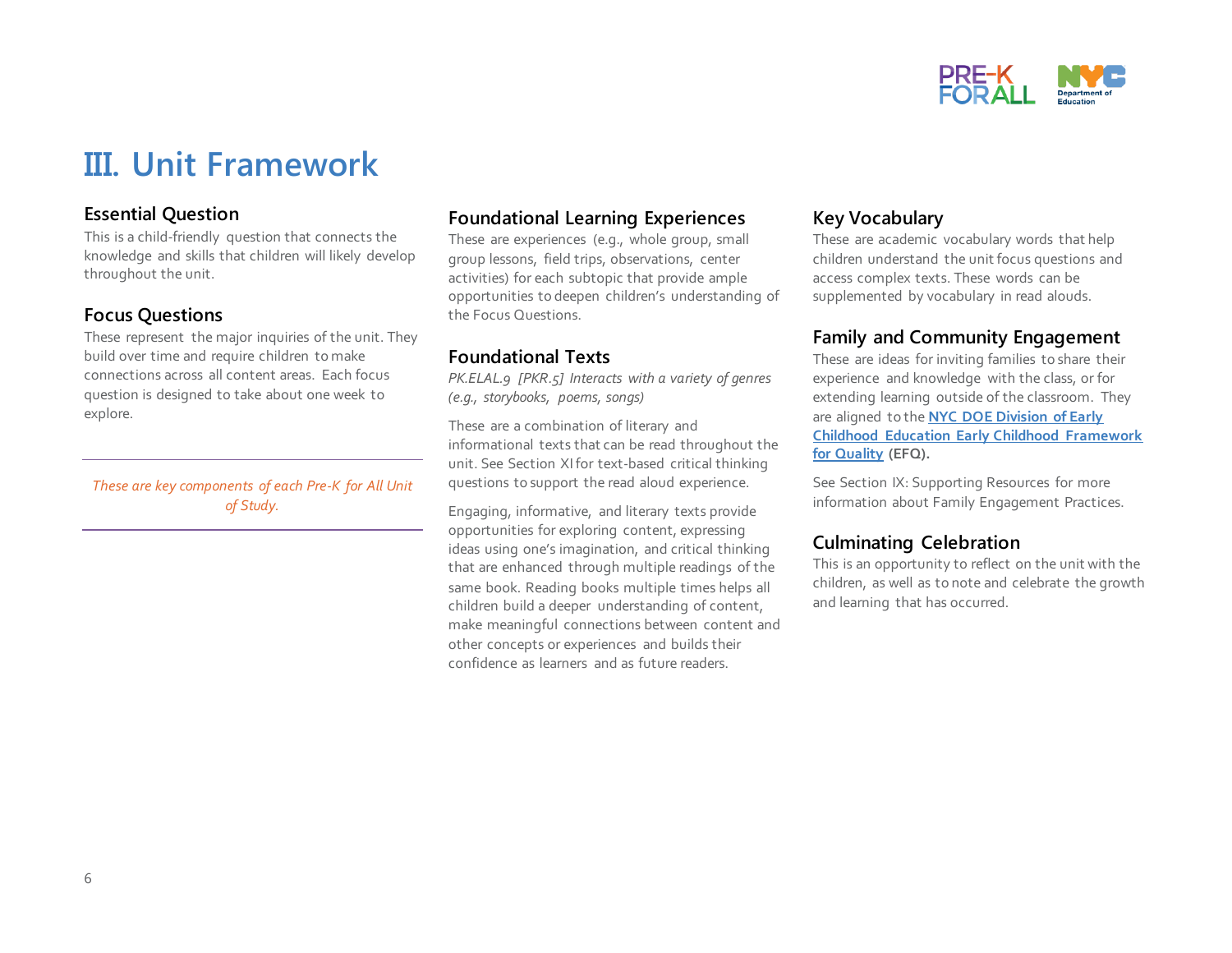

### **Unit Two: My Five Senses**

### **Essential Question: How do our senses help us explore, investigate and understand the world around us?**

|                                                    | <b>Week One</b>                                                                                                                                                                                                  | <b>Week Two</b>                                                                                                                                                                                                                                                                                                        | <b>Week Three</b>                                                                                                                                                                                                                                                                                                                                                                                                                                                                                               | <b>Week Four</b>                                                                                                                                                                                                                  |
|----------------------------------------------------|------------------------------------------------------------------------------------------------------------------------------------------------------------------------------------------------------------------|------------------------------------------------------------------------------------------------------------------------------------------------------------------------------------------------------------------------------------------------------------------------------------------------------------------------|-----------------------------------------------------------------------------------------------------------------------------------------------------------------------------------------------------------------------------------------------------------------------------------------------------------------------------------------------------------------------------------------------------------------------------------------------------------------------------------------------------------------|-----------------------------------------------------------------------------------------------------------------------------------------------------------------------------------------------------------------------------------|
| <b>Focus Questions</b>                             | How do we use our sense of<br>sight?                                                                                                                                                                             | How do we use our sense of<br>hearing?                                                                                                                                                                                                                                                                                 | How do we use our sense of<br>taste?                                                                                                                                                                                                                                                                                                                                                                                                                                                                            | How do we use our sense of<br>touch?                                                                                                                                                                                              |
|                                                    |                                                                                                                                                                                                                  |                                                                                                                                                                                                                                                                                                                        | How do we use our sense of<br>smell?                                                                                                                                                                                                                                                                                                                                                                                                                                                                            |                                                                                                                                                                                                                                   |
| <b>Foundational Learning</b><br><b>Experiences</b> | Large Group<br>Sight Walk: Take the class on a<br>walk outside; draw children's<br>attention to things they can<br>see.<br>PK.PDH.1. Uses senses to assist<br>and quide learning.<br>See page 42 for lesson plan | <b>Small Group</b><br>Listening Walk: Take the class<br>on a walk outside; help children<br>focus on listening and draw<br>their attention to things they<br>can hear.<br>PK.AL.4. Exhibits curiosity,<br>interest, and willingness to learn<br>new things and have new<br>experiences<br>See page 47 for lesson plan. | <b>Small Group</b><br>Apple Tasting: Invite children to<br>taste different types of apples.<br>Help them record their favorite.<br>Note, provide alternative food<br>for children/classrooms with<br>apple allergies. Highlight how<br>being aware of allergies helps<br>us stay safe.<br>PK.ELAL.13 [PKW.1] Uses a<br>combination of drawing,<br>dictating, oral expression, and/or<br>emergent writing to state an<br>opinion about a familiar topic in<br>child-centered, authentic, play-<br>based learning | <b>Small Group</b><br>Touch Scavenger Hunt: In the<br>classroom invite children to find<br>something hard, soft, rough,<br>smooth, etc.<br>PK.PDH.1. Uses senses to assist<br>and quide learning.<br>See page 55 for lesson plan. |
|                                                    |                                                                                                                                                                                                                  |                                                                                                                                                                                                                                                                                                                        | See page 51 for lesson plan.                                                                                                                                                                                                                                                                                                                                                                                                                                                                                    |                                                                                                                                                                                                                                   |
| <b>Foundational Texts</b>                          | <b>Windows</b> by Julia Denos                                                                                                                                                                                    | Squeak, Rumble, Whomp!<br>Whomp! Whomp! by Wynton<br>Marsalis                                                                                                                                                                                                                                                          | Thank you, Omu! by Oge Mora                                                                                                                                                                                                                                                                                                                                                                                                                                                                                     | Singing in the Rain by Tim<br>Hopgood (Illustrator)                                                                                                                                                                               |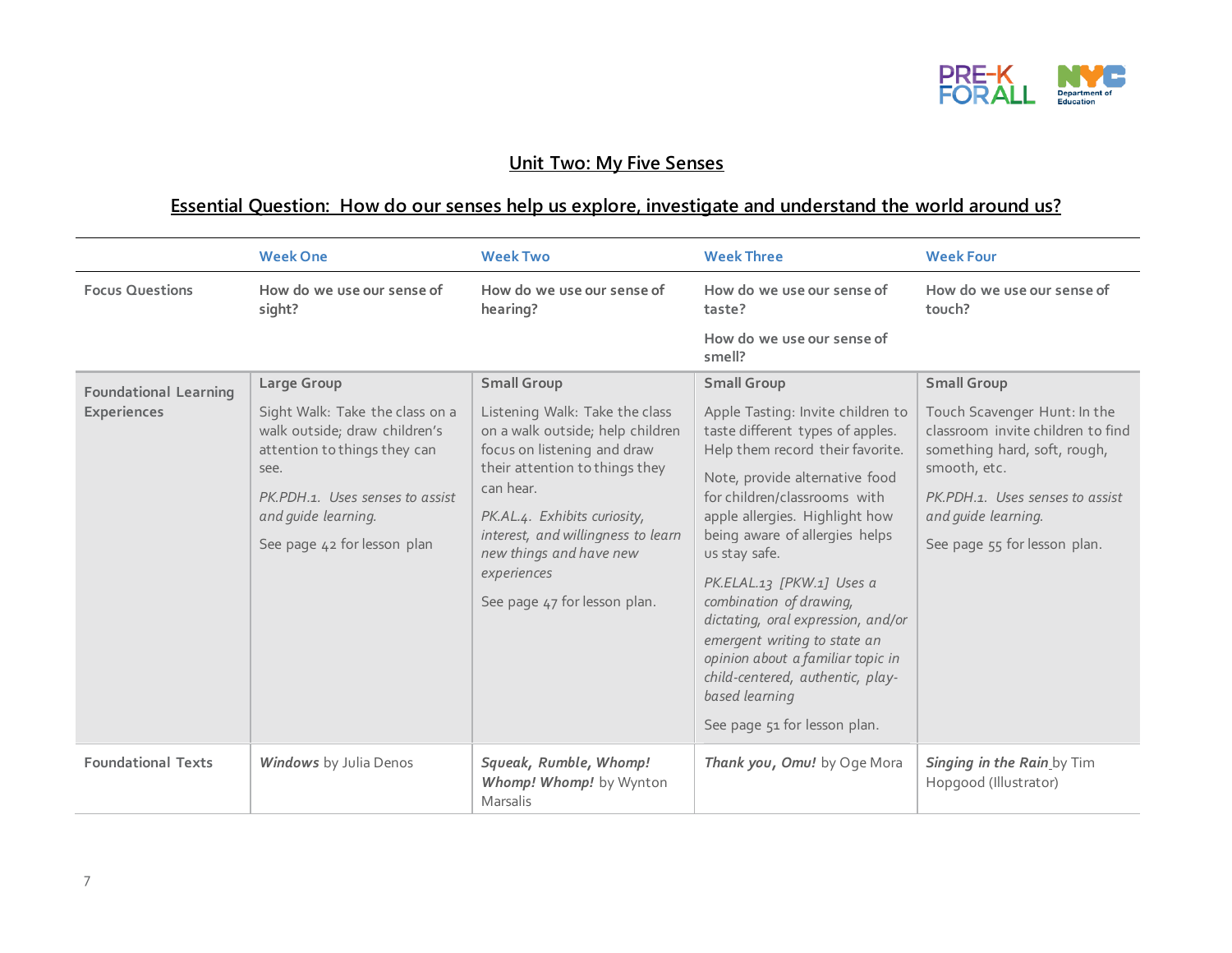

|                                                                                                                                                             | <b>Week One</b>                                                                                                                                                                                                                                                                                        | <b>Week Two</b>                                                                                                                                                                                                                                                                                                                                                                                                                                                                                                                                                                                                    | <b>Week Three</b>                                                                                                                                                                                                                                                                                                                                                                                                                                                                                                                             | <b>Week Four</b>                                                                                                                                                                                                                                                                                                                                                                                                                                                                                                                                                  |
|-------------------------------------------------------------------------------------------------------------------------------------------------------------|--------------------------------------------------------------------------------------------------------------------------------------------------------------------------------------------------------------------------------------------------------------------------------------------------------|--------------------------------------------------------------------------------------------------------------------------------------------------------------------------------------------------------------------------------------------------------------------------------------------------------------------------------------------------------------------------------------------------------------------------------------------------------------------------------------------------------------------------------------------------------------------------------------------------------------------|-----------------------------------------------------------------------------------------------------------------------------------------------------------------------------------------------------------------------------------------------------------------------------------------------------------------------------------------------------------------------------------------------------------------------------------------------------------------------------------------------------------------------------------------------|-------------------------------------------------------------------------------------------------------------------------------------------------------------------------------------------------------------------------------------------------------------------------------------------------------------------------------------------------------------------------------------------------------------------------------------------------------------------------------------------------------------------------------------------------------------------|
| <b>Focus Questions</b>                                                                                                                                      | How do we use our sense of<br>sight?                                                                                                                                                                                                                                                                   | How do we use our sense of<br>hearing?                                                                                                                                                                                                                                                                                                                                                                                                                                                                                                                                                                             | How do we use our sense of<br>taste?                                                                                                                                                                                                                                                                                                                                                                                                                                                                                                          | How do we use our sense of<br>touch?                                                                                                                                                                                                                                                                                                                                                                                                                                                                                                                              |
|                                                                                                                                                             |                                                                                                                                                                                                                                                                                                        |                                                                                                                                                                                                                                                                                                                                                                                                                                                                                                                                                                                                                    | How do we use our sense of<br>smell?                                                                                                                                                                                                                                                                                                                                                                                                                                                                                                          |                                                                                                                                                                                                                                                                                                                                                                                                                                                                                                                                                                   |
| <b>Key Vocabulary</b>                                                                                                                                       | autumn, blind, Braille, dark,<br>eyes, eyesight, fall, foliage,<br>notice, observe, see, senses,<br>view, vision, window                                                                                                                                                                               | adventure, crunch, deaf, ears,<br>hear, hearing aid, instruments,<br>listen, loud, noise, predictions,<br>quiet, sign language, sound,<br>volume                                                                                                                                                                                                                                                                                                                                                                                                                                                                   | flavor, mouth, nose, savory,<br>smell, sour, sweet, taste, taste<br>buds, tonque                                                                                                                                                                                                                                                                                                                                                                                                                                                              | dry, feel, fingers, hard, pouring,<br>raincoat, rough, skin, smooth,<br>soft, sprinkling, texture, touch,<br>umbrella, water, wet                                                                                                                                                                                                                                                                                                                                                                                                                                 |
| <b>Family and Community</b><br>Engagement<br>EFQ 4: High quality<br>programs promote<br>families' role as primary<br>caregivers, teachers, and<br>advocates | Invite families to look out of a<br>window (store, bus, subway,<br>bedroom, etc.) and discuss<br>what they see at various times<br>throughout the day. What do<br>they see in the morning? In the<br>evening? Right before bed?<br>What is different each time<br>they look? What is the same?<br>Why? | Encourage families to take a<br>sensory walk together. Ask<br>families to pay attention to<br>what they hear, see, feel and<br>smell. Additionally, encourage<br>them to discuss how they can<br>use their senses to stay safe<br>when walking outside. How do<br>our eyes help keep us safe? For<br>example, looking for cars<br>before crossing the street or<br>identifying unsafe items to<br>touch such as garbage or sharp<br>items. How about our ears? Can<br>our sense of smell help keep us<br>safe? How? This can occur<br>anywhere at any time families<br>and their children are walking<br>together. | Ask families to invite their<br>children to smell or taste a new<br>food or something they would<br>not usually eat. Provide<br>prompts to encourage<br>discussion, how does it look?<br>What do you see? How does the<br>food feel before you try it? How<br>does it feel in your mouth? How<br>does it taste? How does it<br>smell? Would you try it again?<br>Why or why not?<br>Note: Help families stay safe<br>when trying new foods by<br>providing information about<br>allergic reactions and what to<br>do in case of an emergency. | Send home a brown paper bag<br>with each child to have a Brown<br>Bag Scavenger Hunt. Ask<br>families to find items of various<br>textures at home or natural<br>objects collected from outside,<br>that are clean and safe for small<br>children to handle such as<br>pinecones, acorns or leaves.<br>Talk about why certain items<br>might be safe or not safe. Put<br>them in the bag for children to<br>bring to school and share with a<br>partner. Be sure to remind<br>families that the items they<br>send in should not be valuable<br>and may get lost. |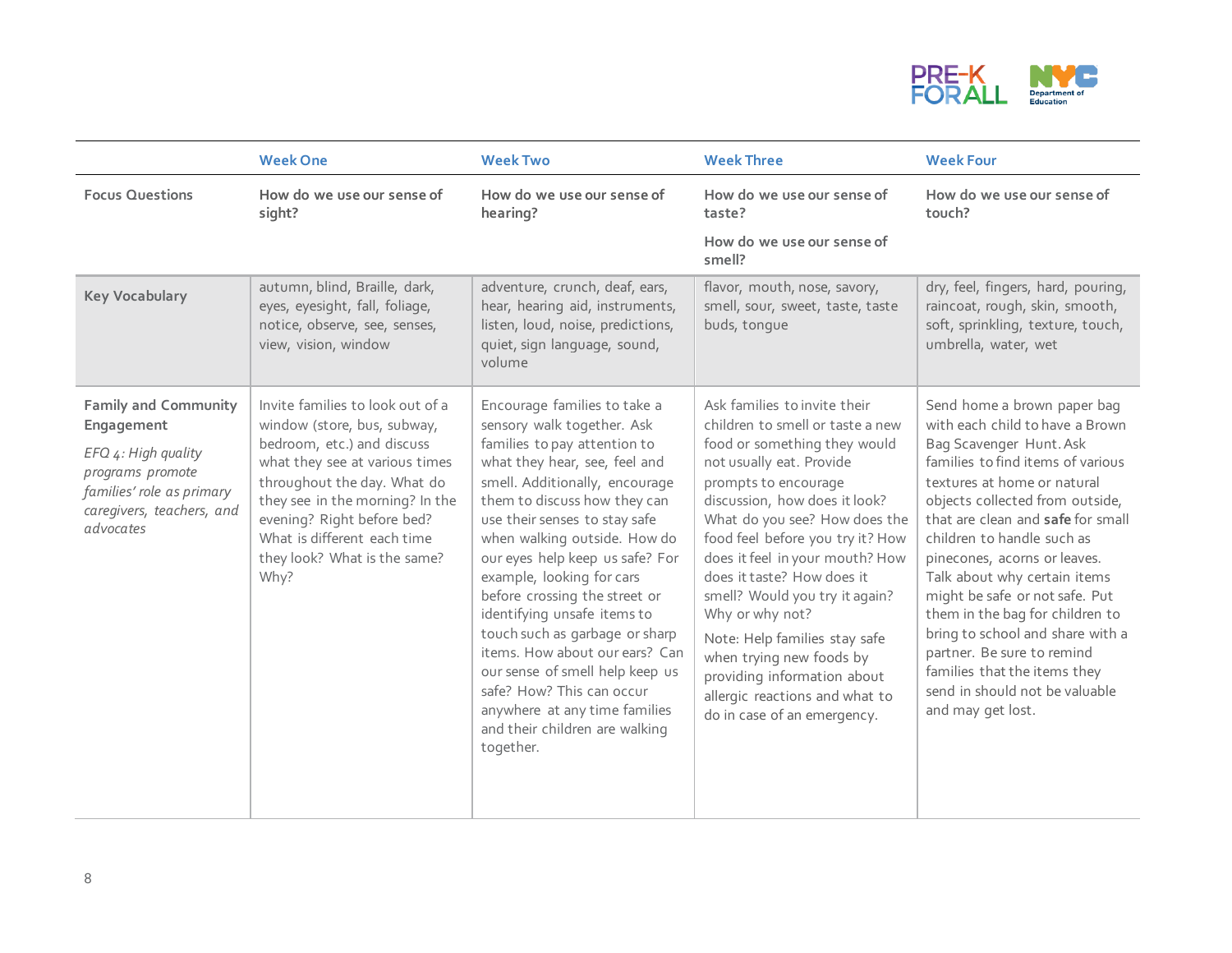

|                            | <b>Week One</b>                                                                                                                                                                                                                                                                                         | <b>Week Two</b>                                                                                                                                                                                                                                                                                                                                                                                   | <b>Week Three</b>                    | <b>Week Four</b>                     |  |  |
|----------------------------|---------------------------------------------------------------------------------------------------------------------------------------------------------------------------------------------------------------------------------------------------------------------------------------------------------|---------------------------------------------------------------------------------------------------------------------------------------------------------------------------------------------------------------------------------------------------------------------------------------------------------------------------------------------------------------------------------------------------|--------------------------------------|--------------------------------------|--|--|
| <b>Focus Questions</b>     | How do we use our sense of<br>sight?                                                                                                                                                                                                                                                                    | How do we use our sense of<br>hearing?                                                                                                                                                                                                                                                                                                                                                            | How do we use our sense of<br>taste? | How do we use our sense of<br>touch? |  |  |
|                            |                                                                                                                                                                                                                                                                                                         |                                                                                                                                                                                                                                                                                                                                                                                                   | How do we use our sense of<br>smell? |                                      |  |  |
| Culminating<br>Celebration | Make Applesauce: Prepare applesauce together with the class. As you cook with the children, reflect with them on what they see, how<br>the apples feel, and what they smell, hear, and taste. See Appendix A for sample formats of child friendly recipes and Appendix B for tips<br>on cooking safety. |                                                                                                                                                                                                                                                                                                                                                                                                   |                                      |                                      |  |  |
|                            |                                                                                                                                                                                                                                                                                                         | Tell families each child will bring home a cup of applesauce. Send home a blank label and invite them to create an applesauce label<br>together. Apply each child's label to a small container or cup of applesauce and let the children bring it home to share with their families.<br>Children who do not create a label with their families can create their own labels in the writing center. |                                      |                                      |  |  |
|                            |                                                                                                                                                                                                                                                                                                         | PK.SOC.1. Develops a basic awareness of self as an individual, self within the context of group, and self within the context of community                                                                                                                                                                                                                                                         |                                      |                                      |  |  |
|                            | OR                                                                                                                                                                                                                                                                                                      |                                                                                                                                                                                                                                                                                                                                                                                                   |                                      |                                      |  |  |
|                            | pumpkin pasta sauce. See Appendix C for recipes.                                                                                                                                                                                                                                                        | Explore a Pumpkin. After a sensory exploration of the outside of the pumpkin, cut it open and explore the inside. Collect the seeds, bake<br>them, and enjoy as a class snack. Additionally, consider cooking other parts of the pumpkin as well. You could make pumpkin bread or                                                                                                                 |                                      |                                      |  |  |
|                            |                                                                                                                                                                                                                                                                                                         | PK.PDH.9. Demonstrates awareness and understanding of safety rules                                                                                                                                                                                                                                                                                                                                |                                      |                                      |  |  |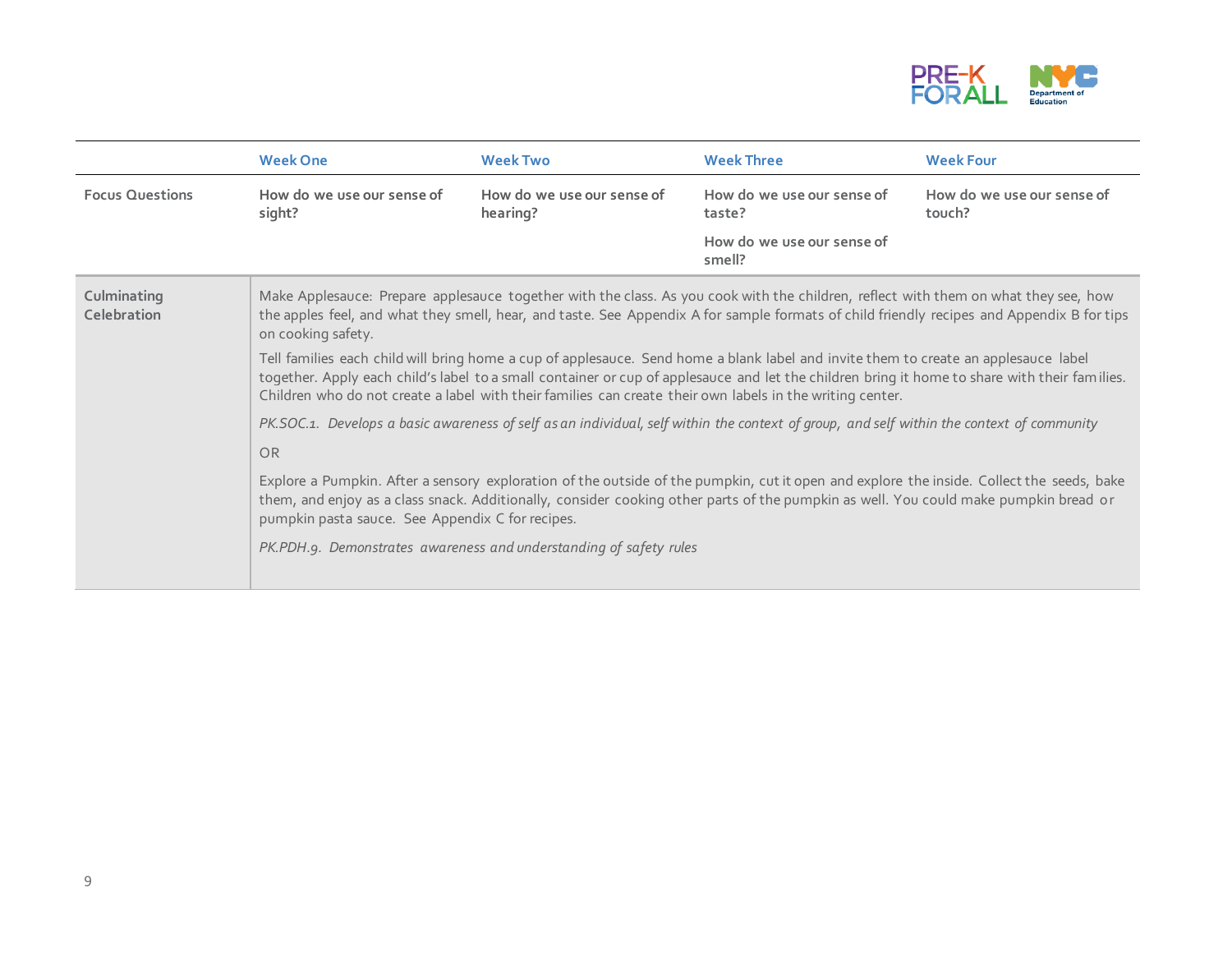

## **IV. Ideas for Learning Centers**

Learning centers should be used to advance the unit's essential and focus questions as well as the enduring understandings. The following suggestions supplement the standard materials you have in each center such as blocks in the Blocks/Construction Area, paper and a variety of writing utensils in the Writing Center, etc. As you plan your learning centers, consider how you will provide multiple entry points into the materials for all children in your classroom. The suggested materials and activities are intended to be relatable and fun! This is not an exhaustive list of materials and can be supplemented by other materials that pique the interest and reflect the diversity of your class.

As you plan for this unit, reflect on your expectations and systems for center use. Is there a limit to the number of children who can be in one center at a time? How will children know the limit? What do they do if a center is full? Behavior problems arise when crowding occurs. You can prevent crowding by limiting the number of children allowed in a center at a time, setting up materials to support a specific number of children in a space (e.g. four chairs at the table means four children can participate) as well as by making sure you have arranged the furniture and materials appropriately. Some centers clearly require more space than others (Blocks, Dramatic Play) but this too warrants reflection. For example, in a class where many children are interested in writing, the Writing Center should be big enough to support a group of children.

Reflect a bit further and consider the materials you have provided for children thus far and how they use them. If children are not using some of the materials they might need you to model how to use them, more time, or a different level of challenge. Are there enough materials? Do you need to add materials that are more culturally relevant to your student population? Do you need to add more openended materials that allow children to create their own meaning? The list of materials and strategies below are intended to be added gradually. For this unit there are recommended materials that lend themselves well to the study of each sense as well as suggestions that highlight how the senses work together.

While the materials you select for centers are extremely important, learning is richer when children and adults have high quality interactions as they play. When teachers interact with children in centers they can model language through initiating, joining and extending conversations, using self and parallel talk, and asking open-ended questions that deepen engagement and inquiry while developing problem solving and critical thinking skills.

*Rather than detracting from academic learning, purposeful play supports the abilities that underlie such learning.* 

Play is an important vehicle for developing a variety of skills outlined in the NYSPLS and EFQ standards. Rather than detracting from academic learning, purposeful play supports the abilities that underlie such learning. When children have a sufficient amount of time to play and can access learning centers and the materials in them, they have some of the essential supports necessary for their play to continue developing in complexity. The play-based learning that happens in learning centers addresses standard PK.AL.1 (Actively and confidently engages in play as a means of exploration and learning). For these reasons, teachers should ensure that children have access to and can choose from a variety of learning center materials for one-third of the pre-K day, and support children's engagement in play during center time, adjusting the daily schedule to weave in small and whole group activities without infringing on that time. NYSPLS standards are included for all of the activity suggestions here and opportunities for assessment are embedded. Text suggestions that compliment these materials and activities are also included.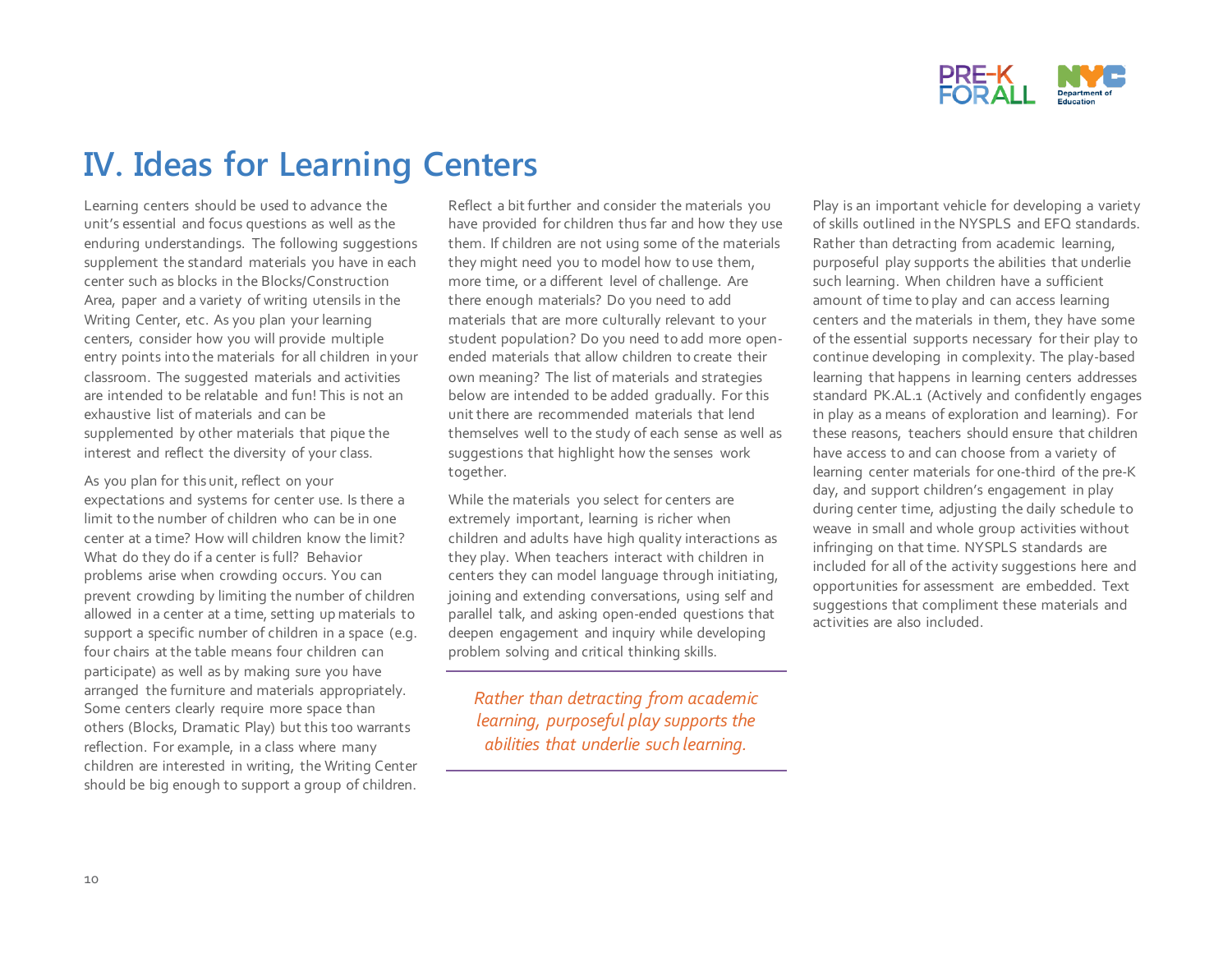

## **Blocks/Construction**

#### **Critical thinking questions/statements:**

Tell me about your work. I notice that you \_\_\_\_\_. What are some other things you could add? I wonder what would happen if \_\_\_\_\_. How do you know? How could you build \_\_\_\_? What is your conclusion?

#### **Suggested Text:**

*Listen to the City* by Rachel Isadora.

If children are interested in building a city or buildings that might be in a city, encourage them to think about, and make some of the noises they might hear in or near the city or building.

*PK.PDH.1. Uses senses to assist and guide learning* 

#### **Tree Blocks:**

Add tree-shaped blocks to the center (if you have them). Invite children to explore how these blocks feel and look compared to the other blocks in the construction area. Also, consider covering blocks with green and/or brown paper to make them look like tree parts (e.g., branches, trunks, leaves).

*PK.ELAL.24. [PKSL.6] Expresses thoughts, feelings, and ideas (e.g., role-playing, music, drawing, art work, building, writing)*

#### **Leaves:**

Cut out the leaf rubbings the children made in the art center. Add these leaves, as well as tape, to the center. Invite children to use these leaves, and the blocks in the center to create trees. Be sure to include pictures of trees for the children to reference and if possible, invite children to study the trees they see outside. Natural materials children collect such as leaves, acorns, pinecones, etc. can be used in this activity as well.

*PK.SCI.4. [P-LS1-1.] Observes familiar plants and animals (including humans) and describes what they need to survive*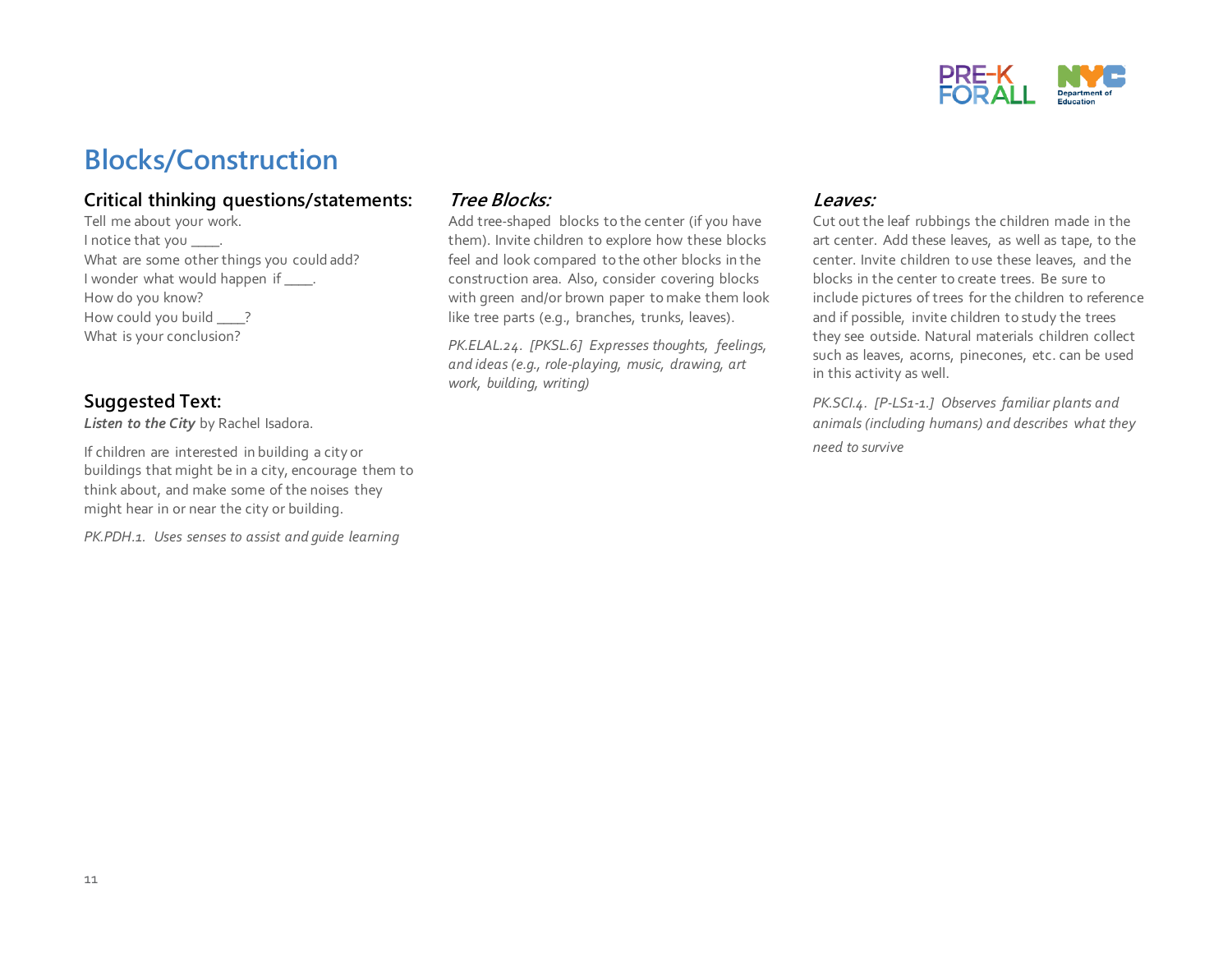

### **Dramatic Play**

#### **Critical thinking questions/statements:**

Who are you going to be today? I wonder what would happen if ? What will you do next? What do you think about ? What does that remind you of?

#### **Suggested Text:**

*\*What's Cooking at 10 Garden Street? by Felicita Sala*

Use this book as an opportunity for children to share some of the foods they may eat or make with their family, or invite them to pretend to make some of the recipes in the book. They might want to talk about what they notice about how the food looks, smells, tastes, feels, or even sounds.

*PK.SELSOC.1 Develops a basic awareness of self as an individual, self within the context of a group, and self within the context of a community.* 

#### **Dress Up:**

Add lengths of fabric in various textures (silky, burlap, terry cloth, etc.) large enough for children to use to create dress up costumes. Discuss with the children the way the fabrics feel as they select which pieces they would like to use.

*PK.PDH.1. Uses senses to assist and guide learning.*

#### **Apple Orchard:**

Create an apple orchard for children to explore. Include orchard related items such as an apple picking sign, apple trees, baskets of apples (real or imitation), and a tablecloth. Children who are interested or familiar with apple orchards may want to participate in creating the orchard. Additionally, invite children to create a menu to sell items such as apple cider, apple donuts, apple pie and different types of apples. Children could make these items with playdough or clay. If possible, include books about apples and add real apples to the center. Talk with the children about the apples, and invite them to explore apples with all of their senses. They can see different color apples, touch how they feel, hear the crunchy sound when they take a bite and taste how sweet or sour each apple is. Encourage children to consider where and how apples grow, why apple skins are different colors and why they are healthy to eat. Additionally, they can consider who else eats apples besides people, what else apples are used for (apple juice, apple donuts, apple pie, apple bread) and when apples ready to be picked.

*PK.CKW.6 (Science): Acquires knowledge about the physical properties of the world.* 

#### **Diner:**

Turn the dramatic play center into a diner. Set up tables and chairs; include various empty and clean condiment bottles such as ketchup, hot sauce, pepper and salt to enhance children's play. Children can talk about how foods taste using words such as salty, sweet, spicy, bitter, etc. Make menus with removable pictures of food, which children can use to sort by taste preference, flavors, etc. Facilitate discussions around what to order and why. Which foods are healthy? Why do we need to eat healthy foods? How do we know if something is healthy? What if we want to eat foods that are not healthy? Children can be servers and use small pads of paper and take orders. Also, create the diner kitchen and invite children to be cooks in the kitchen. Add aprons and hats as well as pots and pans for children to use when preparing customers' meals.

*PK.SCI.4. [P-LS1-1.] Observes familiar plants and animals (including humans) and describes what they need to survive*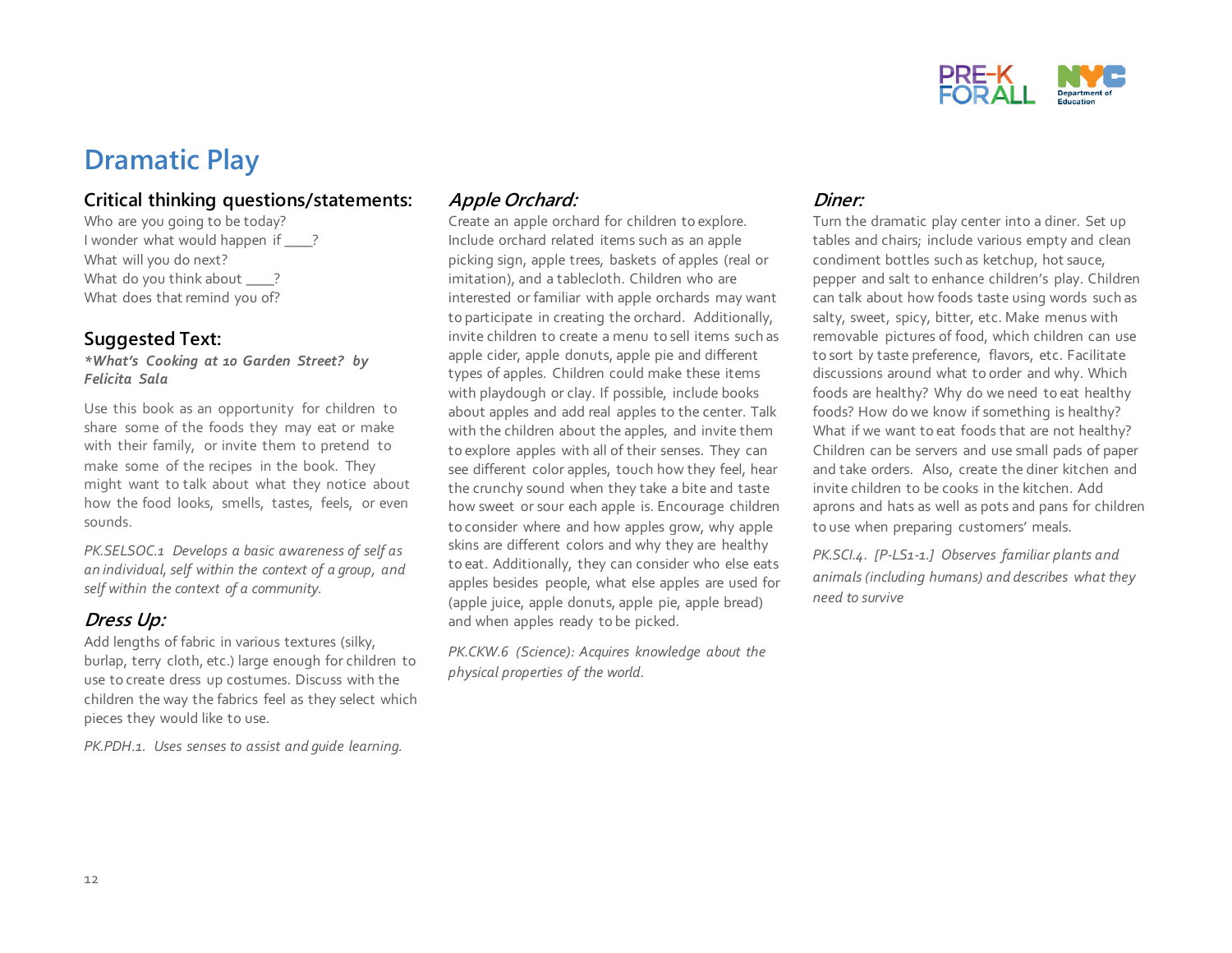

### **Art**

#### **Critical thinking questions/statements:**

Tell me about your art. What did you notice about ? I notice that you \_\_\_\_. How did you do that? What will you try next? Why? How does this picture, painting, drawing, etc. make you feel? Why?

#### **Suggested Text:**

*Rainbow Joe and Me* **by** Maria Diaz Strom**.**

The girl in this story paints with her eyes closed to try to imagine what it is like for Rainbow Joe to paint. Invite the children to try this too.

*PK.ELAL.11 [PKR.7] Describes the relationship between illustrations and the text (e.g., what person, place, thing or idea in the text an illustration depicts)* 

#### **Note:**

Children have varying levels of sensitivity to sensory experiences. Do not force children to touch materials. Invite children to participate and observe their behavior carefully. Respond to the cues they give you about their readiness to participate.

#### **Leaf Rubbings:**

Provide, or ask families to bring in, various leaves from trees in the neighborhood or near their homes. Place a piece of paper over a leaf and rub the side of a crayon over the paper. Watch as the leaf appears and invite the children to consider why this happens.

*PK.SCI.5. [P-LS1-2.] Participates in investigations to determine how familiar plants and/or animals use their external parts to help them survive in the environment* 

#### **Finger Paint:**

Invite children to finger-paint and talk with them about how the paint feels (e.g., slippery, cold) as they paint. Consider adding spices to the paints (be sure to be mindful of allergies) and encourage children to smell the paints as they work.

*PK.AL.3. Approaches tasks and problems with creativity, imagination and/or willingness to try new experiences*

#### **Texture Paint:**

Provide tools that produce interesting prints (potato mashers, textured rolling pins, forks) for children to use as painting tools instead of using paintbrushes. Talk with the children about the print each tool makes.

*PK.ARTS.16. [VA:Cr1-3.PK] Creates Visual Arts*

#### **Vehicle Painting:**

Invite children to roll the wheels of small toy vehicles in paint then on to paper. Explore and compare the tracks created by the textures of the tires.

*PK.AL.4. Exhibits curiosity, interest, and willingness to learn new things and have new experiences*

#### **Glue:**

Add food coloring to glue bottles or place marker inserts into the bottles (this is a great way to reuse markers with missing tops). Invite children to use the colored glue to create pictures and encourage them to observe the bottles as the colors intensify over the course of the week. Ask children to predict how long it will take for the glue they used to dry and explore the way the glue feels when it is dry.

*PK.AL.4. Exhibits curiosity, interest, and willingness to learn new things and have new experiences*

#### **Texture Collage:**

Invite children to use a variety of textured materials to create a collage. Encourage them to explore the texture of the materials they select and reflect on what they see when finished.

*PK.ARTS.16. [VA:Cr1-3.PK] Creates Visual Arts*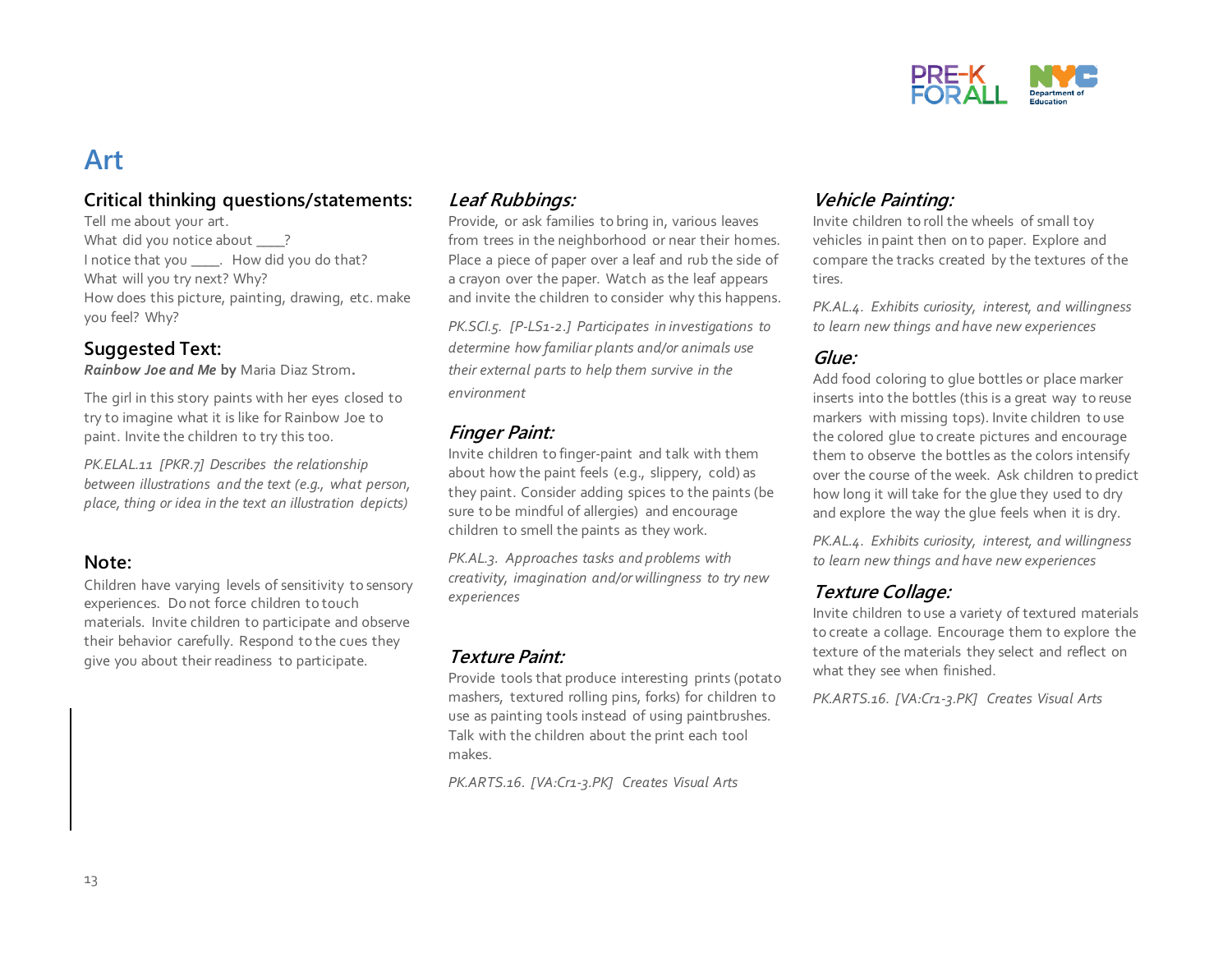

#### **Michelangelo:**

Invite children to view some of Michelangelo's work and then discuss it together. Tape paper to the bottom of tables and then encourage children to lie on the floor and paint on the paper or color with crayons or markers to prevent drips.

*PK.ARTS.18. [VA:Re7-9.PK] Responds to Visual Arts*

**√ Opportunity for Assessment:** As children examine Michelangelo's art, monitor how they respond and react. Ask questions such as, "What do you think about this picture/painting?" Note what they children are able to express to you.

#### **Instruments:**

Invite children to make various instruments such as shakers or string instruments. To make shakers, provide empty tubes, containers, plastic eggs, etc. as well as materials to put inside such as rice, beans or beads. Secure the containers and have children decorate if desired. To make string instruments provide various boxes and containers as well as rubber bands, string, and tape. As children create, invite them to think about how the instruments will make sounds, and encourage them to start thinking about the relationship between movement and sound. As children are ready, help them explore how vibrations make sound.

*PK.SCI.3. [P-PS4-1.] Plans and conducts investigations to provide evidence that sound is produced by vibrating materials*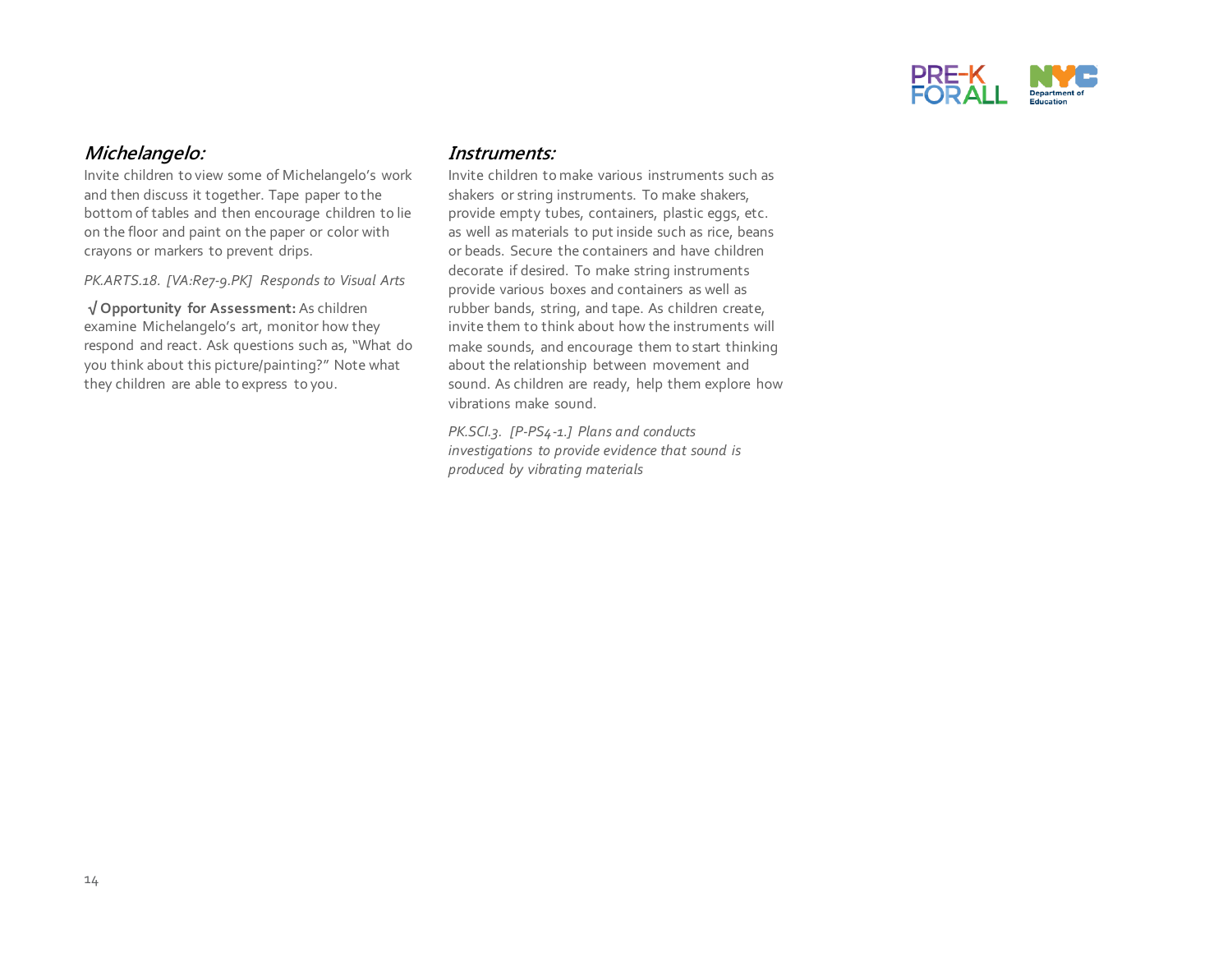

## **Science/Discovery**

#### **Critical thinking questions/statements:**

What did you observe here/when \_\_\_\_? What did your sense of lell you about ? What will you try next? I wonder what would happen if ? How do you know? How could we find out?

#### **Suggested Text:**

*Touching* by Helen Frost.

Use this book as an opportunity to explore the sense of touch. Provide an assortment of objects for children to touch.

*PK.AL.4. Exhibits curiosity, interest, and willingness to learn new things and have new experiences*

Note: Children have varying levels of sensitivity to sensory experiences. Do not force children to touch materials. Invite children to participate and observe their behavior carefully. Respond to the cues they give you about their readiness to participate

#### **Feely Box:**

Cut holes in the sides of a shoebox or other small box. Place an item inside the box and invite children to put their hands in the holes and identify the object using only their sense of touch.

*PK.AL.4. Exhibits curiosity, interest, and willingness to learn new things and have new experiences*

#### **Herb Garden:**

Provide or grow an herb garden (using edible, fragrant herbs such as rosemary or mint, or other herbs that are more relevant to the class community) with the class. Invite children to use their senses to explore the sight, feel, smell and taste of each.

*PK.PDH.1. Uses senses to assist and guide learning*

#### **Science Journals:**

Provide each child with their own journal in which to record the predictions, observations and conclusions they make in the science area or related to science content. Journal pages should be blank, rather than lined. Be sure to introduce these journals to children and provide clear directions for use. Highlight the sounds and shapes of letters for children as they are ready, to help them record their observations.

*PK.ELAL.14. [PKW.2] Uses a combination of drawing, dictating, oral expression, and/or emergent writing to name a familiar topic and supply information in childcentered, authentic, play-based learning*

**√ Opportunity for Assessment:** How does the child combine drawing, dictating or writing to compose text? Which format do they use most frequently? Are they able to name what they are writing about?

#### **Sorting:**

Provide artifacts from the environment (e.g., leaves, acorns, pinecones, etc.) or ask children to collect these materials from your outdoor space, as well as containers for sorting. Children can investigate these materials as well as sort them.

*PK.SCI.5. [P-LS1-2.] Participates in investigations to determine how familiar plants and/or animals use their external parts to help them survive in the environment* 

#### **Magnifying Glasses:**

Add magnifying glasses to the science area; invite children to use their sense of sight and investigate various materials (e.g., found materials from outside).

*PK.AL.4. Exhibits curiosity, interest, and willingness to learn new things and have new experiences*

#### **Matching Sounds:**

Provide small closed containers with various materials inside that make noise when children shake them. There should be two containers for each material. Invite children to shake the containers and listen to find the matching sounds.

*PK.ELAL.2. [PKRF.2.] Demonstrates an emerging understanding of spoken words, syllables, and sounds (phonemes)*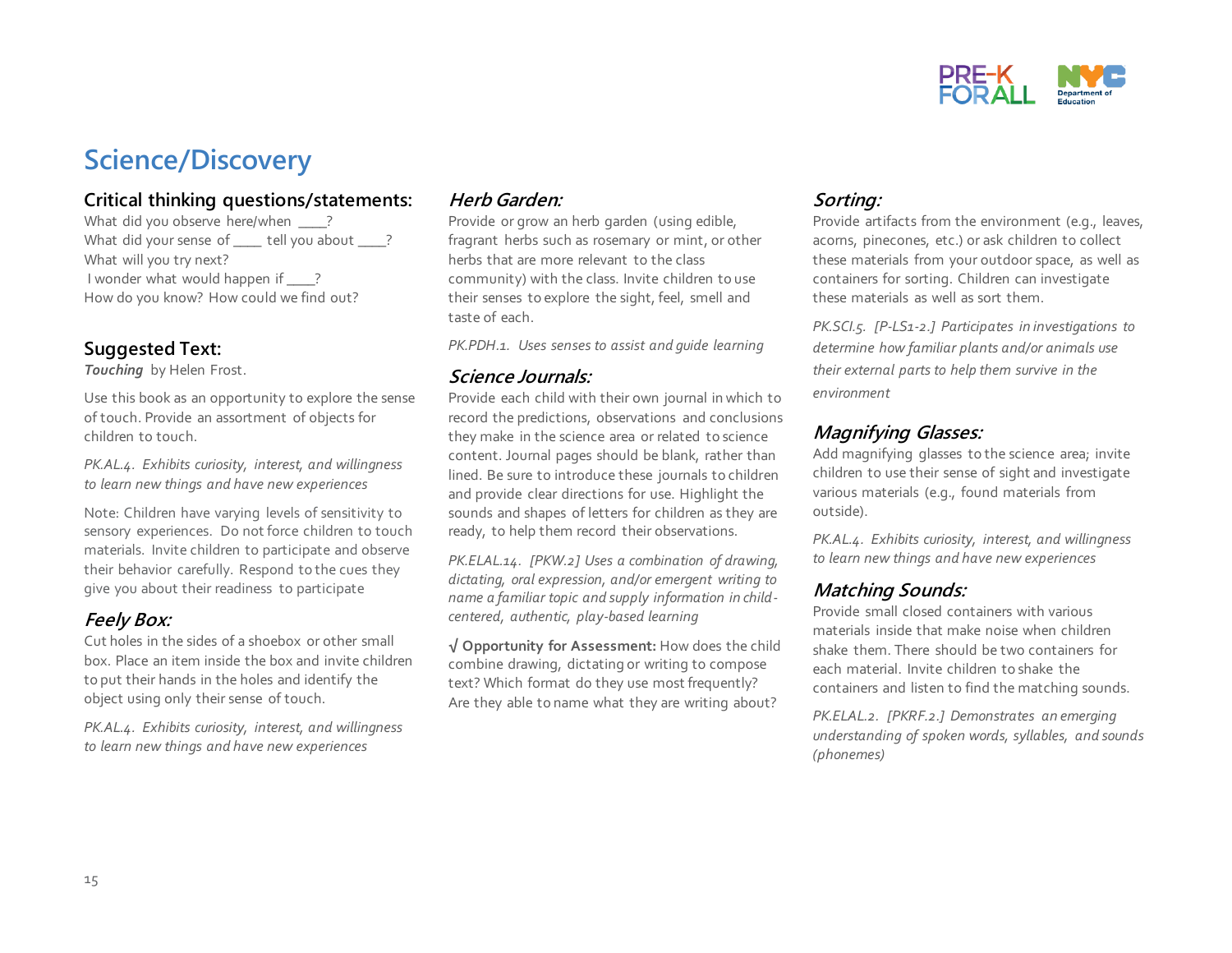

#### **Light:**

If you have access to a light table or overhead projector, make it available for children. Provide a variety of both opaque and translucent materials for children to explore with the table and/or projector.

*PK.AL.1 Actively engages in play as a means of exploration and learning*

#### **Mirrors**

Invite children to use mirrors to look at their faces to examine their features and explore the connections between their features and their five senses.

*PK.SOC.1. Develops a basic awareness of self as an individual, self within the context of group, and self within the context of community.*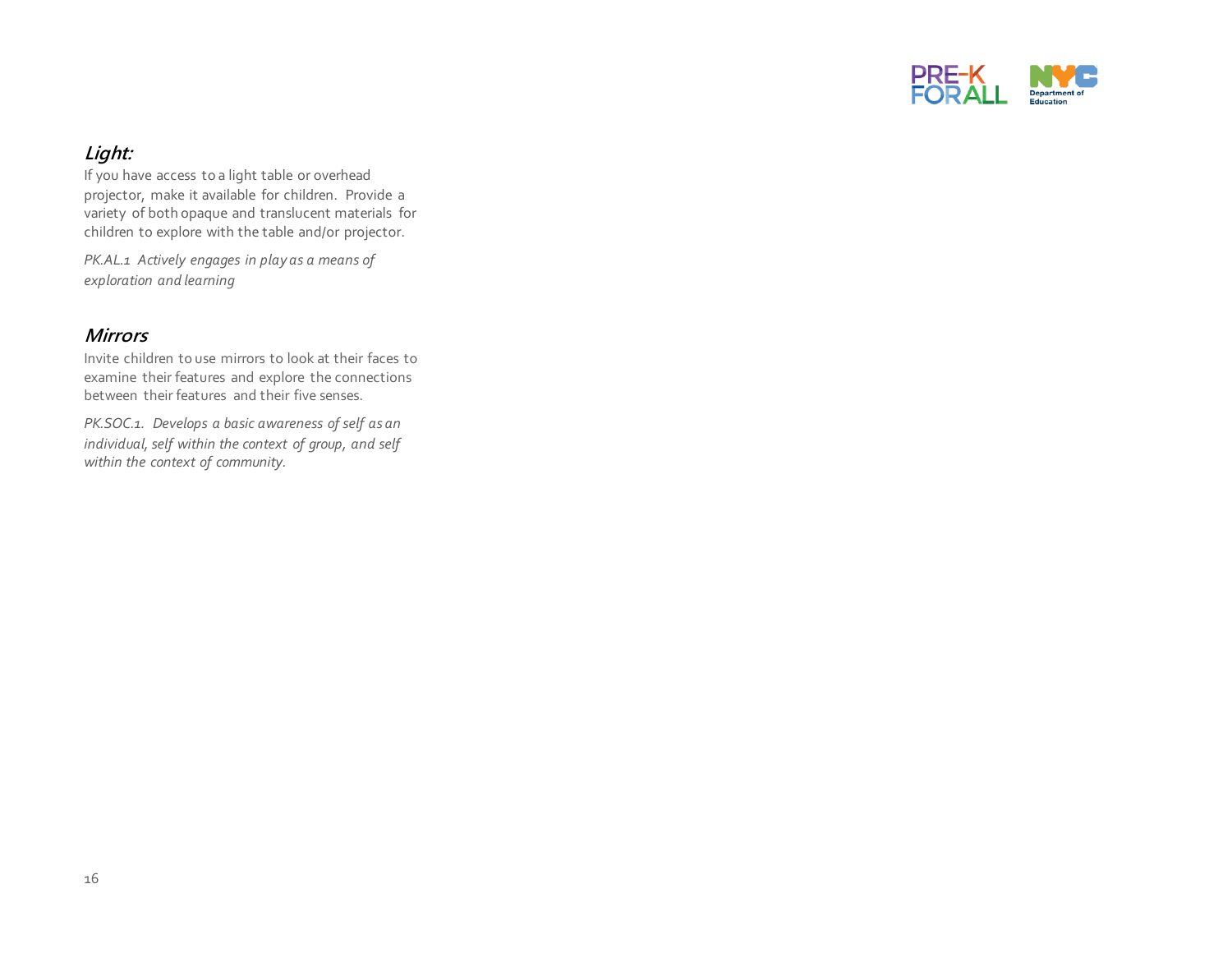

## **Toys and Games / Math Manipulatives**

#### **Critical thinking questions/statements:**

I notice that you \_\_\_\_. What do you notice? What happened when you ? Why do you think that happened? If I want to \_\_\_\_, what should I do? Why? Tell me about \_\_\_\_\_. How do you know? Tell me why \_\_\_\_.

#### **Explore:**

See your Building Blocks Teacher's Edition for Hands on Math Center activities. Have these activities available for children during Center Time.

#### **Suggested Text:**

#### *The Cow That Went Oink* by Bernard Most

Add small farm animal manipulatives to the materials in this center. Invite children to use them to retell this story. Weave in opportunities for children to count the animals as well.

*PK.MATH.3a. [NY-PK.CC.3a.] When counting objects, says the number names in the standard order, pairing each object with one and only one number name and each number name with one and only one object. (1:1 correspondence)*

#### **Textures:**

Add materials of various textures to the manipulatives area (i.e. felt pom-poms, small rocks, twigs, two sided chips) for children to use with the existing manipulatives in this area.

*PK.PDH.5. Demonstrates eye-hand coordination and fine motor skills*

#### **Texture Dominoes:**

Glue samples of various textures (fabrics, wrapping paper, etc.) to small rectangular pieces of cardboard, one on each end, to create a set of texture dominoes. The game is played the same way as traditional dominoes; however, children match textures rather than number of dots.

*PK.AL.1 Actively engages in play as a means of exploration and learning*

#### **Mr. Potato Head:**

Invite children to add eyes, ears, nose, mouth, etc. to the body. As children are assembling Mr. Potato Head, talk with them about how his senses can help keep him safe.

*PK.SCI.5. [P-LS1-2.] Participates in investigations to determine how familiar plants and/or animals use their external parts to help them survive in the environment* 

#### **Sorting:**

Provide containers for sorting and invite children to determine their own systems for categorization such as sorting manipulatives by color, size, shape or texture.

*PK.MATH.11. [NY-PK.MD.2.] Sorts objects and shapes into categories; counts the objects in each category.* 

**√ Opportunity for Assessment:** Use questions such as, "where does this piece belong and why?" Or, "Why did you put this here?" to assess children's understanding of sorting and classifying. What categorizations are they using? Can they sort by multiple characteristics? Are they able to count the number of objects in each category? How high do they count?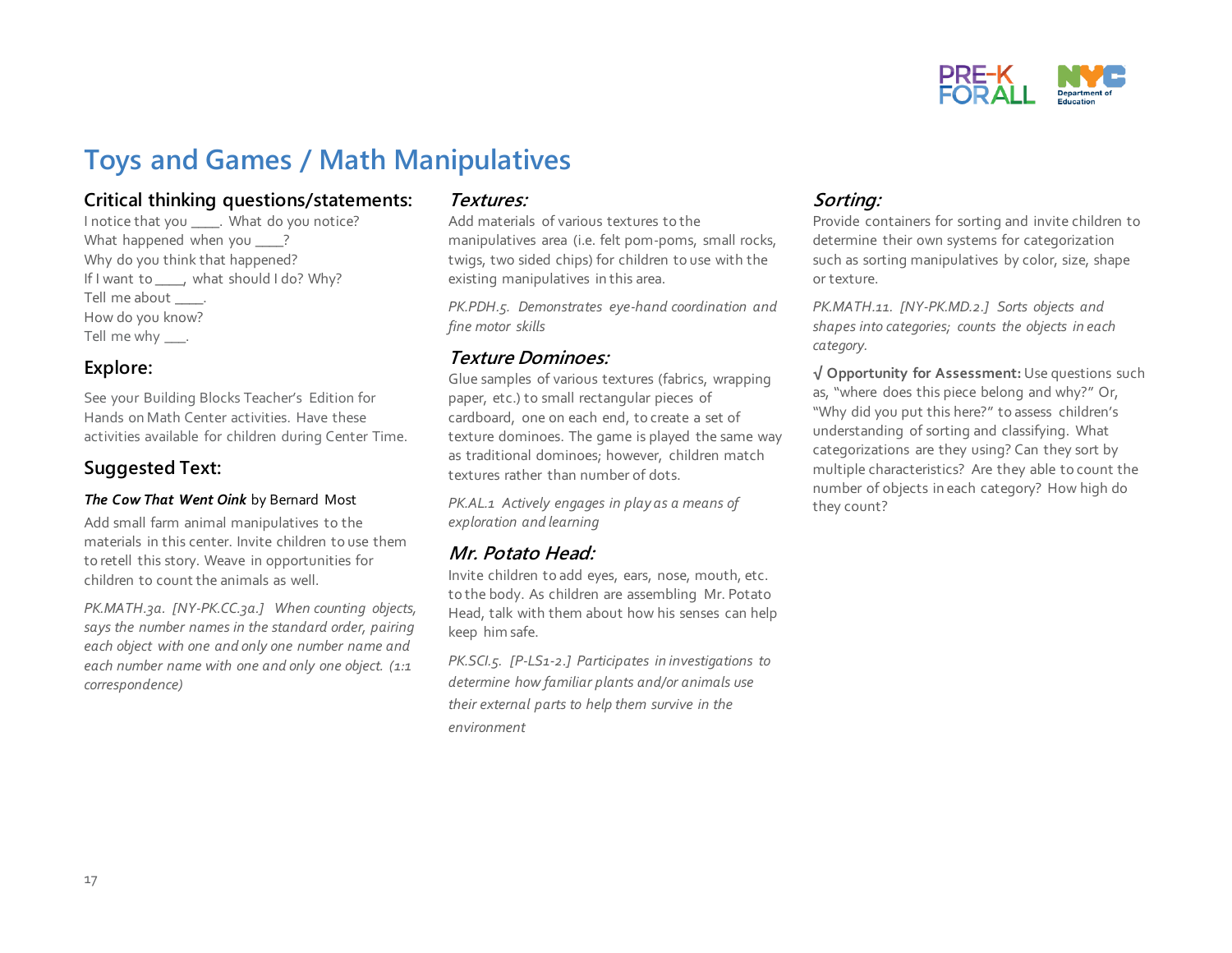

### **Sand and Water / Sensory**

#### **Critical thinking questions/statements:**

What happens when ? Why? How do you think that works? Why? How could you change that? What does that remind you of? Why? What would happen if ? Tell me more.

#### **Suggested Text:**

*What's Your Favorite Food?* by Eric Carle.

Add some tools and/or dishes to the pourable materials in the sensory table. Invite children to create their favorite foods. As they play, they can talk about how their favorite foods, smell, taste, look, feel, etc.

*PK.AL.1 Actively engages in play as a means of exploration and learning*

#### **Note:**

Children have varying levels of sensitivity to sensory experiences. Do not force children to touch materials. Invite children to participate and observe their behavior carefully. Respond to the cues they give you about their readiness to participate.

#### **Additional Sensory Experiences:**

Consider adding a playdough table or additional sensory table or adding trays to an existing table to create workspaces outside of the traditional sensory table. This provides an opportunity for sensory experiences that work better on a flat surface than in the sensory table.

#### **Texture:**

In addition to pourable materials such as sand or water, add an assortment of textured materials (i.e. sandpaper, cotton balls, fabric samples, seashells, wax paper, etc.) to the sensory table. Invite children to explore the way the materials feel, and compare and contrast the various textures.

*PK.AL.3. Approaches tasks and problems with creativity, imagination and/or willingness to try new experiences*

#### **Gems:**

Add colored gems or aquarium stones to the sensory table. Talk with the children about the colors and look for other items in the room that are the same color.

*PK.AL.3. Approaches tasks and problems with creativity, imagination and/or willingness to try new experiences*

#### **Colors:**

Provide tools and toys that are all the same color (blue cups, funnels, bottle tops, bowls, etc.) for children to use with the pourable materials in the sensory table.

*PK.AL.1 Actively engages in play as a means of exploration and learning*

#### **Frozen:**

Freeze colored water; put the colored ice in the sensory table and invite the children to explore.

*PK.SCI.1. [P-PS1-1.] Asks questions and uses observations to test the claim that different kinds of matter exist as either solid or liquid*

#### **Glitter:**

Add glitter to the sand in the sensory table and invite the children to explore.

*PK.AL.1 Actively engages in play as a means of exploration and learning*

#### **Playdough:**

Provide or make playdough. Add a scent (coffee, spice, essential oils, or another scent that is more relevant to the classroom community) a visual element (glitter), or a texture (sand). Talk about the playdough and encourage children to describe the smell/feel/look of the playdough.

*PK.AC.1. Demonstrates motivation to communicate*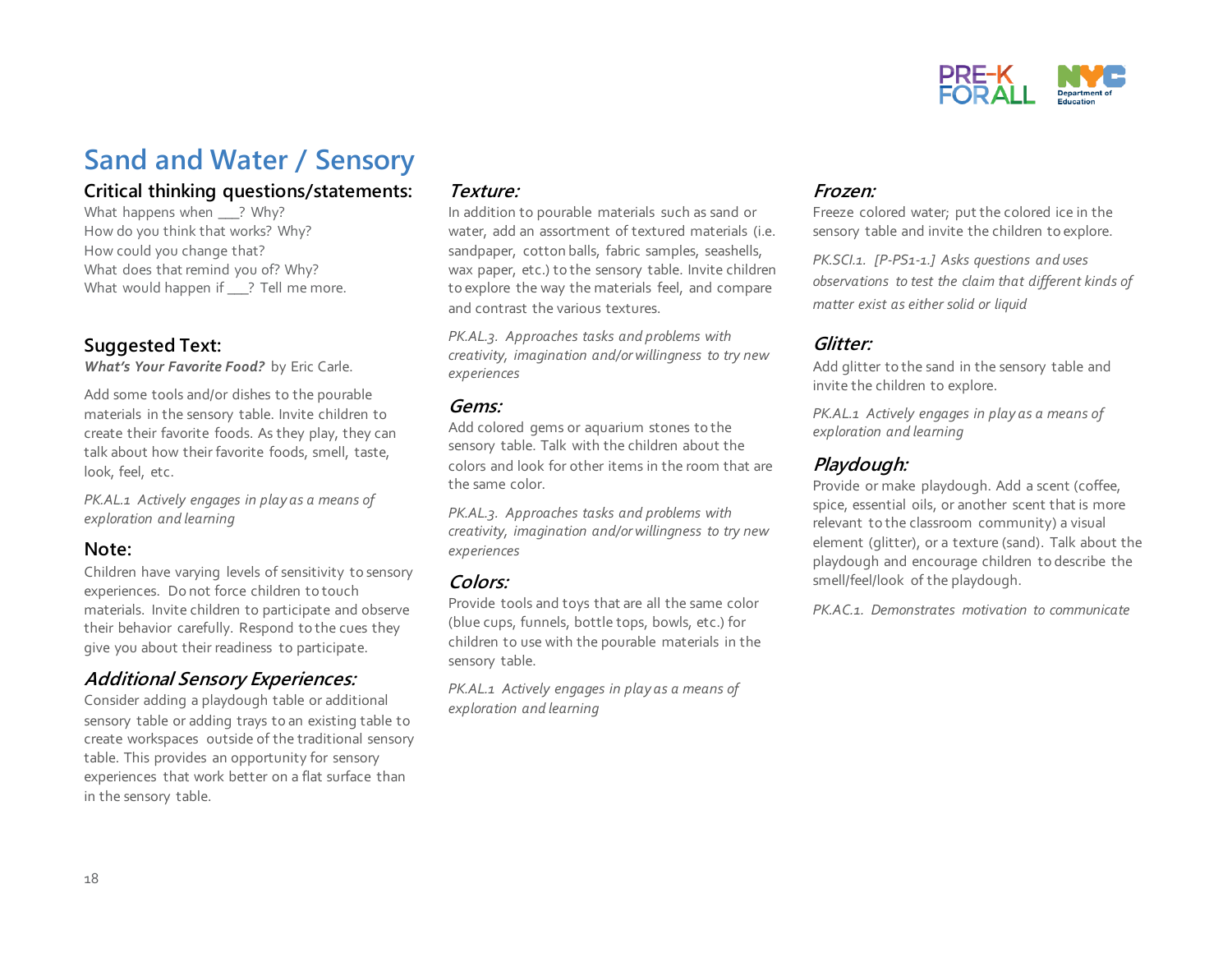

#### **Smell Swatches:**

Fill plastic bags with various spices, add a picture label and invite children to open the bag and smell the contents. Discuss the various smells with the children. Invite them to share their thoughts and opinions Use spices that are relevant to the classroom community. Be mindful of children's allergies.

*PK.SEL.2. Recognizes self as an individual having unique abilities, characteristics, feelings and interests* 

#### **Sensory Feet:**

Fill large plastic zipper bags with various materials such as hair gel, rice, cotton balls, etc. and allow children to touch them with their feet. Talk with the children about how their feet help keep them safe.

*PK.SCI.5. [P-LS1-2.] Participates in investigations to determine how familiar plants and/or animals use their external parts to help them survive in the environment*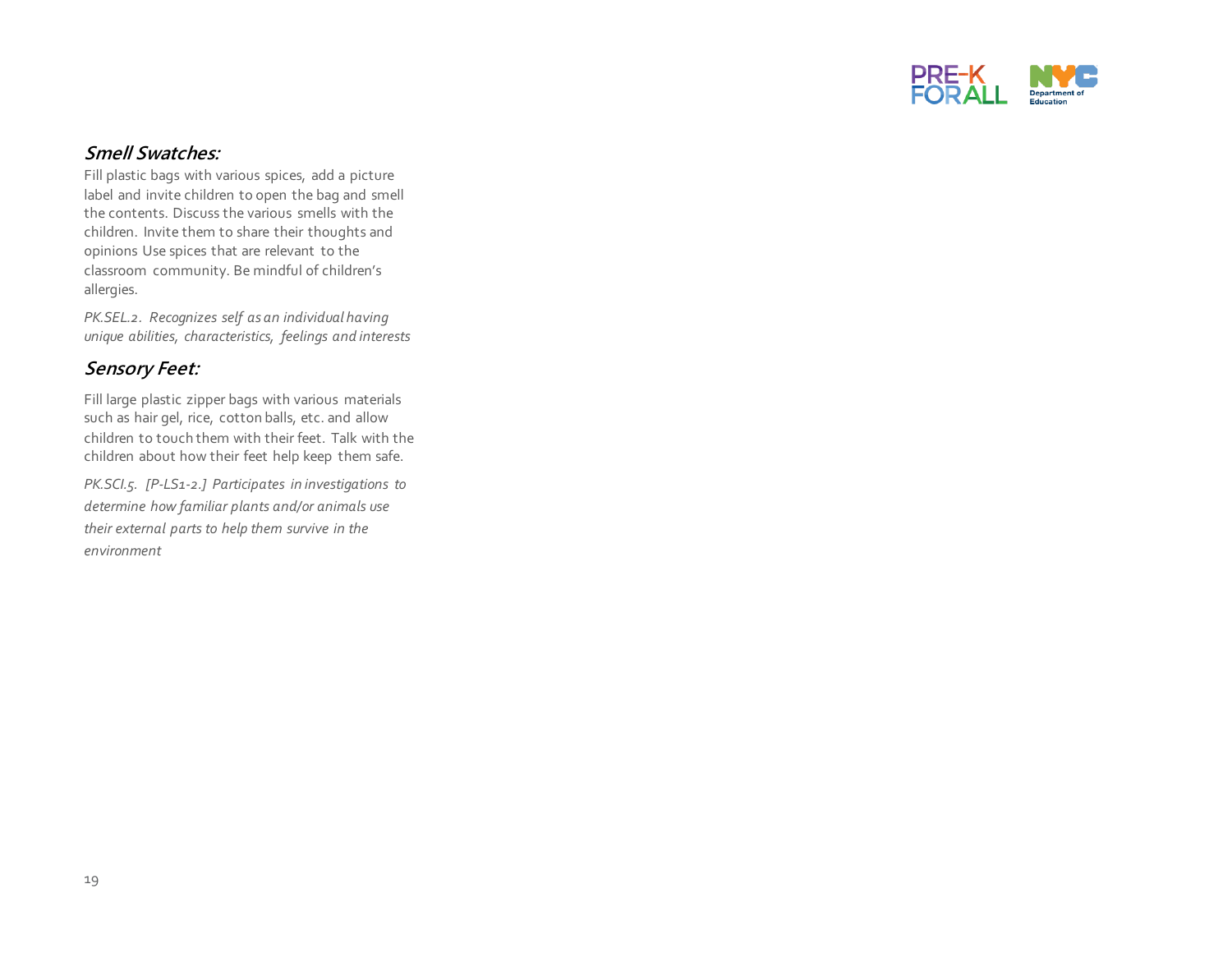

### **Library**

#### **Critical thinking questions/statements:**

Tell me about this book. What do you like about this book? What is your favorite part of this book? Why? What do you notice? What do you think is happening? What will happen next? Does that remind you of anything? What? Would you recommend this book to a friend? Why or why not?

#### **Artists:**

Add books about art and artists (specifically Michelangelo if implementing the Michelangelo painting activity in the Art Area as well as other artists that may be relevant to the classroom community) and invite children to look at the books with another child and discuss what they see. Ask them to tell their partners what they see in the book and discuss what they like and dislike about the artwork.

*PK.ELAL.4 [PKRF.4] Displays emergent reading behaviors with purpose and understanding* 

#### **Felt Board Stories:**

Provide felt pieces from favorite classroom books and stories and invite children to use the pieces to retell the stories.

*PK.ELAL.6. [PKR.2] Retells stories or share information from a text* 

**√ Opportunity for Assessment:** How does the child retell a familiar story? What story elements and/or details do they include?

#### **Paper Texture:**

Add board books as well as a newspaper and/or child friendly magazines to the library. Invite children to explore the differences in the way each material feels and compare to the pages in the other books in this area

*PK.PDH.2. Uses sensory information to plan and carry out movements*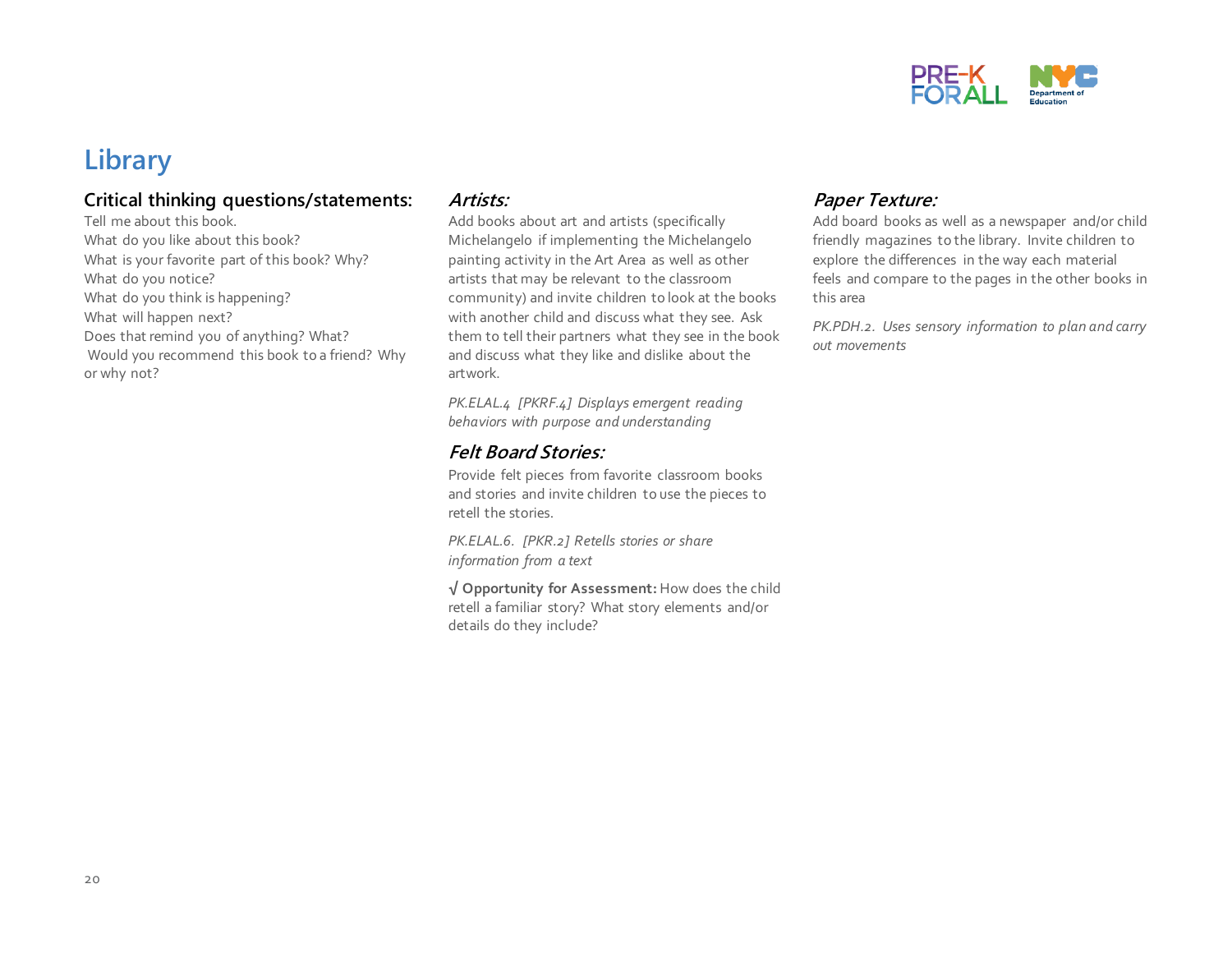

## **Cooking and Mixing**

#### *(as needed)*

#### **Critical thinking questions/statements:**

Why do you think we are adding ? What would happen if ? What do you notice as we do this? How does it smell/feel/look/sound/taste? What does this remind you of?

#### **Suggested Text:**

Create child friendly recipes that children can reference as you cook and mix. See Section XI for an example. Add these recipes to your classroom cookbook.

*PK.AC.4. Demonstrates a growing receptive vocabulary*

#### **Note:**

Be mindful of children's food intolerances and allergies by connecting with families before you do cooking activities and explicitly teaching children how being aware of allergies keeps us safe.

Children must always wash hands before and after cooking experiences.

*PK.PDH.7. Demonstrates personal care and hygiene skills.* Snacks and meals must be of adequate nutritional value. When providing snacks and meals, supplement with other components of a healthy meal/snack according to appropriate meal guidelines in order to make sure children's nutritional needs are met.

#### **Playdough:**

Make playdough (or any of the types of dough listed in the Sand and Water/Sensory area above): Encourage children to note the way the materials change as they are mixed together. Allow children to play with the dough at school or bring it home to use with their families.

*PK.SCI.1. [P-PS1-1.] Asks questions and uses observations to test the claim that different kinds of matter exist as either solid or liquid*

#### **Dough:**

Make a dough that hardens, encourage children to note the way the materials change as they are mixed together and as the dough hardens over time. When the dough is made, allow children to explore it further in the art center. Write out a child friendly recipe card on a large piece of paper and invite the children to read it as you make the dough together. See Appendices for an example.

*PK.SCI.1. [P-PS1-1.] Asks questions and uses observations to test the claim that different kinds of matter exist as either solid or liquid*

#### **Ingredients:**

.

When cooking with packaged ingredients, read the label to model literacy skills and healthy eating habits. Highlight the sounds and shapes of the first letters of words and any additional letters that children find interesting.

*PK.ELAL.4. [PKRF.4.] Displays emergent reading behaviors with purpose and understanding*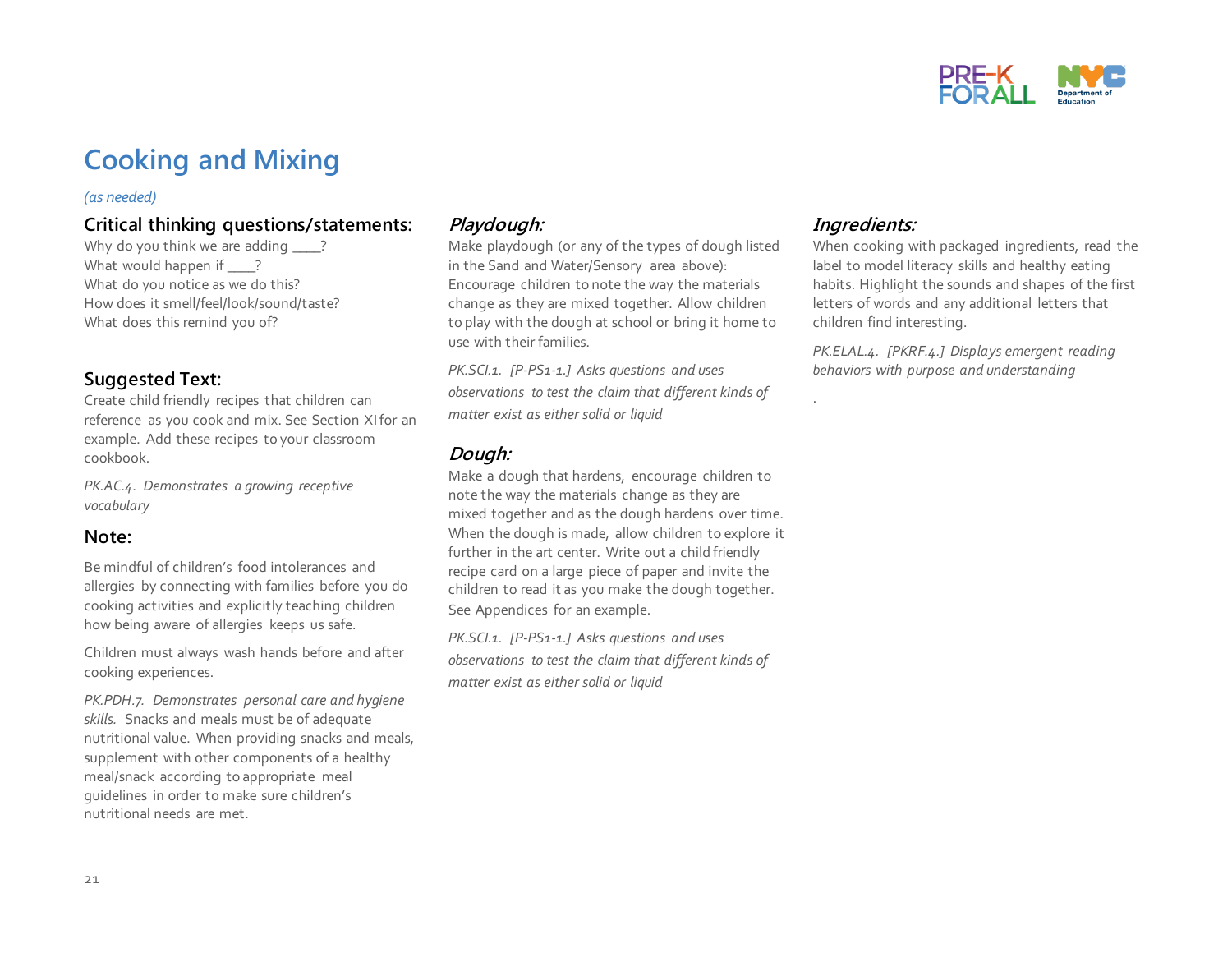

## **Computer/Technology**

Content should be free of product placement/advertising. Children are not to use computers or other devices with screens more than 15 minutes per day, with a maximum of 30 minutes per week. Exceptions to this limit may be made for children with disabilities who require assistive computer technology as outlines in their Individualized Education Program. Prescreen images and videos to make sure they are appropriate for children and not frightening or explicit. Do not use personal devices and ensure that you have signed permission before taking photographs of children.

#### **Critical thinking questions/statements:**

How did you figure that out? What will you do next? What if you try \_\_\_\_? I notice that you \_\_\_\_. How could you?

#### **Name That Sound:**

Use an internet search to find recordings of various sounds (without images). Possible sounds include different blends of musical instruments or animal sounds, or other sounds commonly heard in the community. Have children practice identifying the sound.

*PK.ELAL.2. [PKRF.2.] Demonstrates an emerging understanding of spoken words, syllables, and sounds (phonemes)*

#### **Sign Language:**

Use an internet search to find sings for common words such as more, help, please, and I love you Invite children to practice these signs and use them in the classroom and at home.

*PK.ELAL.17. [PKW.6] Develops questions and participates in shared research and exploration to answer questions and to build and share knowledge* 

#### **I Spy:**

Use an internet image search for I Spy. Children can take turns with a partner saying, "I spy with my little eye something that is…" Model this activity for children to introduce it to them.

*PK.AL.5. Demonstrates persistence*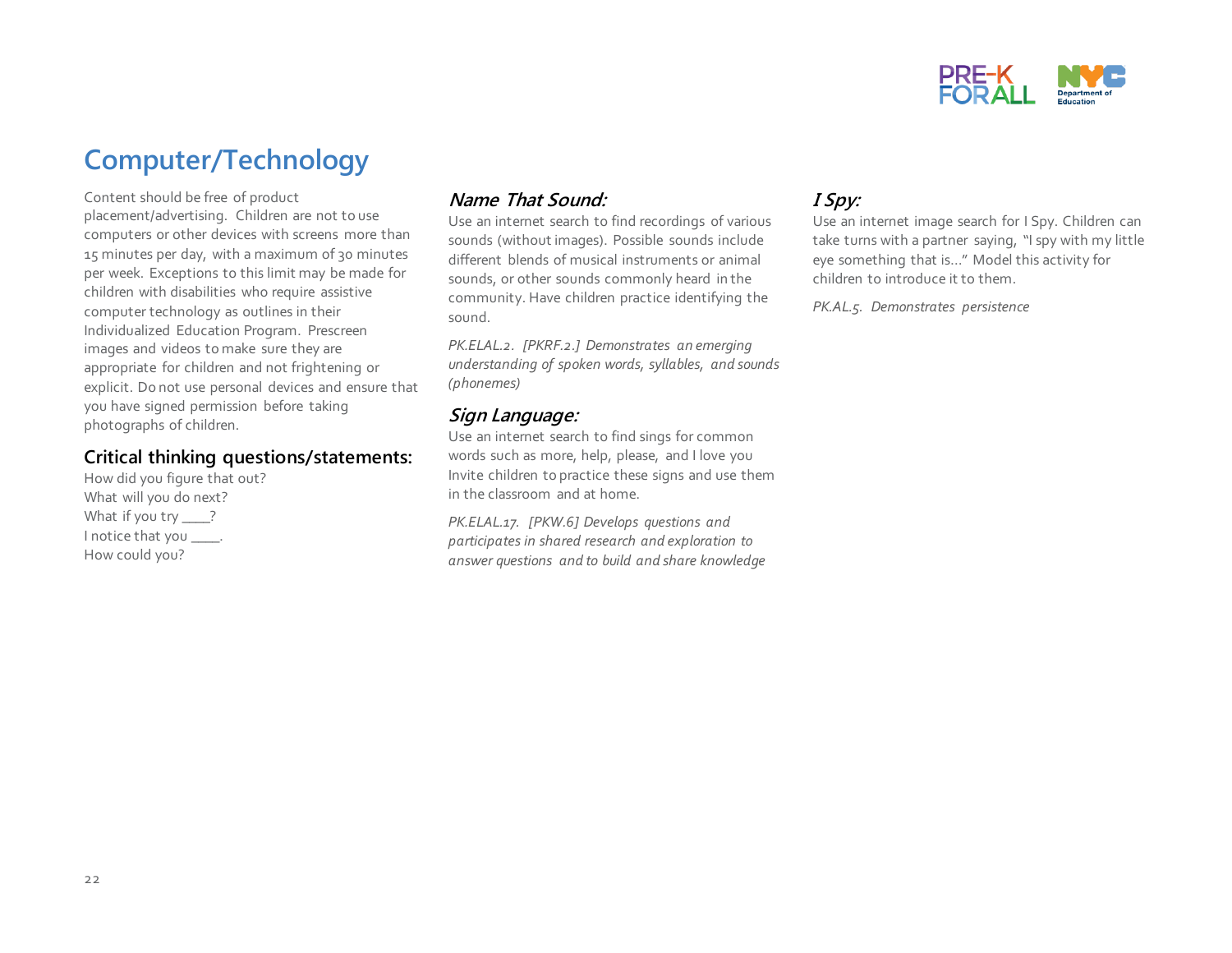

## **Outdoors / Playground**

#### **Critical thinking questions/statements:**

I saw you \_\_\_\_\_. What will you do next? If you try \_\_\_\_, what do you notice? How did you do ? How does it feel outside today? What do you see?

#### **Suggested Text:**

*Max Found Two Sticks* by Brian Pinkney.

Invite the children to look for sticks they could use to make music like Max. After they find sticks, invite them to use the sticks to create music.

*PK.ARTS.8. [MU:Cr1-3.PK] Creates Music*

#### **Weather:**

Engage children in a conversation about the weather: How does it feel outside today? It is fall; how does the weather change in the fall? What are your senses telling you about the weather and how do we respond? What do we need to do to keep our bodies healthy and safe? Do we need to wear jackets? Mittens or a hat? Etc.

*PK.SCI.8. [P-ESS2-1.] Asks questions, makes observations, and collects and records data using simple instruments to recognize patterns about how local weather conditions change daily and seasonally.* 

#### **Leaf Stomp:**

Invite children to stomp on as many leaves as possible. Ask what they hear as they stomp. Do the leaves crunch and crackle? Why or why not?

*PK.PDH.1. Uses senses to assist and guide learning.*

#### **I'm Thinking:**

Invite children to play a sensory game with you. Tell them you will give directions for them to follow. Suggest different items for children to find such as, "I'm thinking of something that is \_\_\_\_\_\_\_ (green, hard, smooth- make suggestions based on current focus question)." Or, "Look for something that is

 $\lbrack$  (green, hard, smooth) and  $\lbrack$ (run/skip/hop) there."

*PK.PDH.2. Uses sensory information to plan and carry out movements*

#### **Slide Painting:**

Cover the slide with paper, dip a ball in paint and allow children to roll the ball down the slide. Be sure to put something at the end of the slide to catch the ball. As children engage in this activity, support observations and conversations about senses such as seeing the ball and the paint, noticing how the paint feels, and/or noting any sounds children hear throughout the experience.

*PK.AL.3. Approaches tasks and problems with creativity, imagination and/or willingness to try new experiences*

#### **Concert:**

Invite the children to bring the instruments they made in the art center outside and hold a concert. Talk with the children about the sounds they hear at the concert.

PK.ARTS.9. [MU:Pr4-6.PK] Performs Music

#### **Fall Tree:**

Draw a tree trunk and branches on heavy paper and bring outside; provide children with squirt bottles filled with water the color of fall leaves. Invite children to spray the water on the tree branches to represent the leaves. Talk with them about what they see.

*PK.AL.4. Exhibits curiosity, interest, and willingness to learn new things and have new experiences*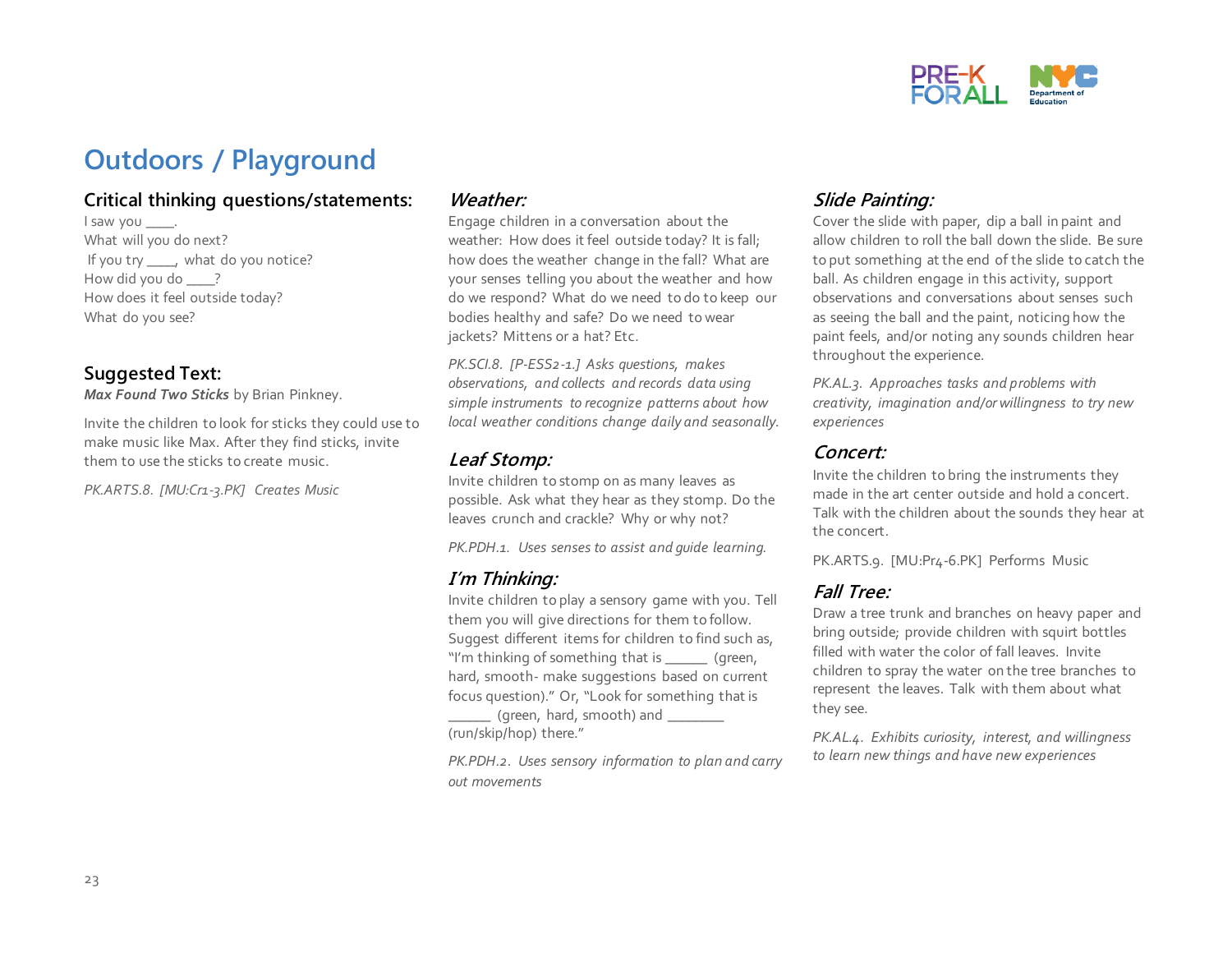

#### **Blow Bubbles:**

Bring bubbles and wands outside and invite children to explore the bubbles. They may want to pop bubbles, blow bubbles, or have another idea for exploration. Talk with them about what they see, hear, and how the bubbles feel as they explore.

*PK.CKW.6 (Science): Acquires knowledge about the physical properties of the world.* 

#### **Masking Tape Bracelets:**

Create a bracelet from masking tape by wrapping it LOOSELY around the children's wrists sticky side OUT. Encourage children to find items of different textures and stick them onto their bracelets. Discuss with children how their sense of sight will help them determine if something is safe to pick up or not. Monitor children closely to be sure they follow the safety directions.

*PK.PDH.2. Uses sensory information to plan and carry out movements*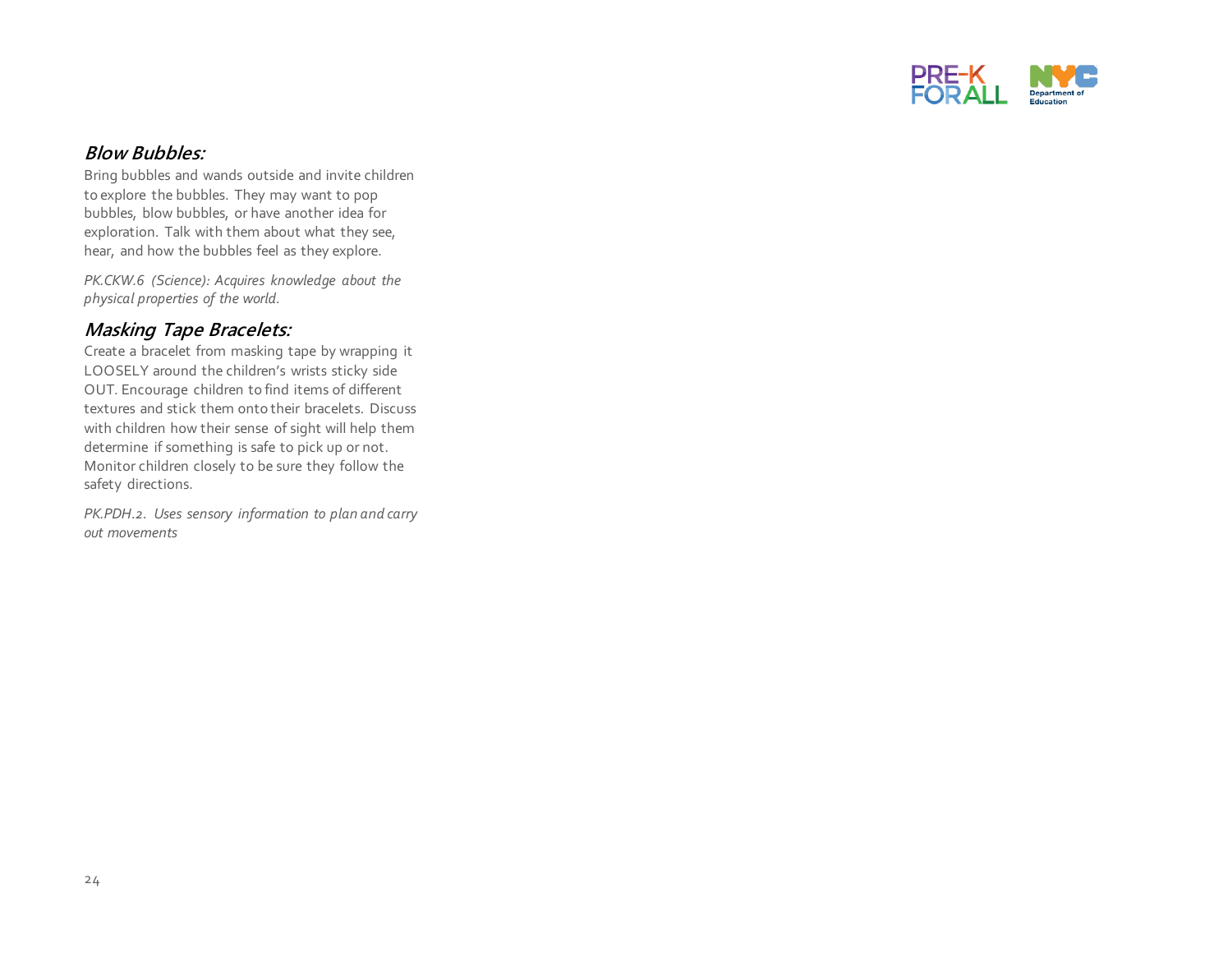

## **Writing**

#### **Critical thinking questions/statements:**

I notice that you \_\_\_\_\_. That reminds me of . What if you try ? How could we find out ?

#### **Suggested Text:**

*The Black Book of Colors* by Menena Cottin.

This book includes Braille and tactile illustrations. Invite children to use their sense of touch to explore this book and the Braille alphabet.

*PK.PDH.1. Uses senses to assist and guide learning*

#### **Note:**

See Introduction for guidance on embedding early literacy activities throughout the day.

#### **Bells:**

Affix bells to the ends of various writing/drawing utensils. Invite children to use their sense of hearing as they use these utensils.

*PK.PDH.1. Uses senses to assist and guide learning.*

#### **Black and White:**

Invite children to use black and white crayons/pencils and write on black/white paper. Before writing or drawing encourage children to predict what happens when you use black crayons on black paper. What about white crayons on white paper? Why?

*PK.AL.3. Approaches tasks and problems with creativity, imagination and/or willingness to try new experiences*

#### **Scented Markers:**

If available, provide scented markers for writing/drawing (be mindful of potential allergies). Encourage children to use their sense of smell as they use these writing materials.

*PK.PDH.1. Uses senses to assist and guide learning.*

#### **Sand Paper Rubbings:**

Cut a few letters (e.g., first letters of children's names) out of sandpaper. Invite children to place a piece of paper over a letter and rub a crayon on the paper over the letters. Discuss what happens and help the children consider why the letter emerges on the paper.

*PK.ELAL.1. [PKRF.1.] Demonstrates understanding of the organization and basic features of print*

**√ Opportunity for Assessment:** Which letters is the child familiar with? Which ones can s/he identify?

#### **Gel Writing:**

Fill plastic zipper bags with hair gel and securely close them with heavy tape. Invite children to use a finger to practice drawing and writing on the surface of the bags. As children are ready, have them explore the shapes and sounds of the letters in their first names.

*PK.ELAL.1. [PKRF.1.] Demonstrates understanding of the organization and basic features of print*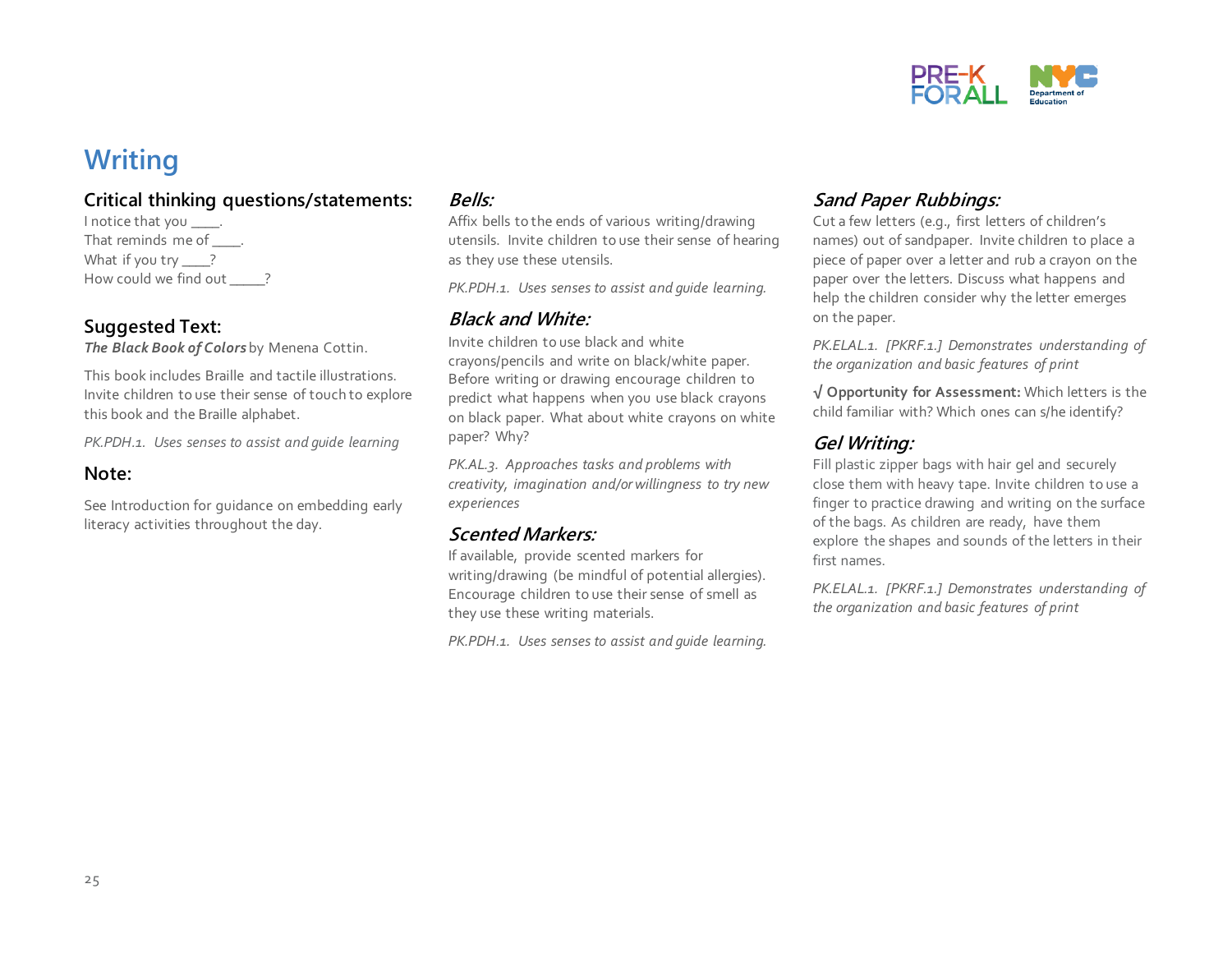

### **Music and Movement**

#### **Critical thinking questions/statements:**

I see you moving like this. I heard you \_\_\_\_\_. I saw you \_\_\_\_. Tell me about that. Let's try playing the music loud (or soft, fast, slow). Can you try this? How does this music make you feel? Have you heard music like this before? Where?

*Drum City* by Thea Guidone.

Invite the children to find materials around the classroom that can be used to make sounds or music. Invite them to explore the sounds the materials make.

*PK.AL.3. Approaches tasks and problems with creativity, imagination and/or willingness to try new experiences*

#### **Music by Me:**

Invite children to use different body parts to make music such as clapping hands, tapping feet, snapping fingers and using their mouths to make loud, soft, fast and slow songs and rhythms.

*PK.ARTS.8. [MU:Cr1-3.PK] Creates Music*

#### **Practice:**

Invite children to play the instruments they created in the art area. Encourage them to pay close attention to the way the instrument sounds and consider ways to make it sound louder or softer.

*PK.CKW.2 (Science): Tests predictions through exploration and experimentation.* 

#### **Water Xylophone:**

Create a water xylophone by pouring varying amounts of water into empty, clean baby food jars (or similar type of jar). Demonstrate how to gently strike the jars and encourage children to listen to the sounds produced. Additionally, consider adding food color to the water in the jars calling attention to the water level in each.

*PK.SCI.3. [P-PS4-1.] Plans and conducts investigations to provide evidence that sound is produced by vibrating materials* 

#### **Rain:**

Invite children to make a rainstorm with bodies. For example, they might rub their hands together, tap their fingers, stomp their feet, clap loudly, etc. to represent the sounds heard in a rainstorm.

*PK.ARTS.1. [DA:Cr1-3.PK] Creates Dance*

**√ Opportunity for Assessment:** How does the child use their body to create a rainstorm? Which elements of a rainstorm do they express? What actions do they use to express these elements?

#### **Freeze Dance:**

Play different kinds of music and encourage the children to dance freely or copy movements. Pause the music at various points and encourage students to "FREEZE!" when they hear the music stop.

*PK.PDH.2. Uses sensory information to plan and carry out movements*

#### **Simon Says:**

Invite children to play Simon Says. Give directions for touching their noses, ears, mouth and eyes, but only if "Simon" says!

*PK.PDH.2. Uses sensory information to plan and carry out movements*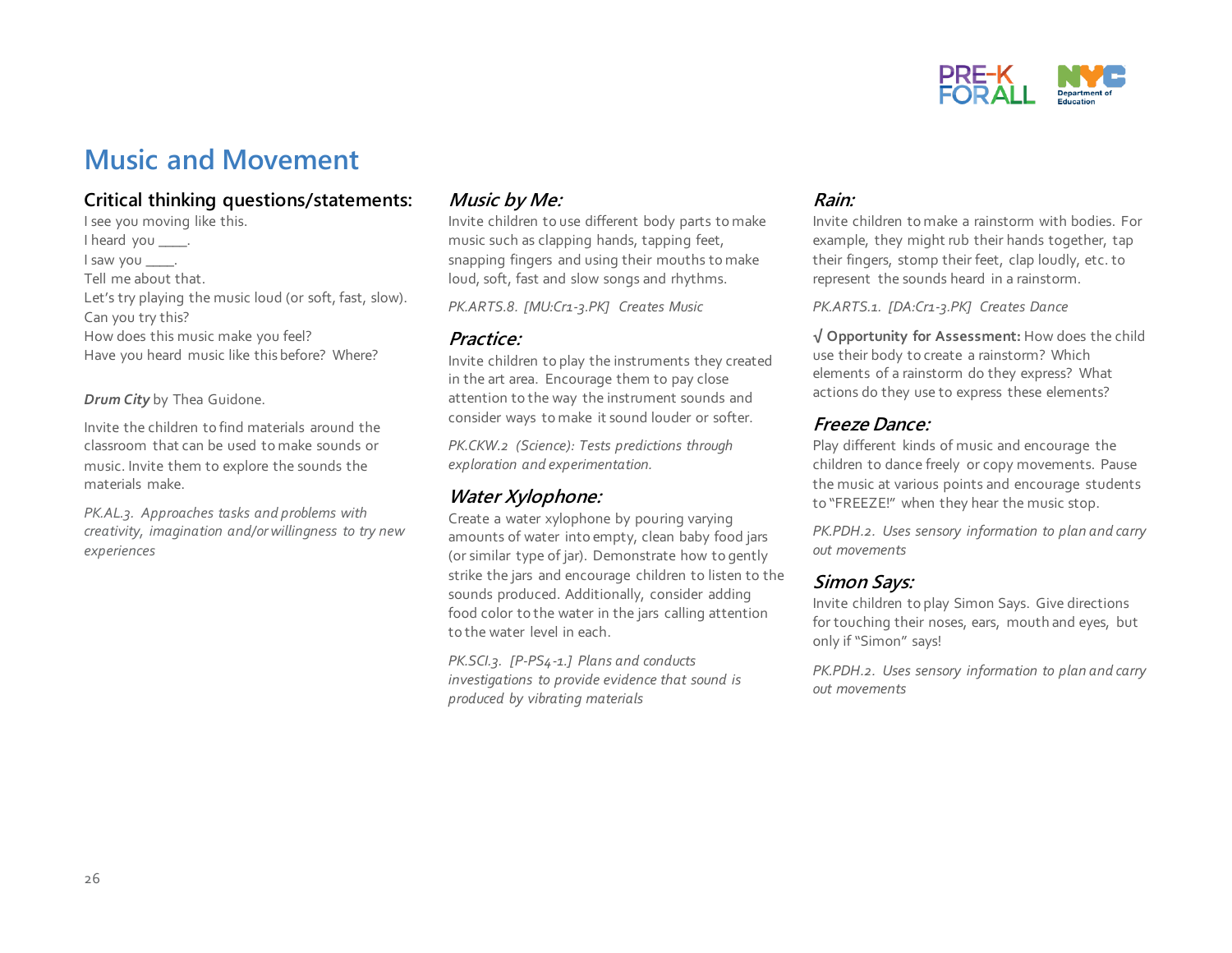

## **V. Foundational and Supporting Texts**

Books are essential to a well-planned unit and ground the learning experiences for children. Engage children with books throughout the day. Read alouds can occur in large group and small group as well as in centers. Books can be incorporated throughout the room and enhance children's learning through play. Some books are read repeatedly throughout the unit. Some books will be read only once or twice throughout the unit; these are supporting texts. Supporting texts compliment focus questions and areas of interest or may be related to the essential question or enduring understandings of the unit. Select the books that seem most relevant to your classroom community. Additionally, the following list is not exhaustive and can be supplemented by similar books. Not only can these books be read aloud both formally and informally, but children should also be able to access and read these books on their own. Allowing children access to classroom books encourages children to display emergent reading behaviors and address *PK.CLL.4 (Reading Standards: Foundational Skills): Displays emergent reading behaviors with purpose and understanding (e.g., pretend reading).* 

*\*Books with an asterisk are also available in languages other than English*

#### **Foundational Texts**

*Windows* by Julia Denos: Walking his dog at dusk, a boy catches glimpses of the lives around him.

*Squeak, Rumble, Whomp! Whomp! Whomp!* by Wynton Marsalis: A rollicking, clanging, clapping tour through the many sounds that fill a neighborhood.

*Thank you, Omu!* by Oge Mora: Everyone in the neighborhood dreams of a taste of Omu's delicious stew.

*Singing in the Rain* by Tim Hopgood (Illustrator): I'm singing in the rain, just singing in the rain!

#### **How to Use Foundational Texts**

When you have a text that draws the interest of the children in your class, consider one or more of the following techniques for reading the book multiple times to extend children's thinking:

- Take a "picture walk" through the book the first time you read it by just showing the pictures and asking the children what they see and what they think the book is about.
- Consider reading the book once without pausing so that children hear the cadence of the words and hear the story in its entirety.
- Model skills readers use to gain greater understanding of content by thinking aloud about the meaning of a word in context or drawing a conclusion based on prior knowledge.
- Write down and post children's responses to questions with more than one possible answer.
- Ask children to make predictions based on what they know so far and ask them to explain their thinking.
- Pause throughout the book and ask children to share a new word or idea they heard and explain it using familiar words or contexts.
- Invite children to make connections between the book and their own life experiences.
- Brainstorm potential solutions to a problem a character might be facing.
- Ask children what the character could do differently or ask them what they might do if they were in the place of the main character.
- As the book becomes familiar to the children, ask for volunteers to "read" it to you or small groups of children, letting them describe the pictures and the story in their own words.
- Compare and contrast books with similar content, themes or structures.
- Preview or review texts or parts of texts (particularly vocabulary) for children who need additional language or learning support.
- As children become more familiar with the story or information, use this as the beginning of extension activities like acting out a story, painting or drawing something inspired by the text, or creating puppet shows.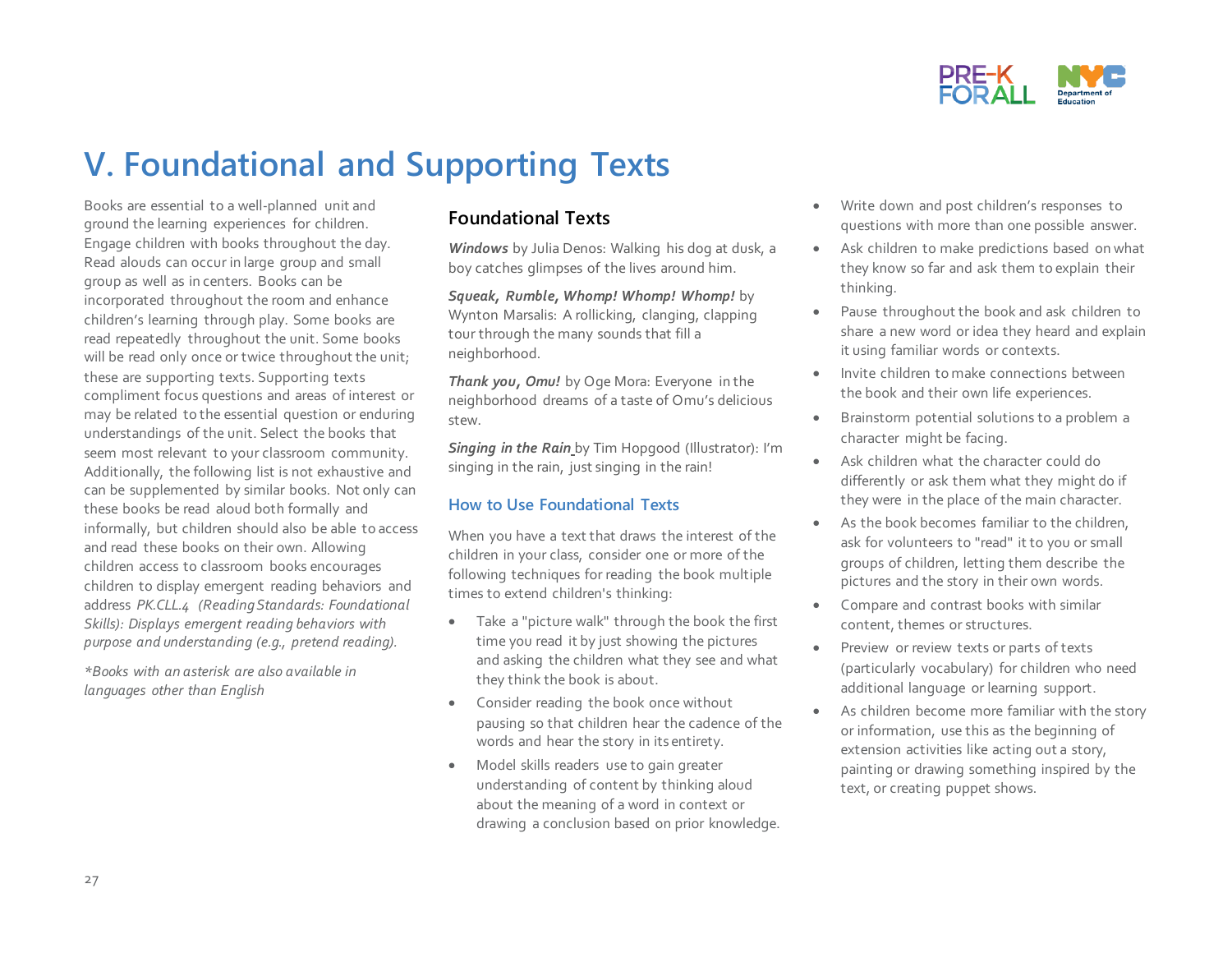

#### **Supporting Texts**

*Bilal Cooks Daal* by Aisha Saeed: Bilal wants to introduce his friends to his favorite, tasty dish: daal!

*Cold, Crunchy, Colorful: Using Our Senses* by Jane Brocket: Explore the world using your senses through vibrant photography.

*Dinosaur Rap* by John Foster: Go on a rhythmic romp through the Triassic, Jurassic, and Cretaceous eras.

*Drum City* by Leah Guidone: What begins with one boy's beat on a kettle soon spreads to pots, and pans, and cartons, and cans all across the neighborhood.

*\*Drum Dream Girl* by Margarita Engle: Girls cannot be drummers. Long ago on an island filled with music and rhythm, no one questioned that ruleuntil the drum dream girl.

*Don't Touch My Hair!* By Sharee Miller: Even if it looks so soft, fluffy, and bouncy that you *really* want to touch it, it is always important to ask permission before touching someone's hair.

*Handa's Noisy Night* by Eileen Browne: When Handa sleeps over at her friend Akeyo's house, she hears lots of strange sounds in the night.

*Hearing* by Helen Frost: An introduction to the sense of hearing and how it works in the human body.

*How Do You Wokka-Wokka?* by Elizabeth Bluemle: Some days you wake up and you just gotta wokka.

Listen to the City by Rachel Isadora: Pop art and simple text describe a noisy day in the city.

*Max Found Two Sticks* by Brian Pinkney: Max picks up two sticks and begins tapping out the rhythms of everything he sees and hears around him.

*Moses Goes to a Concert* by Isaac Millman: Moses and his school friends are deaf, but like most children, they have a lot to say.

*Priya Dreams of Marigolds and Masala* by Menena Cottin: Priya feels the magic of the place her family comes from through her Babi Ba's colorful descriptions of India- from the warm smell of spices to the swish-swish sound of a rusting sari.

*Rainbow Joe and Me* by Maria Diaz Strom: Eloise shares her love of colors with her blind friend Rainbow Joe, who makes his own colors when he plays beautiful notes on his saxophone.

*Seeing* by Helen Frost: An introduction to the sense of sight and how it works in the human body.

*\*Skip Through the Seasons* by Stella Blackstone: Whirl through the year as the months fly by!

*Smelling* by Helen Frost: An introduction to the sense of smell and how it works in the human body.

*Tap Tap Boom Boom* by Elizabeth Bluemle: The clouds are gathering above a city street and soontap, tap, boom, boom!

*Tasting* by Helen Frost: An introduction to the sense of taste and how it works in the human body.

*\*The Black Book of Colors* by Menena Cottin: Raised black line drawings on black paper, which can be deciphered by touch, and Braille letters to accompany the text, give the sighted reader an opportunity to begin to imagine what it is like to use Braille to read.

*\*The Cow That Went Oink* by Bernard Most: A cow that "oinks" teaches a pig to do the same.

*This Beach is Loud!* by Samantha Cotterill: Going to the beach can be exciting. But it can also be busy. And *loud*. Sand can feel hot or itchy or sticky and it gets *everywhere!* 

*Touching* by Helen Frost: Explore the sense of touch.

**\*What's Cooking at 10 Garden Street?** by Felicita Sala: Something delicious is cooking in the old apartment building on Garden Street.

*What's Your Favorite Food?* By Eric Carle and Friends: Everybody has a favorite food. Some enjoy sweet treats, other prefer savory.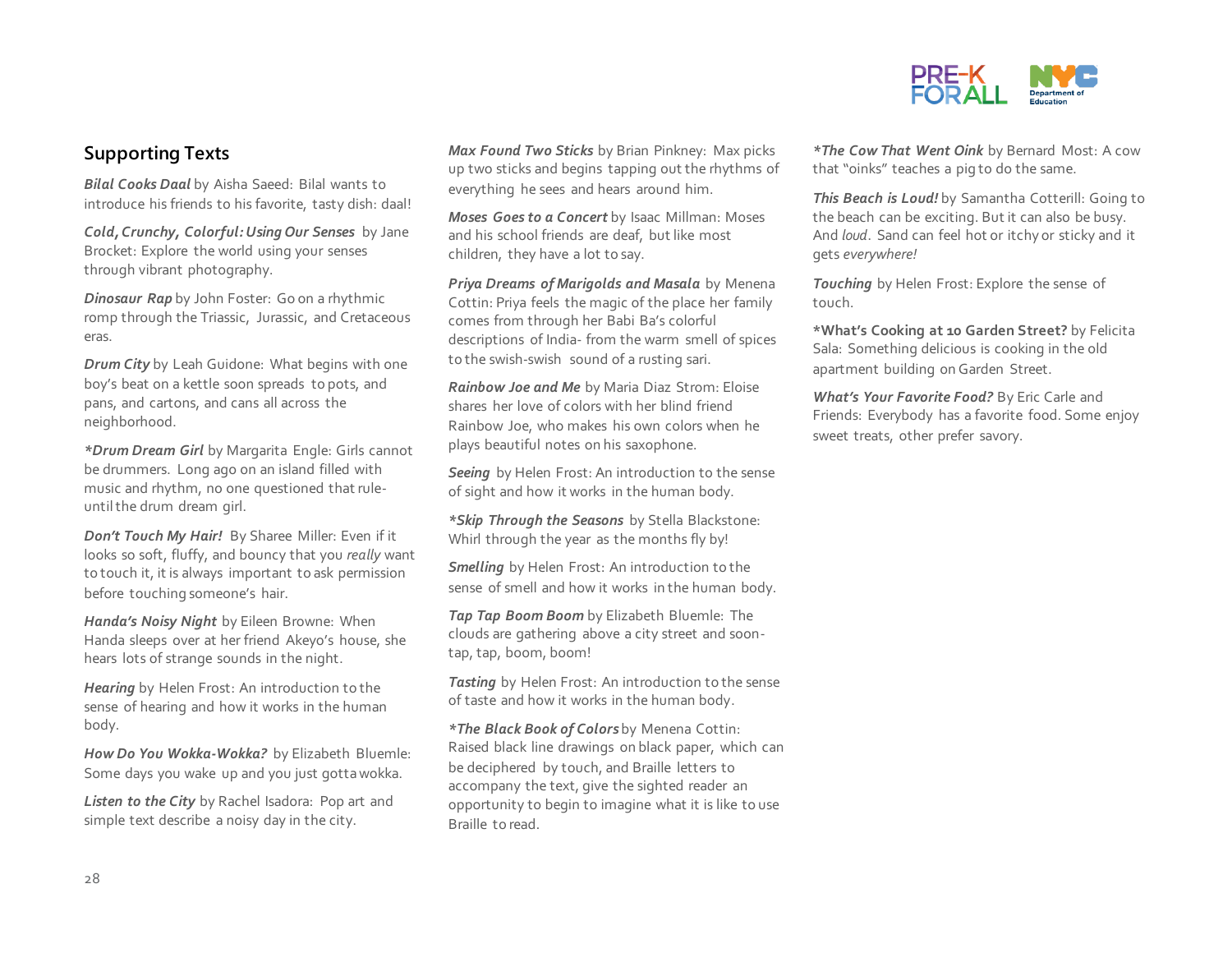

## **VI. Inquiry and Critical Thinking Questions for Foundational Texts**

Critical thinking skills are foundational to learning and educational success.

These questions are based around Webb's Depth of Knowledge Wheel $^1$ , which provides a vocabulary and critical thinking frame of reference when thinking about our children and how they engage with unit content.

Re-read foundational texts throughout the unit, starting with Level 1 questions, and adding more complex questions each time you read them.

#### *1 http://schools.nyc.gov/NR/rdonlyres/522E69CC-02E3-4871-BC48-BB575AA49E27/0/WebbsDOK.pdf*

#### **Windows by Julia Denos**

*PK.ELAL.7 [PKR.3} Develops and answers questions about characters, major events, and pieces of information in a text.* 

#### **Level 1: Recall**

What are some things the book says you might see if you take a neighborhood walk in the almostnight?

What does the book suggest you do if you see a dark, empty window when you're out walking?

#### **Level 2: Skill/Concept**

What are some things you see when you take a walk near your home/pre-K?

What sense are you using when you use your eyes to look around for things on a walk?

#### **Level 3: Strategic Thinking**

What might people see in our classroom if they noticed our windows here?

If our classroom windows were dark and you couldn't see inside, what story might you tell about it?

#### **Level 4: Extended Thinking**

How does our sense of sight help us learn about our world?

The boy in this story learns about his neighborhood by observing the windows in the homes near him.

What are some other ways he could learn about his neighborhood?

 $\overline{a}$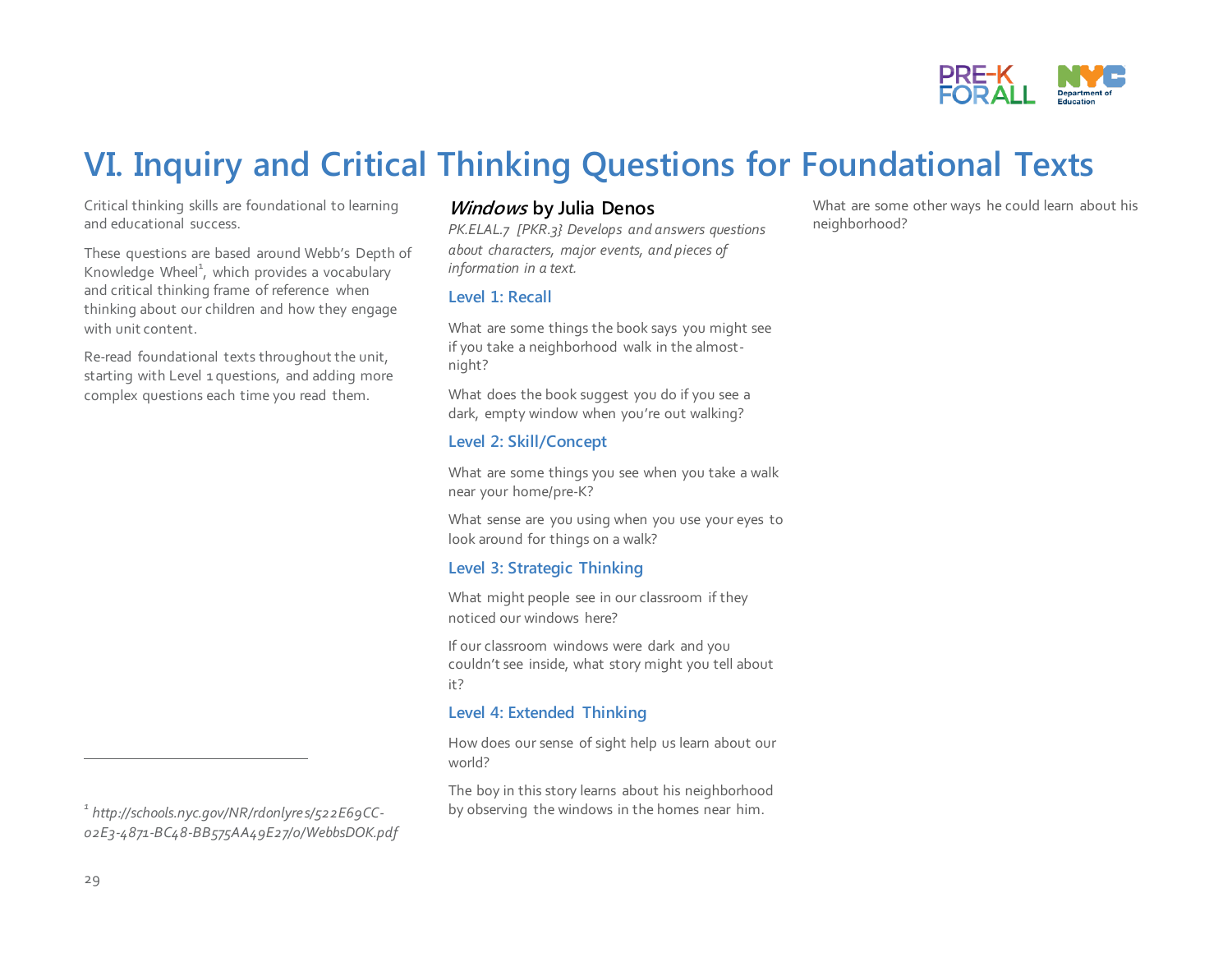#### **Squeak, Rumble, Whomp! Whomp! Whomp! by Wynton Marsalis**

*PK.AC.1. Demonstrates motivation to communicate*

#### **Level 1: Recall**

What are some of the things in this book that make noise?

What are some of the sounds you heard in this book?

#### **Level 2: Skill/Concept**

We often use our voices for talking. This is one way we can make sound. What are some other ways we can use our bodies to make sound?

What part of your body do you use to hear?

#### **Level 3: Strategic Thinking**

In this book, there are instruments that make noise, vehicles that make noise, and things at the boy's home that make noise. What are some things in our classroom that make noise?

The boy in this book has an alarm clock. His alarm clock ticks and makes a "tlick-tlock" sound. Do you use know anyone who uses an alarm clock? Who? How can alarm clocks be helpful?

#### **Level 4: Extended Thinking**

Sounds can make us feel different ways. Some sounds might make us feel happy. A sound that makes me feel happy is \_\_\_\_\_\_\_\_\_\_\_\_. What are some things that make you feel happy? Sad? Excited?

This book is called Squeak, Rumble, Whomp! Whomp! Whomp!: A Sonic Adventure. What is an adventure? Why do you think the author of this book called it an "adventure?"



#### **Thank you, Omu! by Oge Mora**

*PK.ELAL.5. [PKR.1.] Participates in discussions about a text*

#### **Level 1: Recall**

What did Omu make for dinner?

Who did Omu share her stew with?

#### **Level 2: Skill/Concept**

How did everyone know Omu was making something delicious?

What part of your body do you use to smell?

#### **Level 3: Strategic Thinking**

Why do you think Omu shared her stew with everyone?

How do you think Omu felt when she was ready to eat dinner and discovered the stew was all gone?

#### **Level 4: Extended Thinking**

Why do you think everyone who had some of Omu's stew came back to her apartment with food to share with her for dinner?

Why did Omu think the dinner she had at the end of the book was the best dinner ever?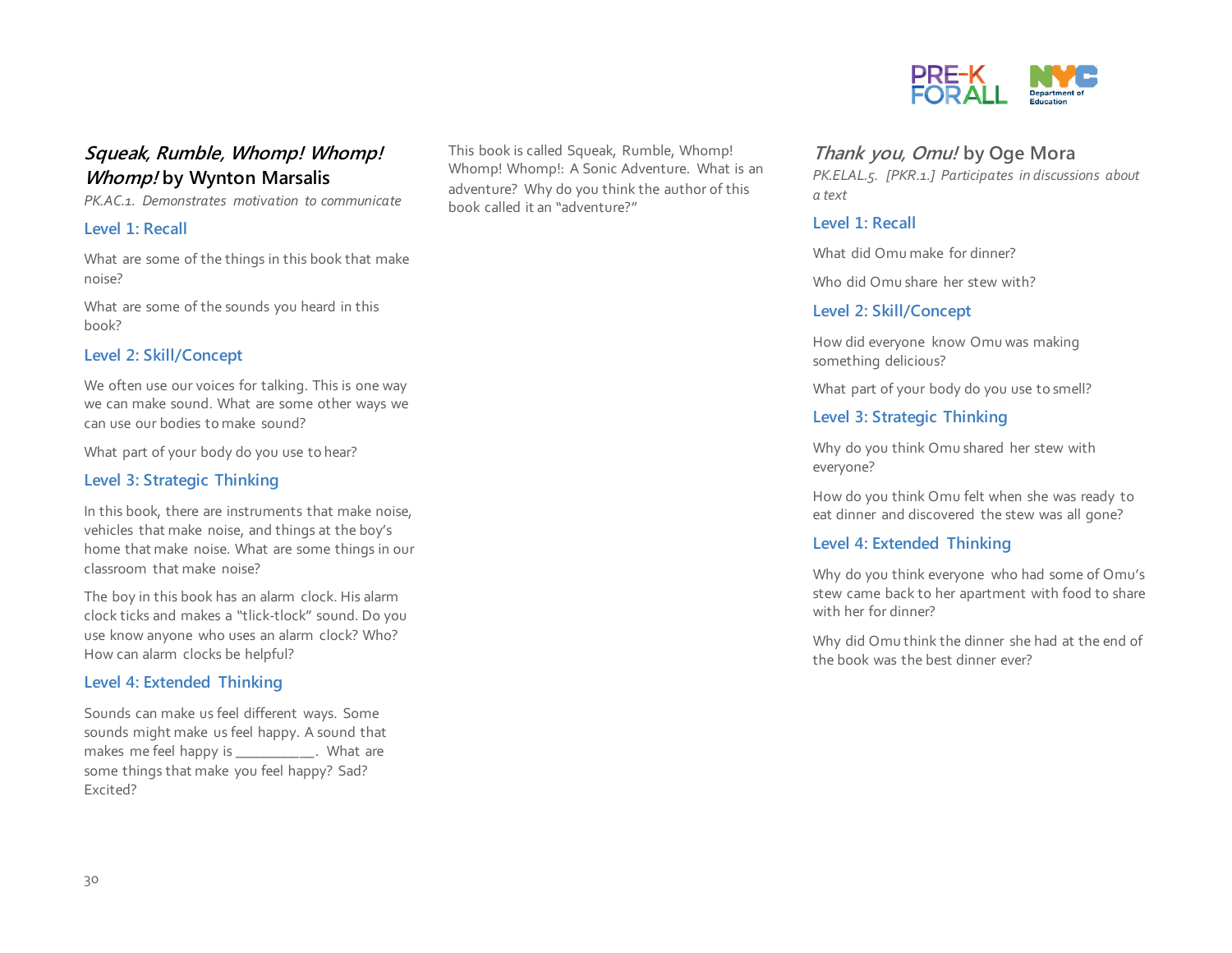

#### **Singing in the Rain! Illustrated by Tim Hopgood**

*PK.AC.2. Demonstrates they are building background knowledge*

#### **Level 1: Recall**

What are the people in this book doing in the rain?

What are the people in this book wearing while they are out in the rain?

#### **Level 2: Skill/Concept**

What sense do you use when you feel water?

What would happen if you stood outside in the rain with no raincoat or umbrella?

#### **Level 3: Strategic Thinking**

How do the people in this book feel about being out in the rain? How do you know?

How do you feel about going outside in the rain and getting wet? Why?

#### **Level 4: Extended Thinking**

How might it feel on your skin if you are outside and it is raining just a little bit- if it is *sprinkling?* 

How might it feel on your skin if you are outside and it is raining very hard- if it is *pouring rain*?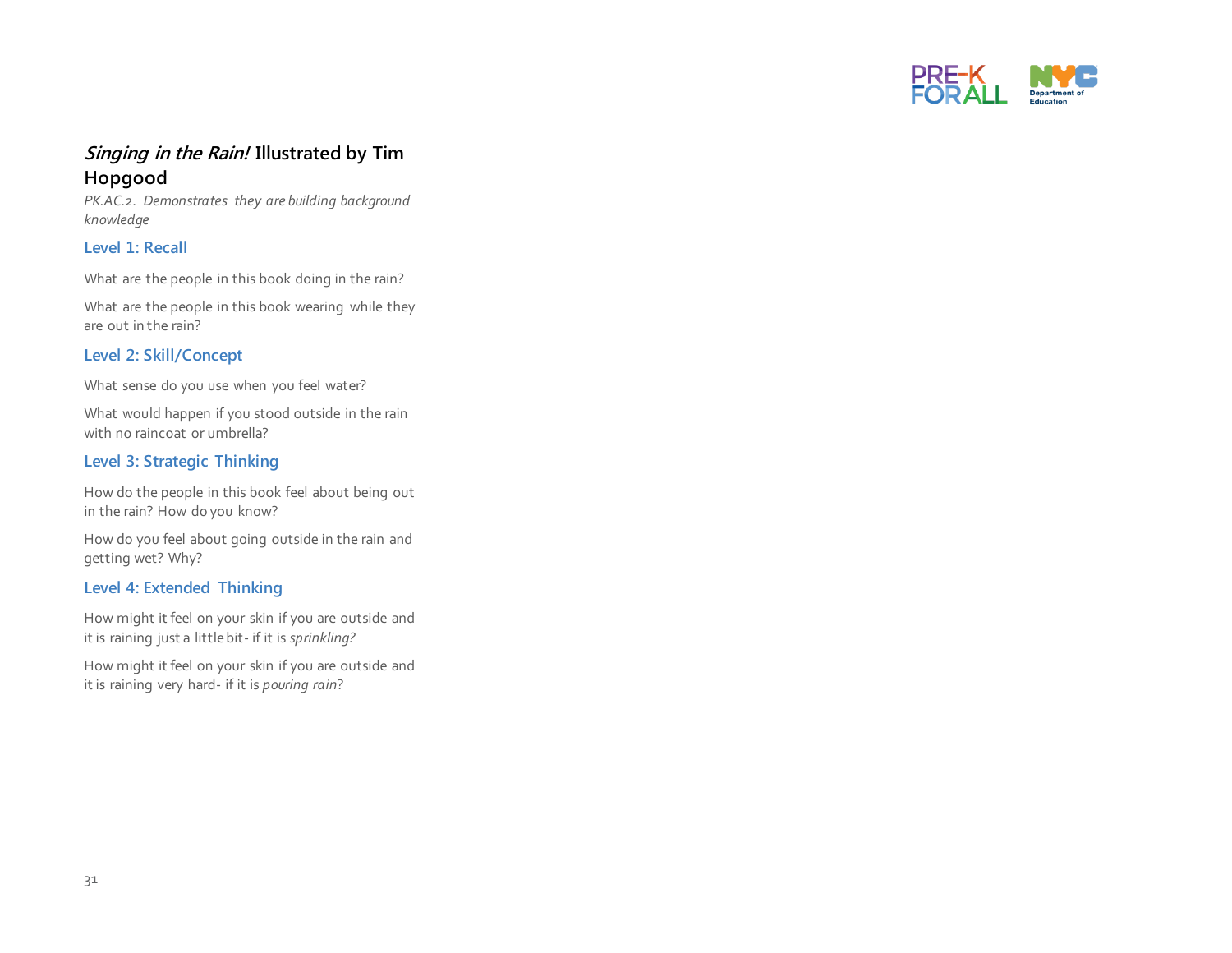

## **VII. Sample Weekly Plan**

On the following pages you will find a sample weekly lesson plan. Use the additional information included in the unit to create detailed weekly plans for each focus question in the unit. Plans will reflect individual schedules, students' and families' needs, school context, etc. Please note, for this unit we are introducing the daily schedule and rules development in Week Two. You may want to address one or both of these activities in Week One, depending on your children's needs.

#### **Quick Tips for Small Group:**

- 1. Use exciting language and affect to describe the small group activity.
- 2. Use hands-on materials that children are encouraged to explore.
- 3. Preview small group activities in whole group.
- 4. Link the activity to children's previous experiences

If children decline to participate…

Have a private conversation with the child as they play to understand why they did not want to join. Take that into consideration and adjust the small group materials to reflect the needs of the child.

Modify the small group activity so that you can do it with the materials that the child is using in the center of their choice.

Facilitate a conversation between the child and a friend who enjoyed the small group activity to generate excitement about the activity.

#### **WEEK FOUR**

#### **Essential Question: How do we use our senses to explore, investigate and understand the world around us?**

**Focus Question:** How do we use our sense of touch?

**Focus Vocabulary:** *dry, feel, fingers, hard, pouring, raincoat, rough, skin, smooth, soft, sprinkling, texture, touch, umbrella, water, wet* 

| Week 4                  | <b>Monday</b> | Tuesdav | Wednesday                                                                                                                                                                                                                                                                                                                                                                                                                                                                                                                                                                 | <b>Thursday</b> | <b>Friday</b> |
|-------------------------|---------------|---------|---------------------------------------------------------------------------------------------------------------------------------------------------------------------------------------------------------------------------------------------------------------------------------------------------------------------------------------------------------------------------------------------------------------------------------------------------------------------------------------------------------------------------------------------------------------------------|-----------------|---------------|
| <b>Greeting Routine</b> |               |         | Continue to supply a table with child-sized pencils, crayons or other writing tools, half sheets of paper or large chart paper, and the<br>basket of name/picture cards for each child (laminated cards with each child's picture and first name, with the first letter in red). Some<br>children may still need you to model how to "sign in," (if family members or caregivers are present, they can help) while others may be<br>ready to start exploring the first sound in their names. Continue to encourage any mark children make according to each child's needs |                 |               |
|                         |               |         | but be prepared to help children who are ready for an additional challenge by adding the first letter of their last name or encouraging<br>them to look closely at the model letters on their name card to improve accuracy. This activity can be done as children arrive or later in<br>the day. As you encourage and help children, emphasize the initial sound of the children's names and other letters that children are                                                                                                                                             |                 |               |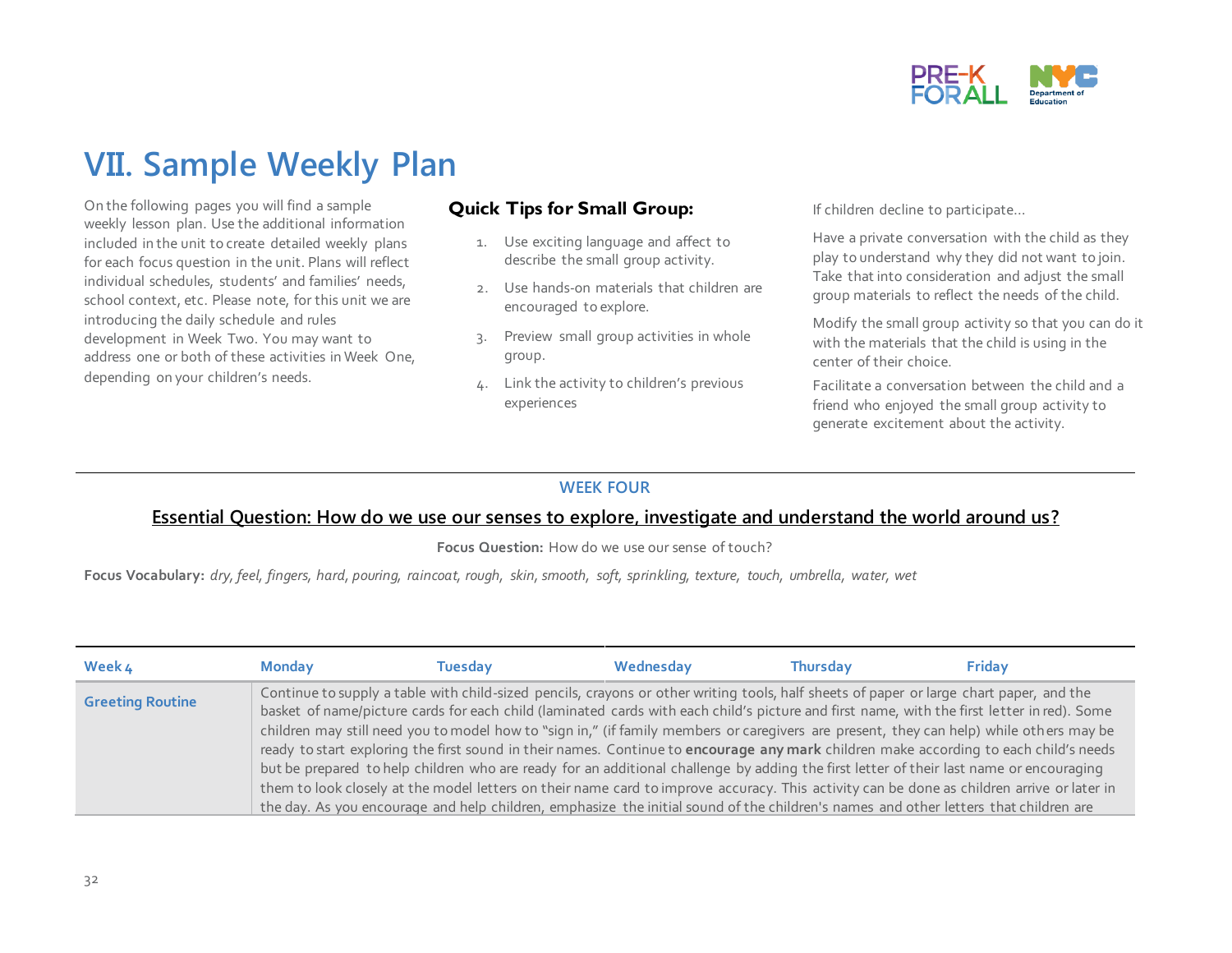

|                                                                                                                                                                                                                                                                                                                                   | interested in.                                                                                                                                                                                                                                                                                                                                                                                                                                                                             |                                                                                                                                                                                                                                                                                                                                                                                                                                                                                                                                                                                                                                                                                                                                                                                                                                                                     |                                                                                                                                                                                                                                                                                                                                                                                                                                                                                                                          |                                                                                                                                                                                                                                                                                                                                                                                                                                            |                                                                                                                                                                                                                                                                                                                                                                                                                                                                                                                                     |
|-----------------------------------------------------------------------------------------------------------------------------------------------------------------------------------------------------------------------------------------------------------------------------------------------------------------------------------|--------------------------------------------------------------------------------------------------------------------------------------------------------------------------------------------------------------------------------------------------------------------------------------------------------------------------------------------------------------------------------------------------------------------------------------------------------------------------------------------|---------------------------------------------------------------------------------------------------------------------------------------------------------------------------------------------------------------------------------------------------------------------------------------------------------------------------------------------------------------------------------------------------------------------------------------------------------------------------------------------------------------------------------------------------------------------------------------------------------------------------------------------------------------------------------------------------------------------------------------------------------------------------------------------------------------------------------------------------------------------|--------------------------------------------------------------------------------------------------------------------------------------------------------------------------------------------------------------------------------------------------------------------------------------------------------------------------------------------------------------------------------------------------------------------------------------------------------------------------------------------------------------------------|--------------------------------------------------------------------------------------------------------------------------------------------------------------------------------------------------------------------------------------------------------------------------------------------------------------------------------------------------------------------------------------------------------------------------------------------|-------------------------------------------------------------------------------------------------------------------------------------------------------------------------------------------------------------------------------------------------------------------------------------------------------------------------------------------------------------------------------------------------------------------------------------------------------------------------------------------------------------------------------------|
| <b>Large Group Meeting</b><br>In order to reduce the<br>amount of time that<br>children spend in large<br>group and ensure that<br>children have enough<br>time to engage in<br>meaningful play,<br>teachers should think<br>strategically about other<br>large group activities and<br>whether they are<br>essential to the day. | Read, Cold, Crunchy,<br>Colorful: Using Our<br>Senses by Jane Brocket,<br>then sing the following<br>song:<br>My eyes can see,<br>My ears can hear,<br>My skin can touch<br>So, so much,<br>My tongue can taste,<br>My nose can smell,<br>My 5 senses work really<br>well!<br>Eyes?<br>Sight!<br>Ears?<br>Hear!<br>Skin?<br>Touch!<br>So-so much!<br>Tongue?<br>Taste<br>Nose?<br>Smell!<br>I know the senses oh so<br>well!<br>PK.SEL.6. Understands<br>and follows routines and<br>rules | Introduction to TOUCH<br>and the role of hands,<br>feet and skin in<br>touching.<br>Review the song, "My<br>Eyes Can See" which<br>was introduced<br>yesterday. Tell children<br>you are going to learn<br>more about the sense of<br>touch for the next<br>couple of days.<br>Give each child an object<br>(any small manipulative<br>or object is fine). Ask<br>them to touch it with<br>their fingers and<br>describe what they feel.<br>Next, ask them to move<br>the object across the<br>back of their hand<br>(demonstrate). Do they<br>feel anything? Describe<br>what they feel. Ask<br>them to move the object<br>across their forehead.<br>Can they feel that? What<br>do they feel? Depending<br>on children's interest<br>and attention span<br>repeat on other parts of<br>the body (i.e. arms,<br>ankle, etc.). Summarize<br>by pointing out that we | Introduction to<br><b>TEXTURES/FEEL</b><br>Ask children to put their<br>hands on their heads.<br>What do they feel?<br>Repeat with other<br>surfaces children can<br>easily reach while in<br>group (floor, elbow,<br>shirt, etc.). Compare and<br>contrast the way the<br>different surfaces feel.<br>Categorize and chart<br>answers, modeling<br>writing each child's<br>name next to their<br>response to encourage<br>name recognition.<br>PK.PDH.2. Uses sensory<br>information to plan and<br>carry out movements | Sing or chant:<br>My skin gives me<br>My sense of touch,<br>Hot or cold,<br>Smooth and rough<br>Hard or soft,<br>Hand or heel,<br>It's my skin,<br>That lets me feel<br>(something hard, soft,<br>smooth, rough, etc.)<br>Fill in the blanks with<br>textures children can<br>find in the classroom.<br>Invite them to find<br>something in the room<br>that is hard, soft,<br>smooth, rough, etc.<br>PK.AL.5. Demonstrates<br>persistence | Sing the clean hands<br>song:<br>Tops and bottoms<br>Tops and bottoms<br>In between<br>In between<br>All around my hands<br>All around my hands<br>Make them clean<br>Make them clean<br>Discuss with children<br>why we need to keep<br>our hands (and our skin<br>in general) clean.<br>Remind children that<br>when we use our sense<br>of touch, especially<br>when we touch with our<br>fingers, we can get<br>germs on our hands that<br>could make us sick.<br>PK.PDH.7. Demonstrates<br>personal care and<br>hygiene skills |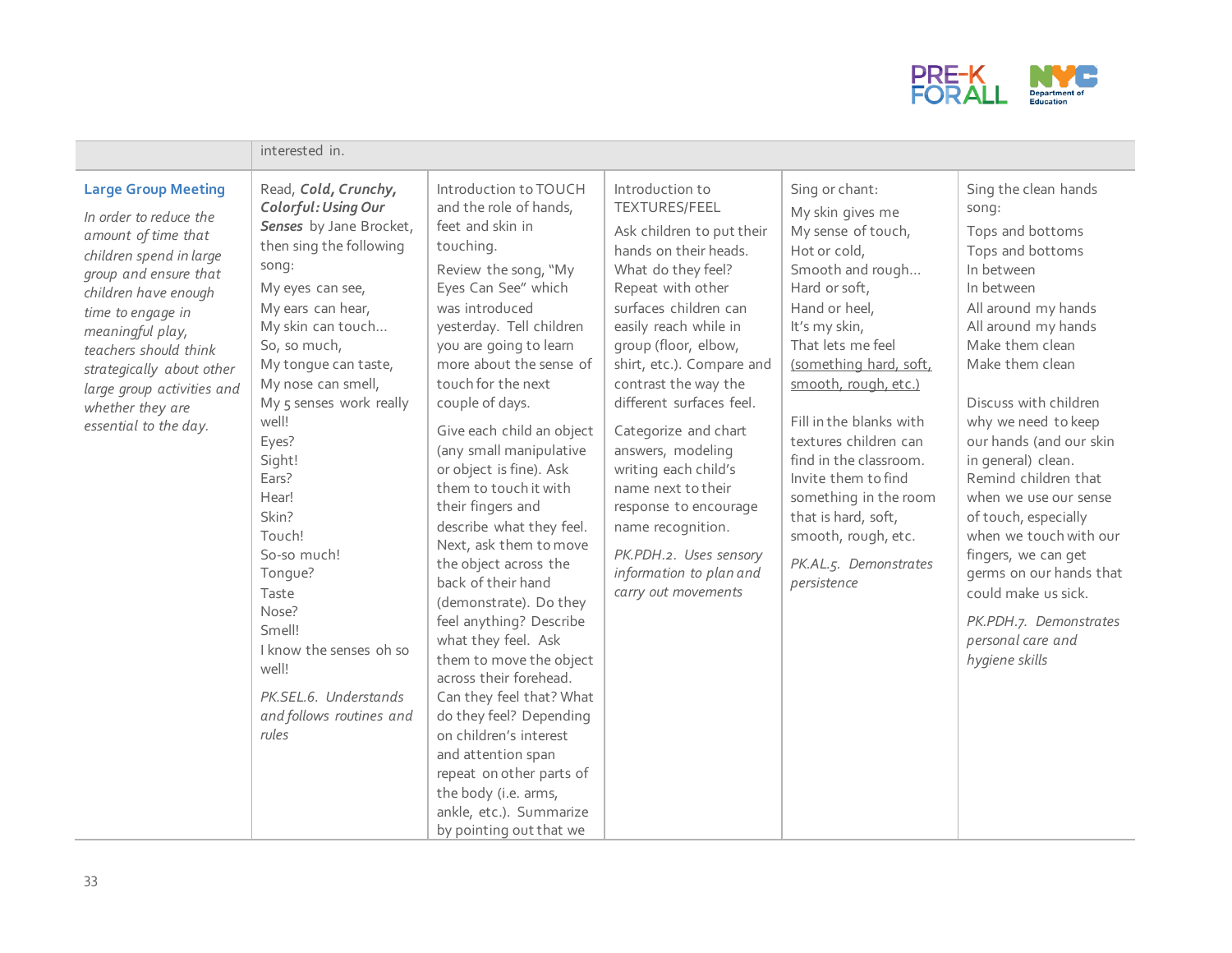

| <b>Large Group Meeting</b><br><b>BB Whole Group</b>                                                                                                                                |                                                                                                                                                                                                                                                                                                                                                                                                                                                                                                | use our hands to touch<br>things but that our skin<br>all over our body helps<br>us feel things.<br>PK.PDH.1. Uses senses to<br>assist and quide learning<br>See your Building Blocks Teacher's Edition for Whole Group Activities |                                                                                                                                                                                                                                                                                                             |                                                                                                                                                                     |                                                                                                                                                                                         |
|------------------------------------------------------------------------------------------------------------------------------------------------------------------------------------|------------------------------------------------------------------------------------------------------------------------------------------------------------------------------------------------------------------------------------------------------------------------------------------------------------------------------------------------------------------------------------------------------------------------------------------------------------------------------------------------|------------------------------------------------------------------------------------------------------------------------------------------------------------------------------------------------------------------------------------|-------------------------------------------------------------------------------------------------------------------------------------------------------------------------------------------------------------------------------------------------------------------------------------------------------------|---------------------------------------------------------------------------------------------------------------------------------------------------------------------|-----------------------------------------------------------------------------------------------------------------------------------------------------------------------------------------|
| <b>Foundational Text</b>                                                                                                                                                           | Singing in the Rain by Tim Hopgood (Illustrator):                                                                                                                                                                                                                                                                                                                                                                                                                                              |                                                                                                                                                                                                                                    |                                                                                                                                                                                                                                                                                                             |                                                                                                                                                                     |                                                                                                                                                                                         |
| <b>Supporting Text</b>                                                                                                                                                             | Cold, Crunchy, Colorful:<br><b>Using Our Senses</b> by<br>Jane Brocket                                                                                                                                                                                                                                                                                                                                                                                                                         | Touching by Helen Frost                                                                                                                                                                                                            | <b>Don't Touch My Hair!</b><br>By Sharee Miller                                                                                                                                                                                                                                                             | This Beach is Loud! by<br>Samantha Cotterill                                                                                                                        | Tap Tap Boom Boom by<br>Elizabeth Bluemle:                                                                                                                                              |
| <b>Small Groups</b><br>Implement at least one<br>of the two weekly<br><b>Building Blocks small</b><br>group activities and at<br>least one of the other<br>activities listed here. | LITERACY SMALL<br><b>GROUP</b><br>Read Cold, Crunchy,<br>Colorful: Using Our<br>Senses by Jane Brocket.<br>Look at the pictures with<br>the children. Ask them<br>which item pictured they<br>would most like to<br>touch, taste, see, etc.<br>and ask them to think of<br>other things they like to<br>touch, see, hear, etc.<br>and why.<br>Model writing each<br>child's name on a page,<br>emphasizing the first<br>letter of their first name<br>and the sound that it<br>makes. Have the | <b>MATH SMALL GROUP</b><br>See your Building Blocks<br>Teacher's Edition for the<br>weekly Small Group<br>Activity.<br>Write children's initials<br>below:<br>Group 1:<br>Group 2:<br>Group 3:                                     | <b>SMALL GROUP #3</b><br>Invite children to go on a<br>scavenger hunt in the<br>classroom to find<br>something hard, soft,<br>rough, smooth, etc.<br>PK.PDH.1. Uses senses to<br>assist and quide learning<br>See page 55 for lesson<br>plan<br>Write children's initials<br>below:<br>Group 1:<br>Group 2: | See your Building Blocks<br>Teacher's Edition for the<br>weekly Small Group<br>Activity.<br>Write children's initials<br>below:<br>Group 1:<br>Group 2:<br>Group 3: | CATCH-UP DAY<br>Use this as an<br>opportunity to complete<br>small groups with<br>children you may have<br>missed throughout the<br>week.<br>Children to work with<br>today (initials): |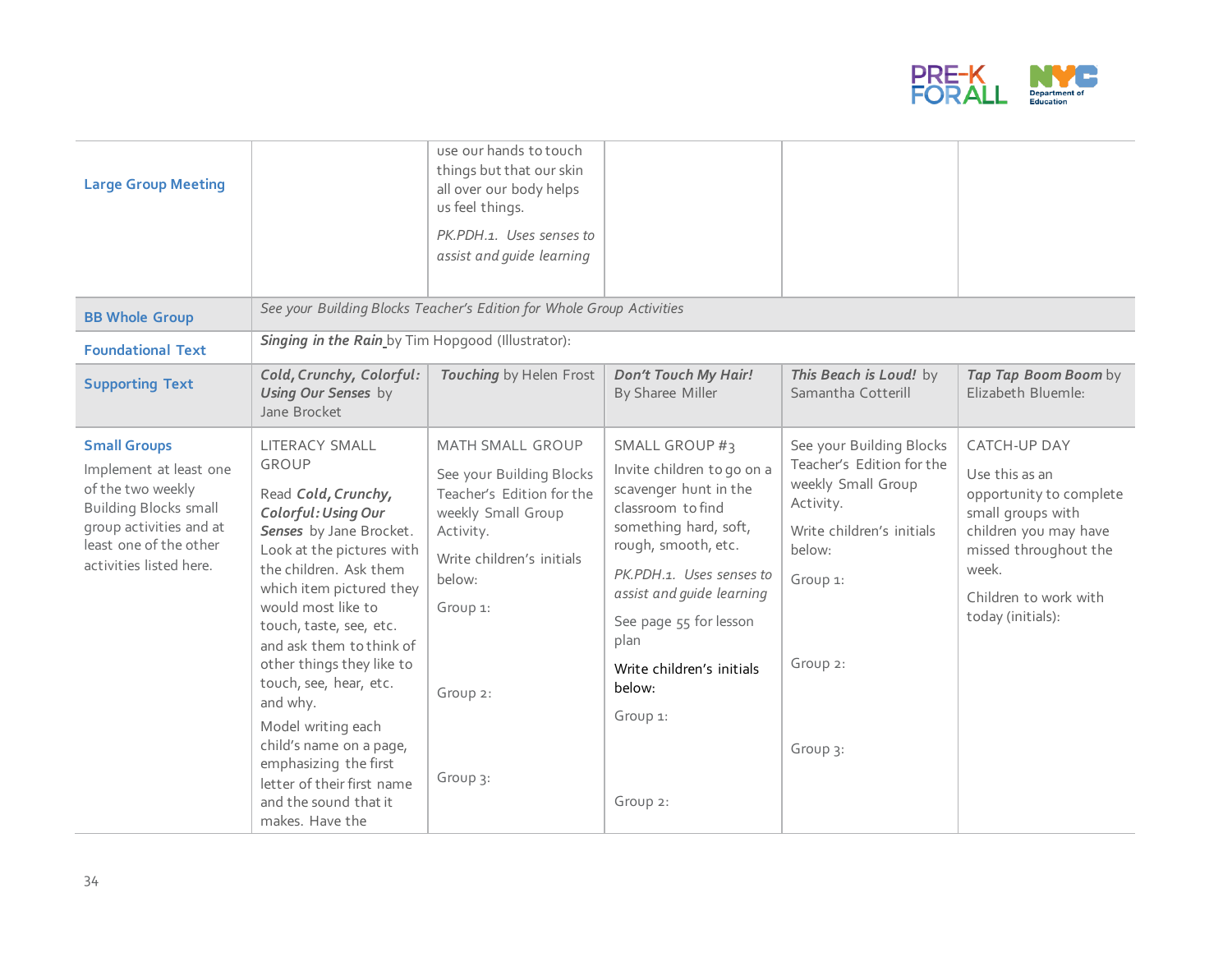

| <b>Small Groups</b>                                                                                                                                                                                                                                                                                                 | children draw some of                                                                                                                                                                                                                                                   |          |                      | Group 4: |  |
|---------------------------------------------------------------------------------------------------------------------------------------------------------------------------------------------------------------------------------------------------------------------------------------------------------------------|-------------------------------------------------------------------------------------------------------------------------------------------------------------------------------------------------------------------------------------------------------------------------|----------|----------------------|----------|--|
| Small groups can be<br>implemented during                                                                                                                                                                                                                                                                           | the items they would<br>like to touch, taste, see,<br>etc. on their page.                                                                                                                                                                                               | Group 4: | Group 3:             |          |  |
| center time or at another<br>time during the day.<br>Invite 2-4 children to<br>participate at a time.<br>Although children are<br>typically excited about<br>the opportunity to work<br>closely with a teacher,<br>children may decline the<br>opportunity to<br>participate. Each small<br>group should not exceed | PK.ELAL.14. [PKW.2]<br>Uses a combination of<br>drawing, dictating, oral<br>expression, and/or<br>emergent writing to<br>name a familiar topic and<br>supply information in<br>child-centered, authentic,<br>play-based learning<br>Write children's initials<br>below: | Group 5: | Group 4:<br>Group 5: | Group 5: |  |
| 10 minutes in length.<br>Work with a couple of<br>groups per day and spend<br>the remainder of the time<br>engaging with children in<br>the interest areas.                                                                                                                                                         | Group 1:<br>Group 2:                                                                                                                                                                                                                                                    |          |                      |          |  |
|                                                                                                                                                                                                                                                                                                                     | Group 3:                                                                                                                                                                                                                                                                |          |                      |          |  |
|                                                                                                                                                                                                                                                                                                                     | Group 4:                                                                                                                                                                                                                                                                |          |                      |          |  |
|                                                                                                                                                                                                                                                                                                                     | Group 5:                                                                                                                                                                                                                                                                |          |                      |          |  |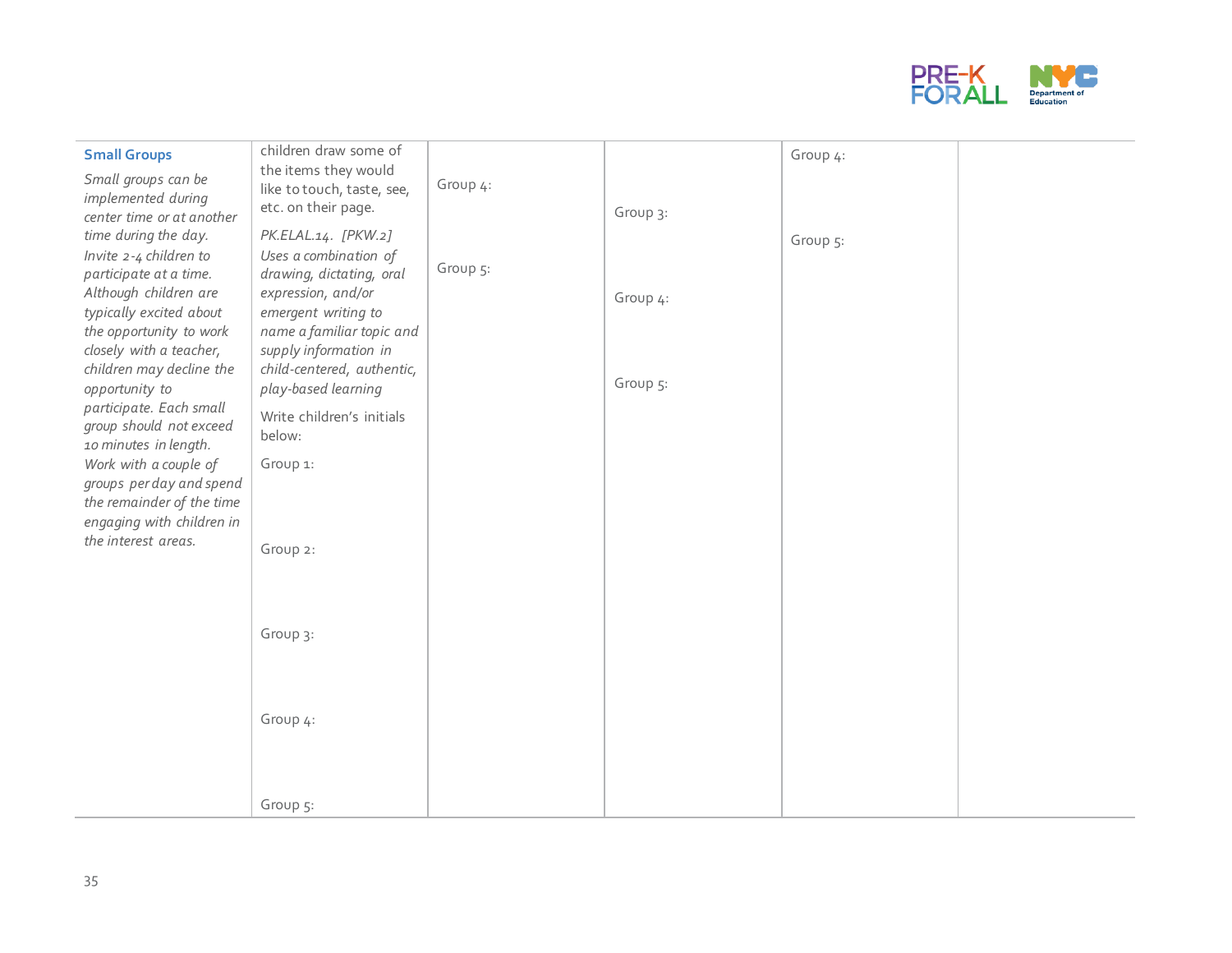

| <b>Outdoors</b>                                                                                   | See Section IV, Ideas for Learning Centers. |  |                                                                                                                  |  |  |
|---------------------------------------------------------------------------------------------------|---------------------------------------------|--|------------------------------------------------------------------------------------------------------------------|--|--|
| Lunch                                                                                             |                                             |  | As you eat with the children, discuss the foods they are eating. Which ones are hard? Soft? Mushy? Crunchy? Etc. |  |  |
| <b>Centers</b>                                                                                    | See Section IV, Ideas for Learning Centers. |  |                                                                                                                  |  |  |
| <b>Opportunities for</b><br>differentiation and<br>integration of goals for<br>children with IEPs | To be completed as needed by teachers.      |  |                                                                                                                  |  |  |
| Differentiation for<br>children whose home<br>language is a language<br>other than English.       | To be completed as needed by teachers.      |  |                                                                                                                  |  |  |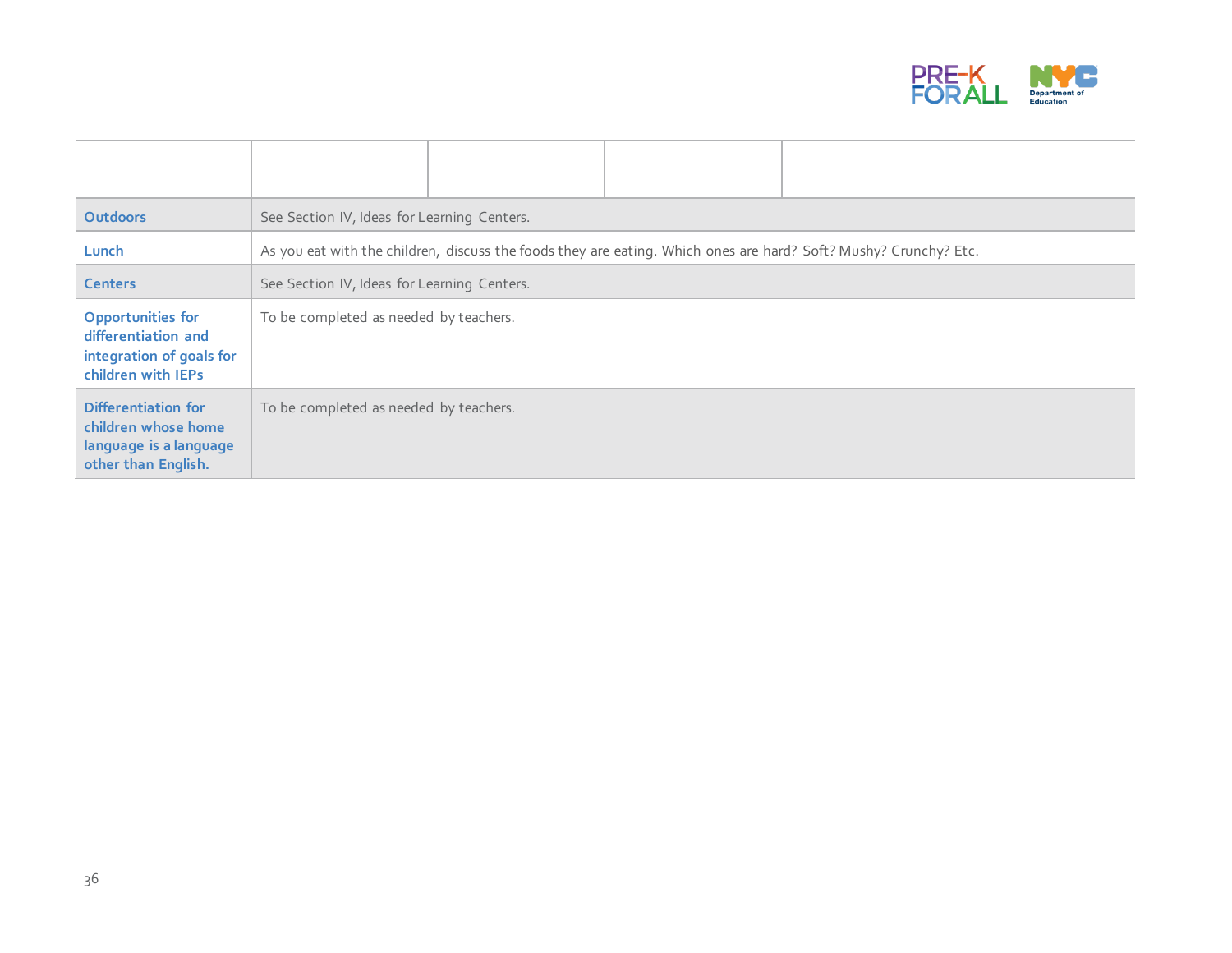

## **VIII. Student Work Samples**

Below are examples of student work from activities in this unit. Note the alignment to standards and the relationship to the focus question and NYSPLS standard. Some examples may fit under more than one standard and/or focus question.

#### **Example 1: Leaf Rubbing**

Activity Type: Small Group

NYSPLS Standard: *PK.SCI.4. [P-LS1-1.] Observes familiar plants and animals (including humans) and describes what they need to survive* 



*"I used three leaves. I made the big one green, the little one is red and the other one is orange!"*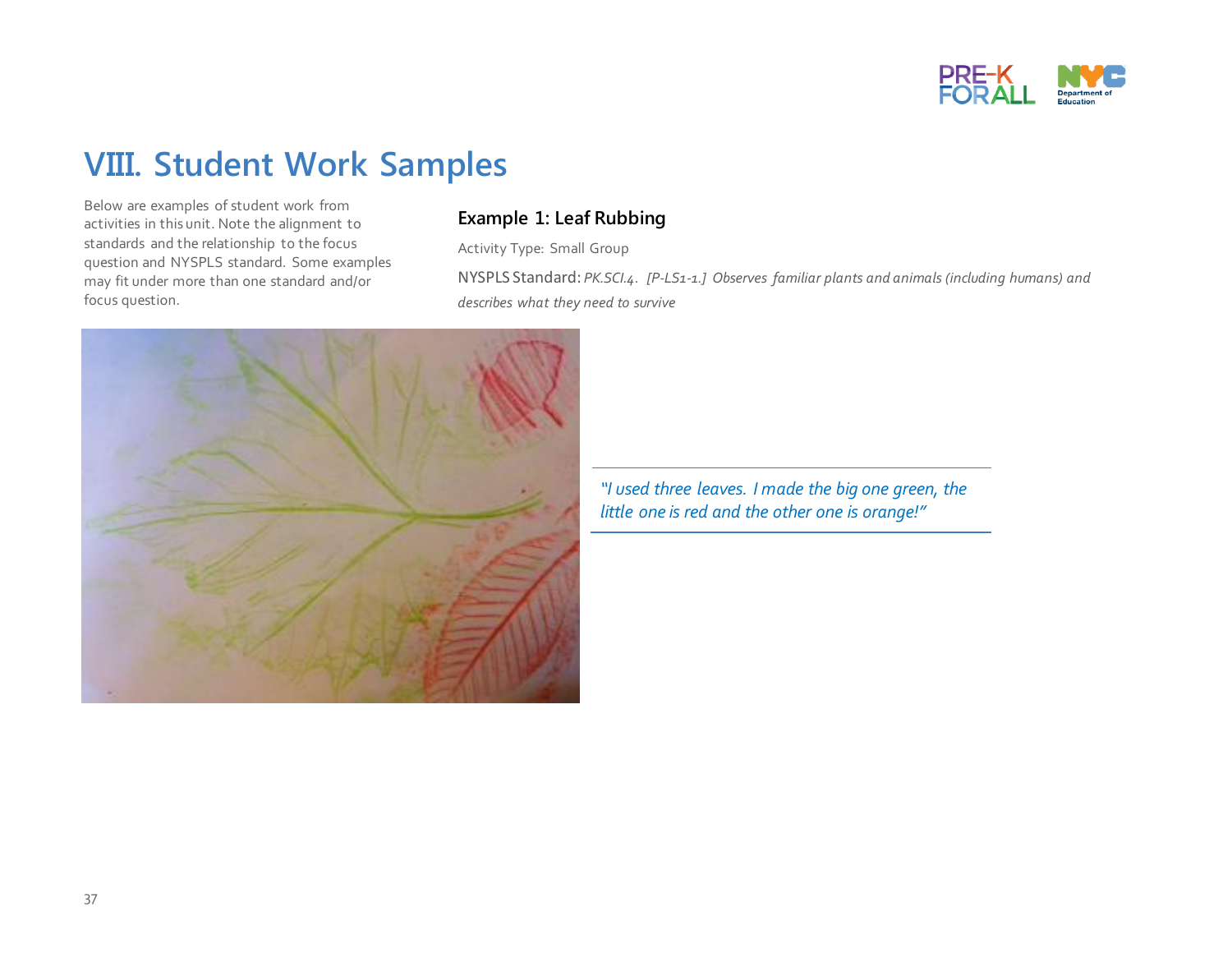

#### **Example 2: Collections of Found Materials**

Activity Type: Small Group NYSPLS Standard: *PK.SCI.5. [P-LS1-2.] Participates in investigations to determine how familiar plants and/or animals use their external parts to help them survive in the environment* 





*I found a whole bunch of things outside! I found some sticks, some rocks and some leaves. The big rock is really bumpy. I put all the leaves together. They are all different colors but they are all leaves.* 

*"Now I decided to sort my leaves. I put the brown leaves over there. The yellow leaves here and the green leaves right here."*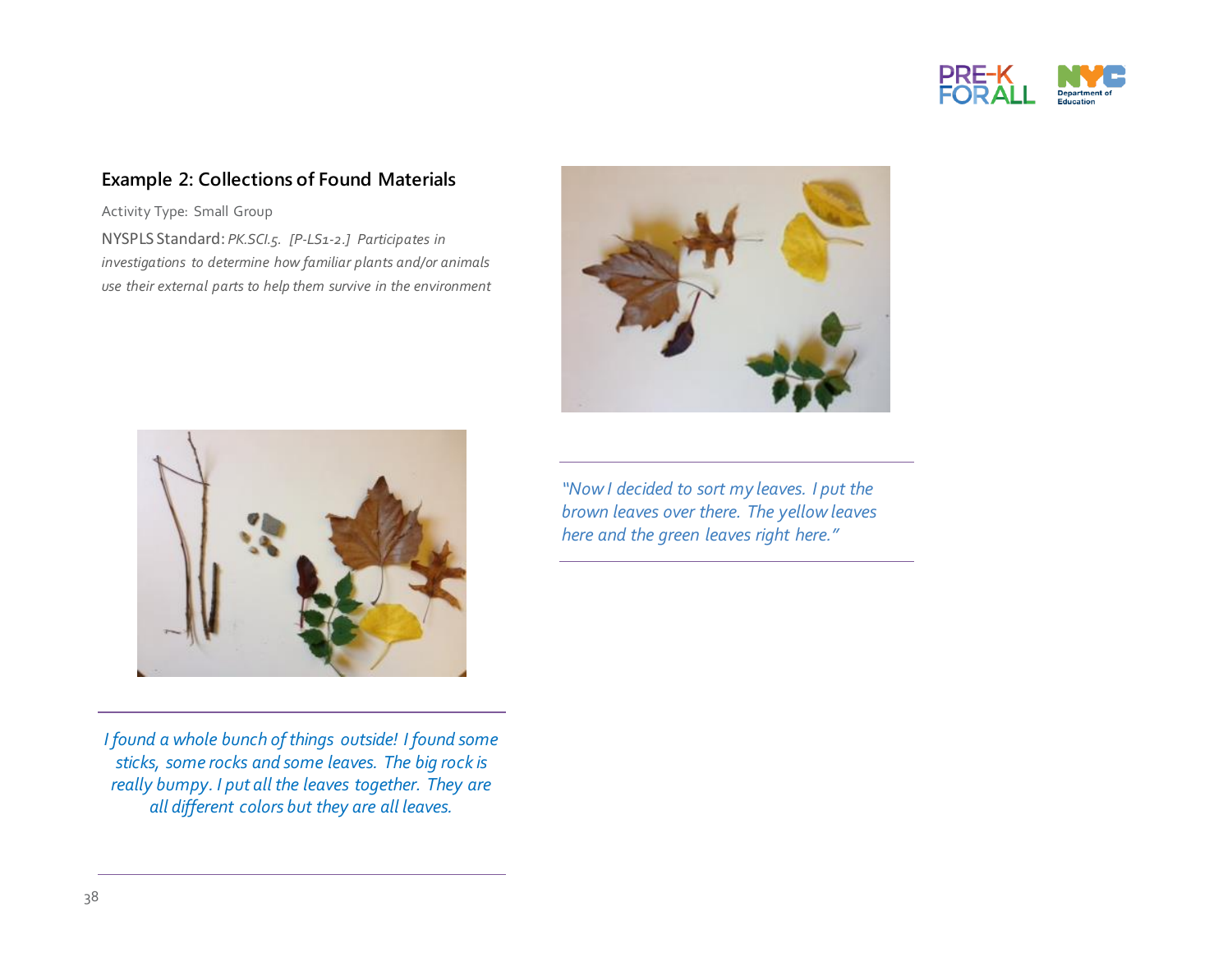

## **IX. Family Engagement**

#### **Early Childhood Framework for Quality**

*EFQ 4: High quality programs promote families' role as primary caregivers, teachers, and advocates*

#### **Sample Family Letter**

Dear Room 4 Pre-K for All Families,

We hope you enjoyed our second unit of study, My Five Senses. Pre-K children naturally use their senses to explore the world around them. In this Unit, your child had the opportunity to develop a wide variety of skills by using his/her senses in hands on learning and play. Together we worked on developing children's abilities to take in information about the world through sight, hearing, smell, taste and touch. We took walks around the neighborhood, went on scavenger hunts and engaged in many other activities where children used their senses. Children are active learners; they have been exploring their environment through their senses since birth. We encourage the children to see themselves as scientists and to make observations and predictions using the information that they take in through their senses.

We also used our senses to stay safe and talked about this throughout the study. We learned about being careful and remembering not to touch sharp objects, things that are hot or things that are very dirty and might make us sick. You can help with this! Ask your child about some of the things outside of school or at home that are too dangerous to touch. How do we use our senses of sight, smell and hearing to stay safe?

In addition to staying safe, we talked about how to keep our hands, feet and skin clean and healthy. One way we do that in our pre-K program is by washing our hands before eating, after playing outside or after touching things that are dirty. We learned a new song to help remind us how to wash hands. You might want to sing it with your child:

*Tops and bottoms, tops and bottoms, in between, in between, All around my hands, all around my hands, make them clean, make them clean!*

We also talked to the children about how life might be different for people who do not see or hear well. We talked about Braille, for example, and introduced a few words in sign language.

Here is a list of some of the key vocabulary words that we learned in this unit of study. We encourage you to use these words with your children as appropriate: •Braille •blind •deaf •ears •eyes •hear •listen •mouth •nose •predict •quiet •safe •see •senses •smell •taste •touch

We hope you have a wonderful weekend and look forward to seeing you again on Monday!

Ms. J and Mr. P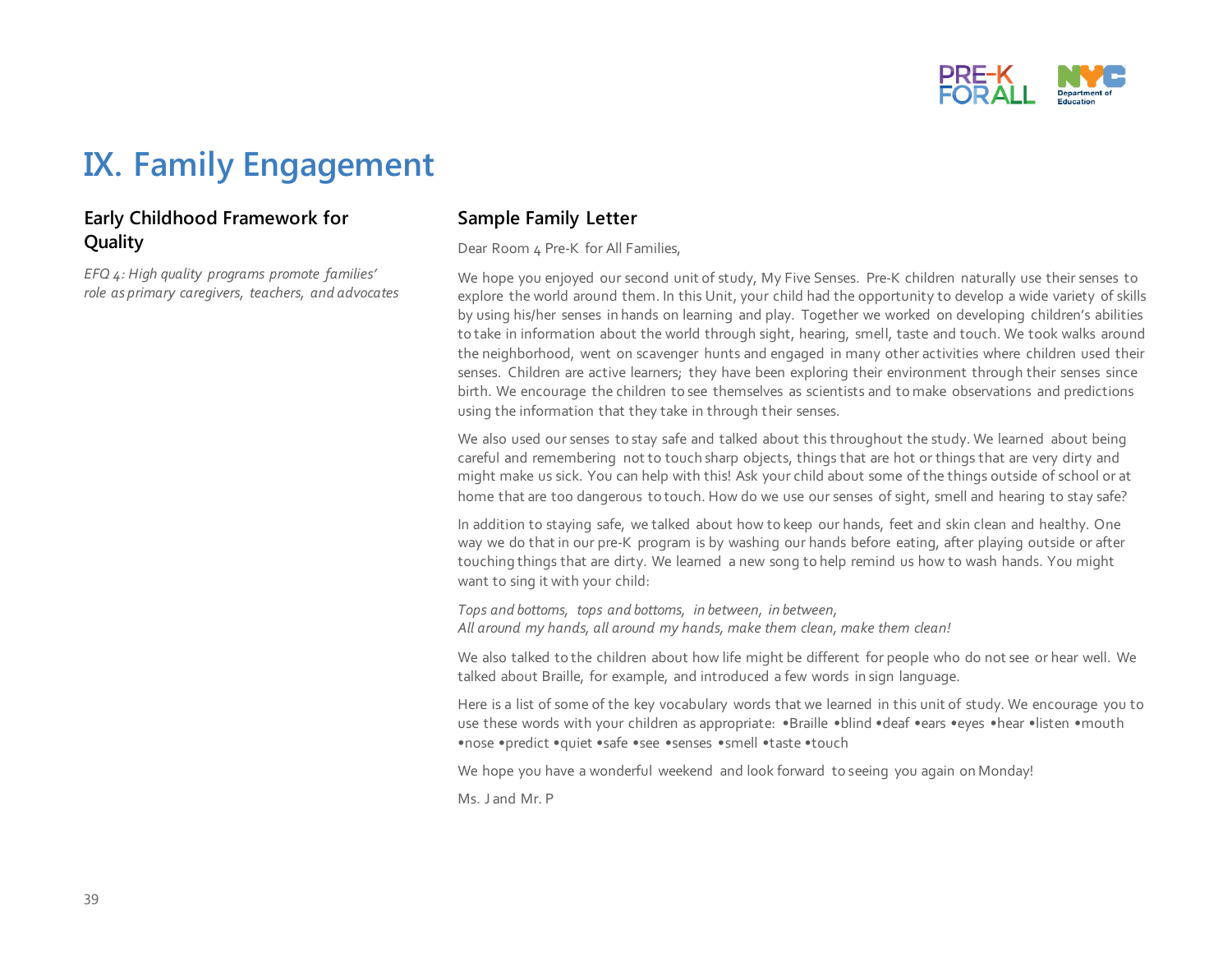

## **X. Supporting Resources**

#### **Teacher Texts**

*The Ooey Gooey Handbook* by Lisa Murphey *Ooey Gooey Tooey* by Lisa Murphey *The Cooking Book: Fostering Young Children's Learning and Delight* by Laura J. Colker

#### **Teacher Websites**

American Museum of Natural History: [www.amnh.org](http://www.amnh.org/)

Children's Museum of Manhattan: [www.cmom.org](http://www.cmom.org/)

New York City Parks Department: [www.nycgovparks.org](http://www.nycgovparks.org/)

Metropolitan Museum of Art: <http://www.metmuseum.org/>

#### **Music: Songs with Lyrics**

These are common preschool songs sung by teachers throughout New York City and the world. Where possible, tunes and lyrics are included. If you don't know the tune, you can make one up that works for you or chant the words to a beat. Disclaimer: the lyrics provided are only for use by classroom teachers and are provided for the specific, non-profit educational purpose of supporting interdisciplinary learning in your classroom.

#### Here Are My Eyes

Here are my eyes, one and two. I give a wink and so can you. When they're open, I see the light When they're closed, it's dark as night. I have a little body that belongs to me, I have two ears (tap them) to hear with and two eyes

to see.

I have a nose (tap) for smelling, and a mouth (tap) to eat.

I have two hands (wave) to wave at everyone I meet!

\_\_\_\_\_\_\_\_\_\_\_\_\_\_\_\_\_\_\_\_\_\_\_\_\_\_\_\_\_\_\_\_\_\_\_\_\_\_\_\_\_\_

#### My Senses are a Part of Me

My senses are a part of me A nose (point) to smell and eyes (point) to see. Ears (point) to hear and hands (wiggle fingers) to touch, A tongue (point) to taste good food and such. My senses are a part of me Working all in harmony (hug body).

#### I Like My Senses

My eyes (point) can see the big bright sun My nose (point) can smell hot cinnamon buns My ears (point) can hear the big loud drum My tongue (stick out) can taste good things, yum! Yum!

My feet (stomp feet) can feel the sand, what fun! I like my senses every one!

#### It's Time to Clean Up

It is time to clean up now. Clean up, clean up, we know how. We can clean up; you will see Just how clean our room can be.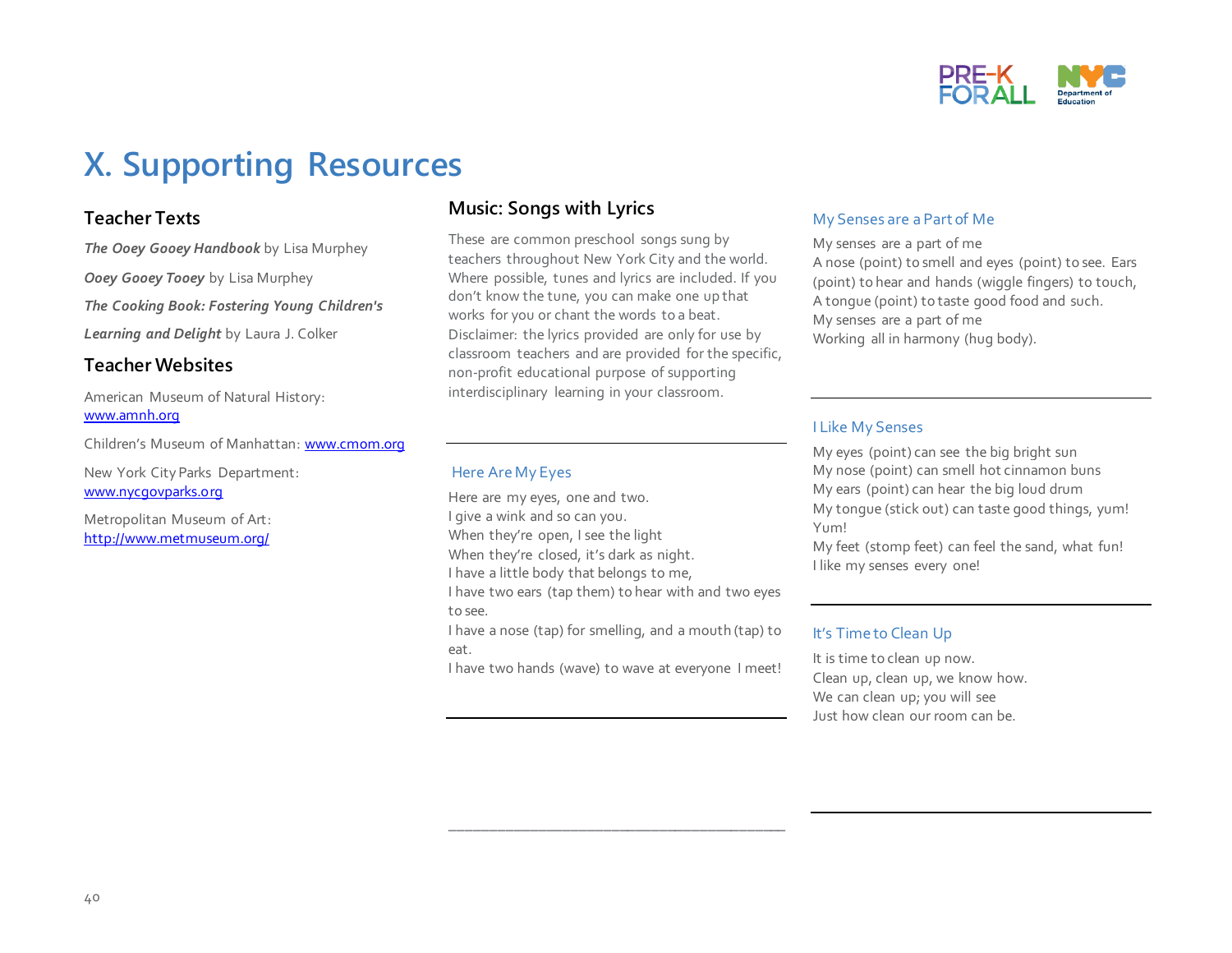

#### We Are Cleaning

We are cleaning, cleaning, cleaning Cleaning, cleaning, cleaning. We are cleaning, cleaning, cleaning Cleaning up our room.

#### We Welcome You to School Today

We welcome you to school today, school today, school today. We welcome you to school today, Please come in and play. We're glad to have you here today, Here today, here today. We're glad to have you here today. Yes, it's a special day!

#### **Additional Song Titles**

*Willaby Wallaby Woo Head, Shoulders, Knees and Toes Mi Cuerpo Hace Música Little Miss Muffet Baa, Baa, Black Sheep Down, Down Baby*

#### Time to Put The Toys Away

It's time to put the (toys) away. It's time to put the (toys) away. It's time to put the (toys) away. So we can go (outside).

*\*Consider using other items such as a rain stick, bell or playing music to alert children to clean up time.*

#### Good Morning to You

Good morning to you, good morning to you. Good morning everybody, good morning to you.

*Sung to the tune of "Happy Birthday."*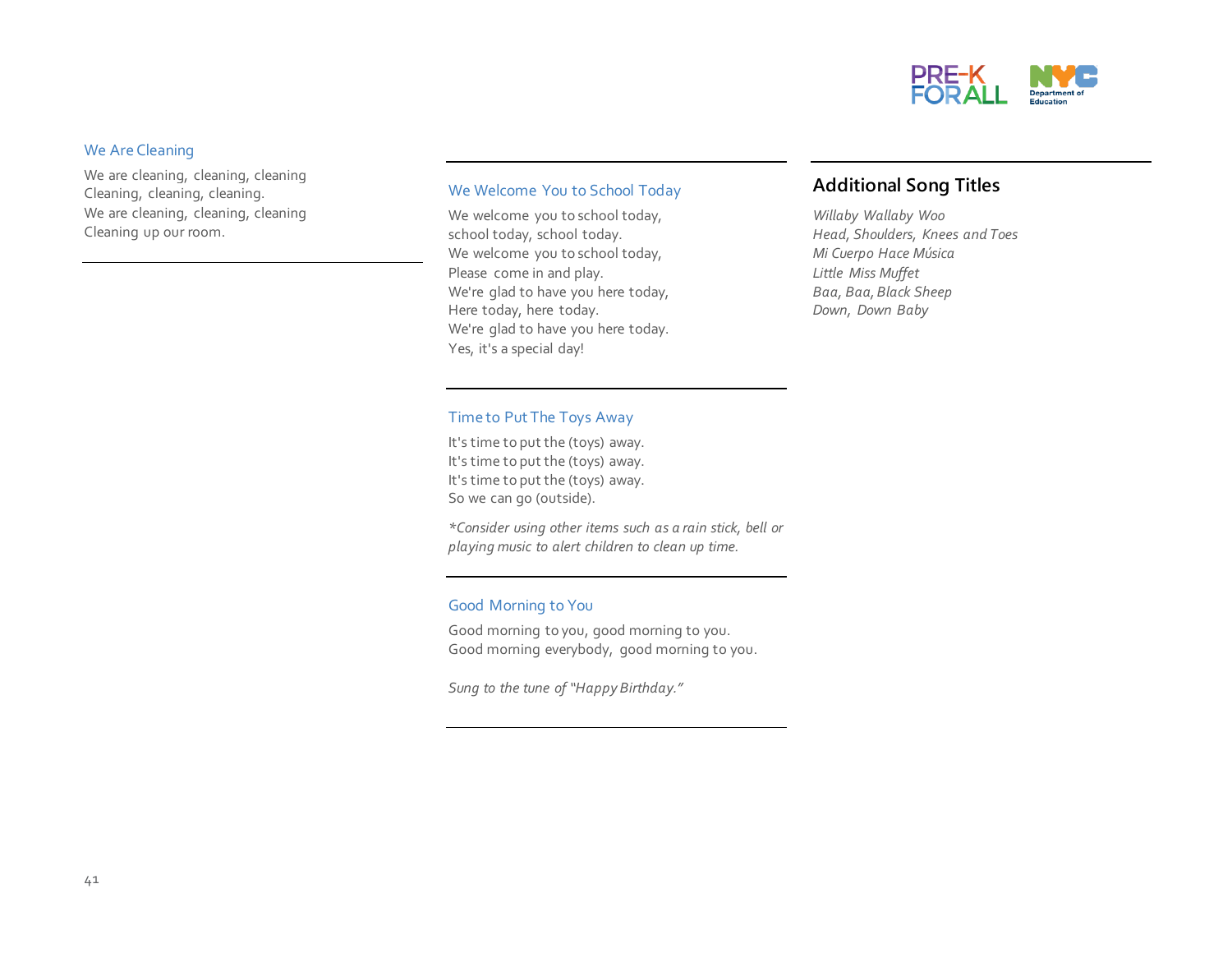

## **XI. Foundational Learning Experiences: Lesson Plans**

Documentation: Based on the Focus Question, Objective, and Focus Standard as well as the Authentic Assessment items, teaching teams will determine what they hope to see children do in an activity. They should take notes as children are working to record the skills and growth children demonstrate. For the lesson plans included in this unit, a note-taking form is included.

## **Lesson: Sight Walk**

#### **Type: Large Group Activity**

| <b>Unit of Study: My Five Senses</b>                                                                                                                                                  | Focus Question: How do we use our sense of sight?                       |  |  |  |
|---------------------------------------------------------------------------------------------------------------------------------------------------------------------------------------|-------------------------------------------------------------------------|--|--|--|
| Objective: Children will be to describe what they see, using as much descriptive language as possible.<br>Children will be able to describe how they stay safe on neighborhood walks. |                                                                         |  |  |  |
| <b>NYSPLS Focus Standard:</b>                                                                                                                                                         | Link to Authentic Assessment Systems                                    |  |  |  |
| PK.PDH.1. Uses senses to assist and quide learning.                                                                                                                                   | WWS: IV.D.1: Observes the sky and the natural and human-made objects in |  |  |  |
| <b>Additional NYSPLS Standards:</b>                                                                                                                                                   | it.                                                                     |  |  |  |
| PK.PDH.9. Demonstrates awareness and understanding of safety rules                                                                                                                    | TSG: 27: Demonstrates knowledge of Earth's environment                  |  |  |  |
| PK.AC.4. Demonstrates a growing receptive vocabulary                                                                                                                                  | COR: DD: Natural and physical world                                     |  |  |  |
| Materials:                                                                                                                                                                            | Vocabulary:                                                             |  |  |  |
| Paper, crayons and other drawing tools                                                                                                                                                | eyes, eyesight, safe, see, view, vision                                 |  |  |  |
| Seeing by Helen Frost                                                                                                                                                                 |                                                                         |  |  |  |

#### **Procedure:**

**Hook:** Show the children the cover of the book, *Seeing* by Helen Frost. Highlight how the children on the cover are using their eyes.

#### **Beginning:**

Introduce that today we will go on a walk and use OUR eyes to see and note what we find. Ask children for 2-3 ideas of things they might see (buildings, cars, trees, etc.).

Remind the children that they need to be safe on the walk. Gather 3-5 ideas about how to be safe, such as holding hands with an adult and/or your partner,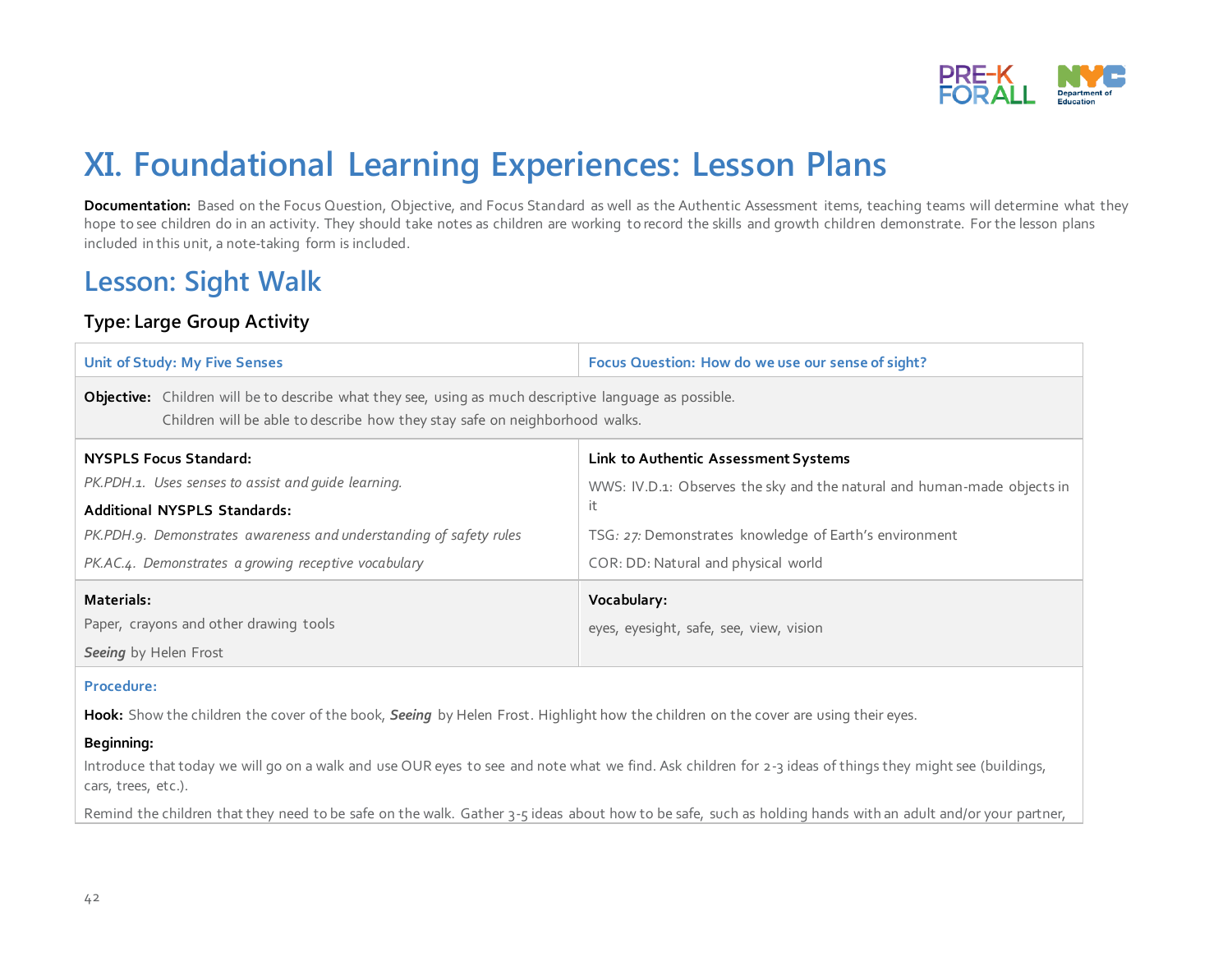

staying on the sidewalk, staying with the group, listening for directions by the teacher, or stopping at the crosswalk. Write these safety rules on chart paper as the children generate the ideas.

#### **Middle:**

Transition to outside, making sure that you have enough adults with you and reminding children of safety rules, as needed.

Ask children to describe what they see, highlighting words that describe color, shape, size, etc.

#### **End:**

As you return to the classroom, name, or ask children to name, ways that they stayed safe outside.

Ask children to name a few things that they saw on their walk, using descriptive words as much as possible.

Provide crayons and other drawing tools and paper, and encourage children to draw one thing they saw on their walk.

Later, bind the drawings into a book and place in the library area.

**Assessment:** What is the child able to see and describe? What types of descriptive language does the child use to describe what they see?

**Differentiation:** Consider multiple entry points for all children to be successful. How do I/we plan to meet individual student needs? For example, repeat directions, extend time, adapt materials, preview questions, and provide 1:1 support.

**For children who need additional support:** Take pictures on the walk to provide visual cues for children who may not be able to recall what they saw.

**For children who are ready for a challenge**: On the walk, challenge children by introducing the "I spy" game, using only one descriptor. For example, "I spy with my little eye, something red" and have them guess what it is.

**Children with IEPs:** How will I incorporate individual children's IEP goals into this lesson? What specific accommodations or modifications will I make? How will I collaborate with SEIT and/or related service providers?

**Children whose home language is a language other than English:** What language is needed to understand the lesson and activity instructions and to participate in the activity and discussion?

Scaffold language for comprehension by preparing visuals in advance (either photos or drawings) of items children might see on the walk. Include items that represent the season (for example leaves, trees, acorns) and safety (crosswalk, stop sign, holding hands). Show the visuals before the walk and ask questions to check for understanding and promote language development.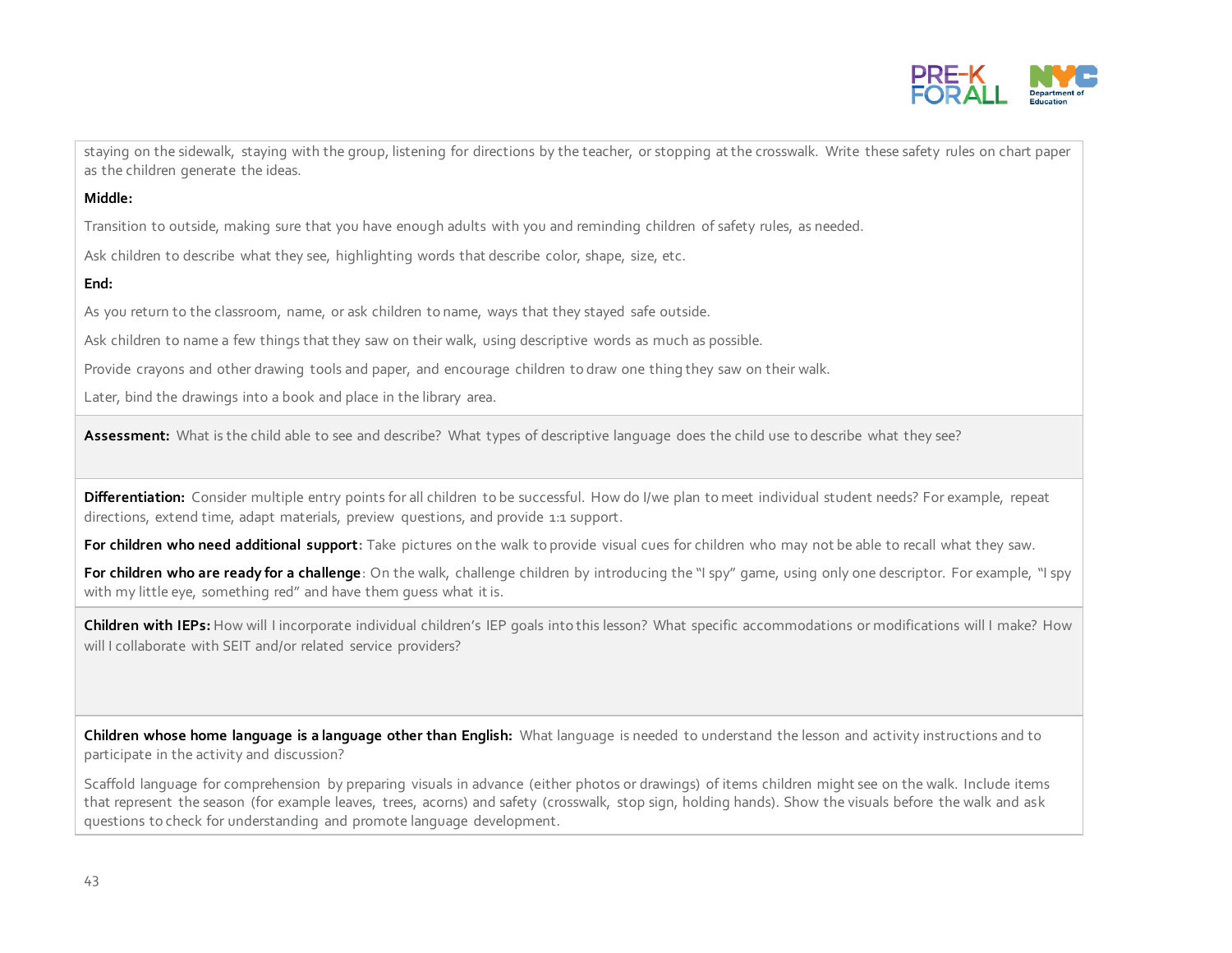

**Teacher Tip:** The last part of this lesson can be done later in the day, depending on your schedule and the needs of your children.

Teacher Reflection: What went well? Why? What will I do differently given what I have learned from observing children during this activity? Which children needed differentiation during this activity and how will I meet their needs moving forward?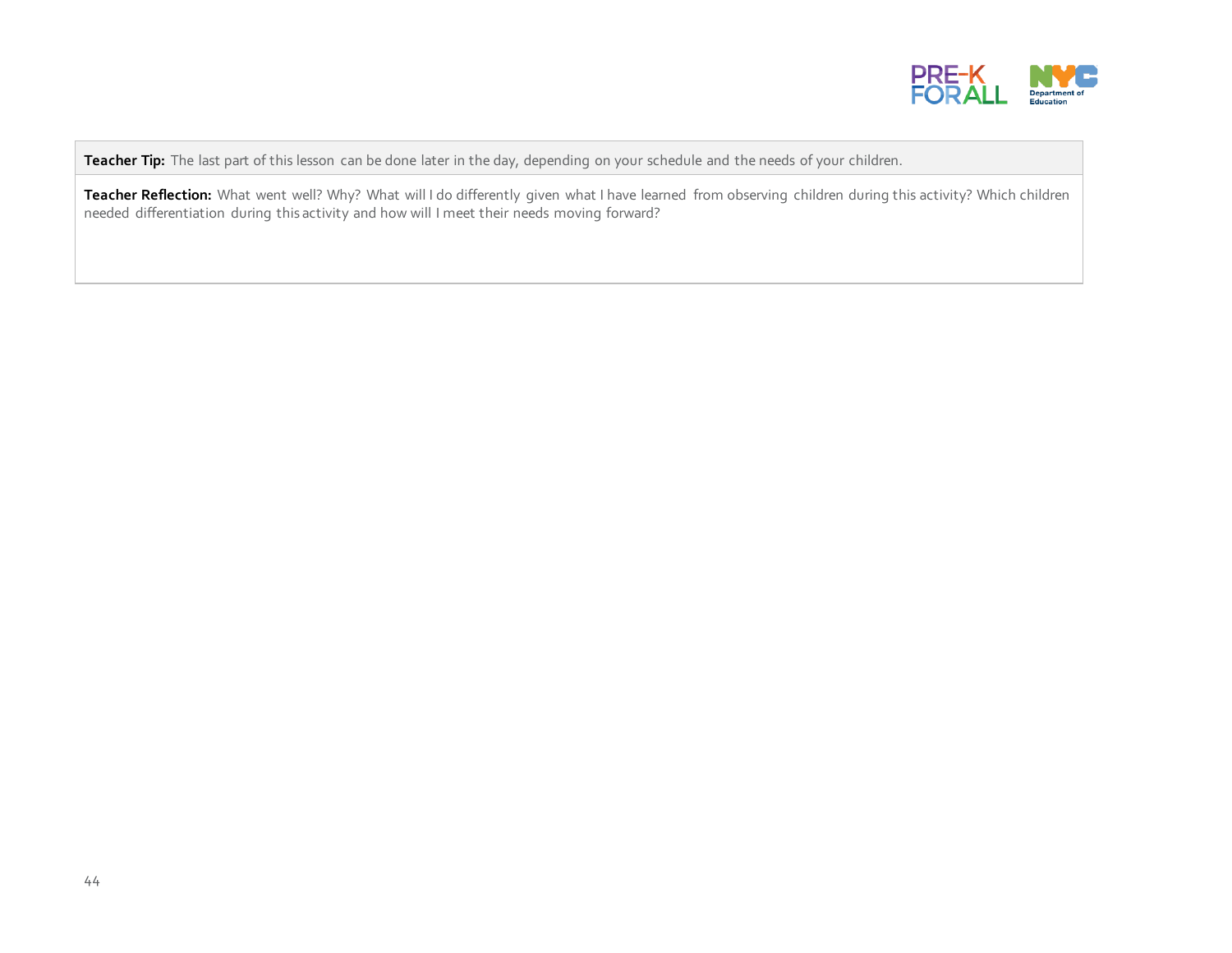

#### **Assessment Opportunity**

Large Group Experience: Sight Walk

#### NYSPLS Focus Standard:

*PK.PDH.1. Uses senses to assist and guide learning*

#### Authentic Assessment Alignment:

WSS: IV.D.1: Observes the sky and the natural and human-made objects in it TSG: 27: Demonstrates knowledge of Earth's environment COR: DD: Natural and physical world

| Child's name | <b>Sees and describes</b> | Descriptive language used | <b>Notes</b> |
|--------------|---------------------------|---------------------------|--------------|
|              |                           |                           |              |
|              |                           |                           |              |
|              |                           |                           |              |
|              |                           |                           |              |
|              |                           |                           |              |
|              |                           |                           |              |
|              |                           |                           |              |
|              |                           |                           |              |
|              |                           |                           |              |
|              |                           |                           |              |
|              |                           |                           |              |
|              |                           |                           |              |
|              |                           |                           |              |
|              |                           |                           |              |
|              |                           |                           |              |
|              |                           |                           |              |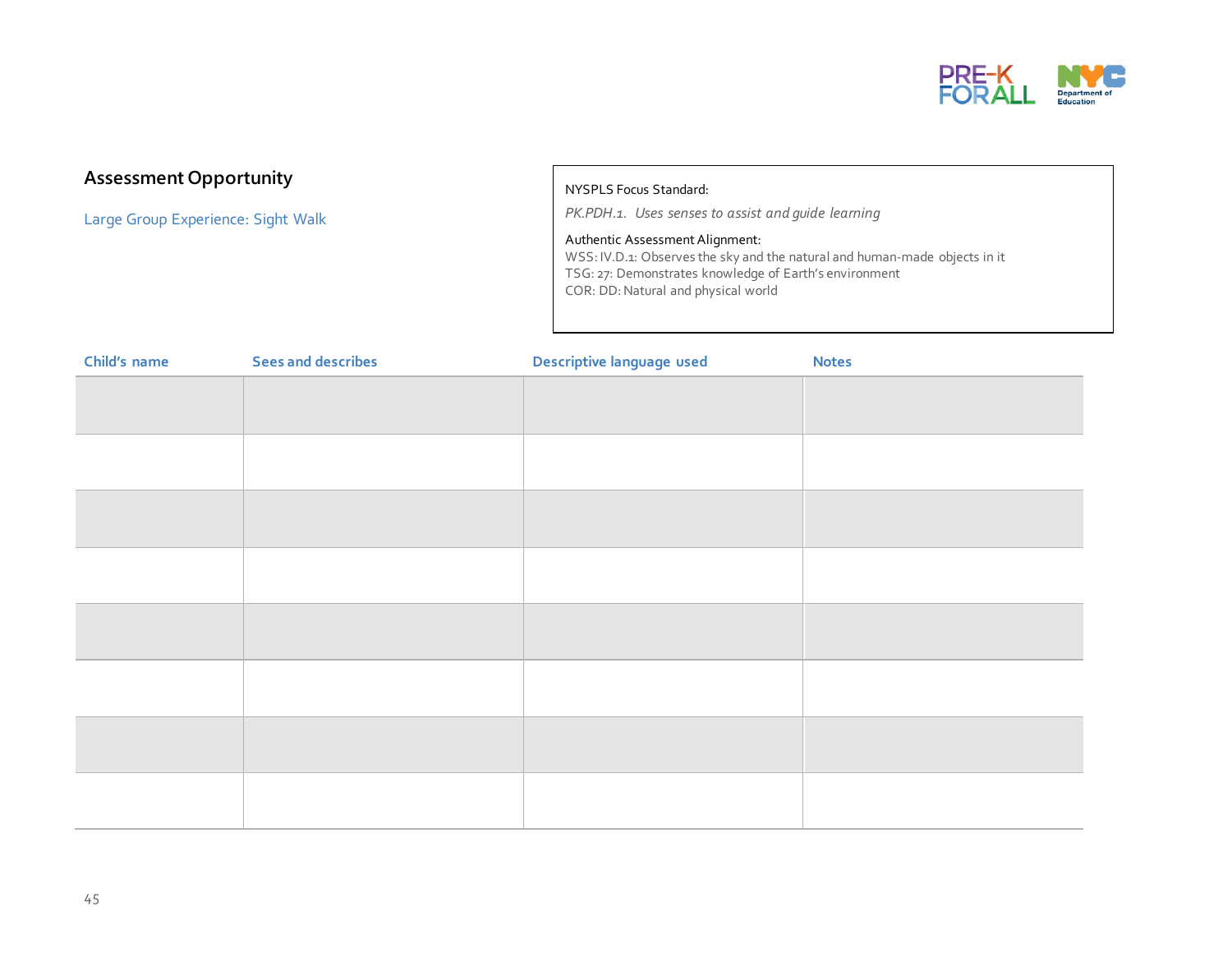

| Child's name | <b>Sees and describes</b> | Descriptive language used | <b>Notes</b> |
|--------------|---------------------------|---------------------------|--------------|
|              |                           |                           |              |
|              |                           |                           |              |
|              |                           |                           |              |
|              |                           |                           |              |
|              |                           |                           |              |
|              |                           |                           |              |
|              |                           |                           |              |
|              |                           |                           |              |
|              |                           |                           |              |
|              |                           |                           |              |
|              |                           |                           |              |
|              |                           |                           |              |
|              |                           |                           |              |
|              |                           |                           |              |
|              |                           |                           |              |
|              |                           |                           |              |
|              |                           |                           |              |
|              |                           |                           |              |
|              |                           |                           |              |
|              |                           |                           |              |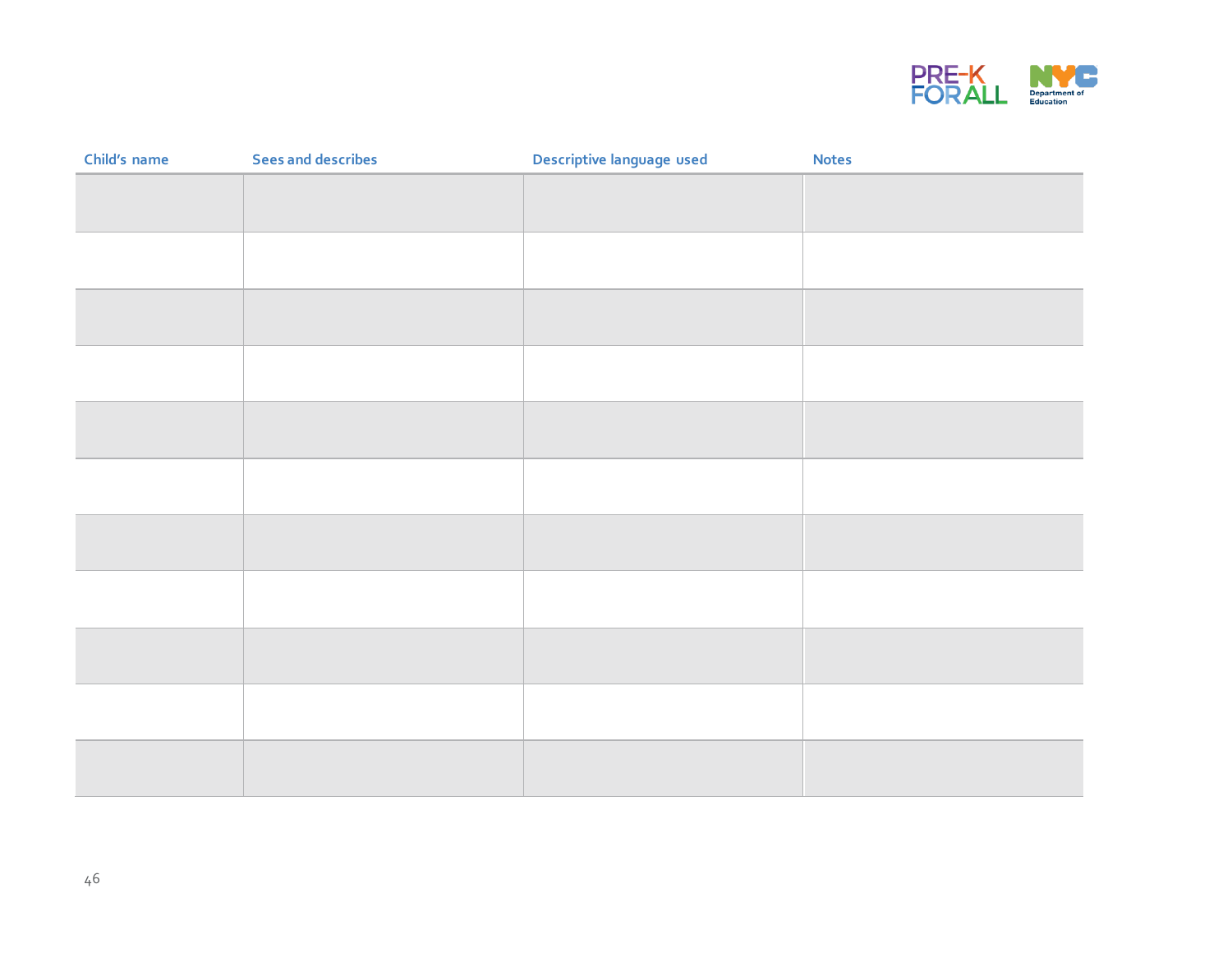

## **Lesson: Listening Walk**

#### **Type: Small Group Activity**

| Unit of Study: My Five Senses                                                                          | Focus Question: How do we use our sense of hearing?                        |
|--------------------------------------------------------------------------------------------------------|----------------------------------------------------------------------------|
| <b>Objective:</b> Children will be able to describe sounds that they hear.                             |                                                                            |
| <b>NYSPLS Focus Standard:</b>                                                                          | Link to Authentic Assessment Systems:                                      |
| PK.AL.4. Exhibits curiosity, interest, and willingness to learn new things and<br>have new experiences | WSS: IV.D.1: Observes the sky and the natural and human-made objects in it |
| <b>Additional NYSPLS Standards:</b>                                                                    | TSG: 27: Demonstrates knowledge of Earth's environment                     |
| PK ELAL 24 [PKSL.6] Expresses thoughts, feelings and ideas                                             | COR: DD: Natural and physical world                                        |
| PK.CKW.4 (Science): Observes and describes characteristics of earth and space                          |                                                                            |
| Materials:                                                                                             | Vocabulary:                                                                |
| Dry Leaves                                                                                             | crunch, ears, foliage, hear, listen, loud, predictions, quiet, sound       |
|                                                                                                        | Additional vocab word children may enjoy: crackle                          |

#### **Procedure:**

Hook: Tell the children to close their eyes and listen for a special sound. Crunch dry leaves and ask them to guess what the sound is. Ask them to open their eyes, show the leaves and ask if their predictions were correct.

#### **Beginning:**

Ask the children when and where they might find dry leaves. Tell them this is a sound we often hear outside in the fall.

Let them know that you will go on a listening walk together. Ask for a few predictions about what else they might hear outside.

Remind the children that they need to be safe on the walk. Gather 3-5 ideas about how to be safe, such as hold hands with an adult and/or your partner, stay on the sidewalk, stay with the group, listen for directions by the teacher, stop at the crosswalk.

#### **Middle:**

Transition to outside, making sure that you have enough adults with you and reminding children of safety rules, as needed.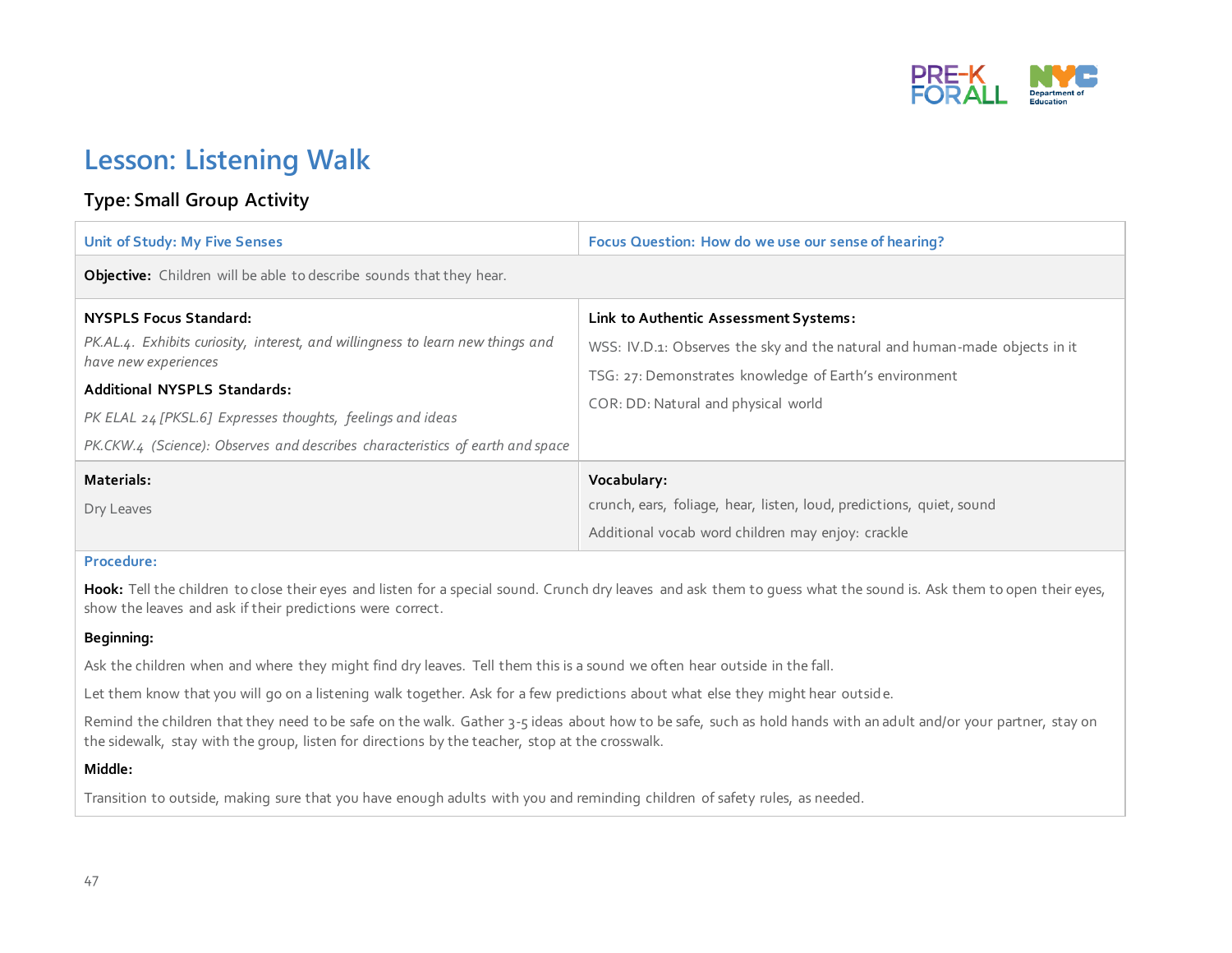

Ask children to describe what they hear along the way, stopping to listen at 2-3 points.

#### **End:**

As you return to the classroom, name, or ask children to name, ways that they stayed safe outside.

Ask children to name a few things that they heard on the walk, using descriptive words as much as possible.

**Assessment:** How does the child approach this walk? Are they interested, willing and/or able to focus on listening during this walk? How do they handle this experience?

**Differentiation:** Consider multiple entry points for all children to be successful. How do I/we plan to meet individual student needs? For example, repeat directions, extend time, adapt materials, preview questions, and provide 1:1 support.

**For children who need additional support:** Allow children who need extra support to walk with a teacher or other adult.

For children who are ready for a challenge: Encourage children who excel with this activity to keep count of sounds they hear (i.e. number of horns they heard).

**Children with IEPs:** How will I incorporate individual children's IEP goals into this lesson? What specific accommodations or modifications will I make? How will I collaborate with SEIT and/or related service providers?

**Children whose home language is a language other than English:** What language is needed to understand the lesson and activity instructions and to participate in the activity and discussion?

Scaffold language for listening comprehension by practicing listening to additional sounds before the walk. Have the children close their eyes and practice identifying sounds such as a siren, a baby crying, a dog barking, etc. You can use a prerecorded CD or create the sounds yourself.

**Teacher Tip:** If you are unable to access the recommended book, use pictures from other books or the internet for this activity.

Teacher Reflection: What went well? Why? What will I do differently, given what I have learned from observing children during this activity? Which children needed differentiation during this activity and how will I meet their needs moving forward?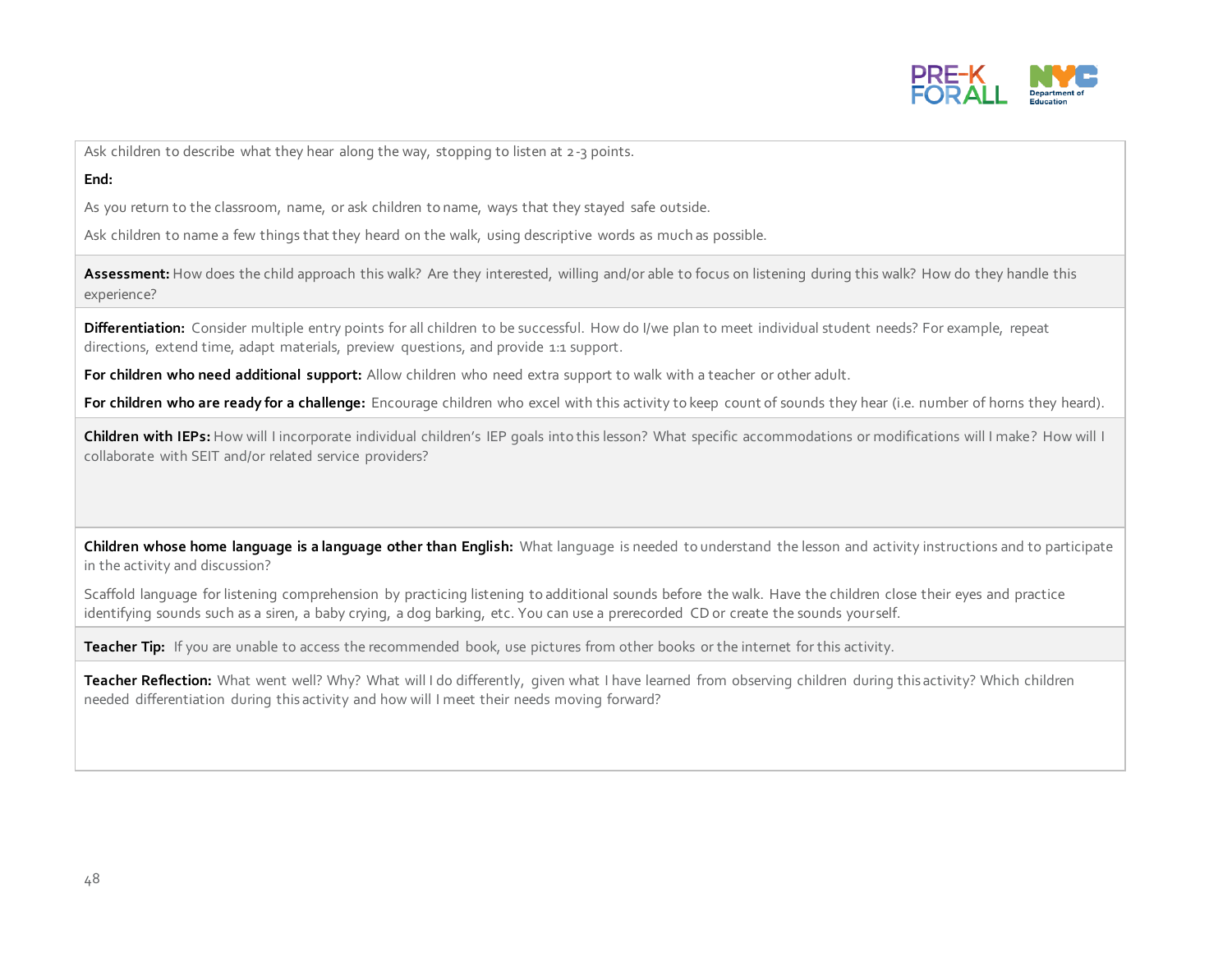

#### **Assessment Opportunity**

SmallGroup Experience: Expressions

#### NYSPLS Focus Standard

*PK.AL.4. Exhibits curiosity, interest, and willingness to learn new things and have new experiences*

Authentic Assessment Alignment

WSS: IV.D.1: Observes the sky and the natural and human-made objects in it TSG: 27: Demonstrates knowledge of Earth's environment COR: DD: Natural and physical world

| Child's name | merested, whilling and able to locus on<br>listening | <b>Handles this experience</b> | <b>Notes</b> |
|--------------|------------------------------------------------------|--------------------------------|--------------|
|              |                                                      |                                |              |
|              |                                                      |                                |              |
|              |                                                      |                                |              |
|              |                                                      |                                |              |
|              |                                                      |                                |              |
|              |                                                      |                                |              |
|              |                                                      |                                |              |
|              |                                                      |                                |              |
|              |                                                      |                                |              |
|              |                                                      |                                |              |
|              |                                                      |                                |              |
|              |                                                      |                                |              |
|              |                                                      |                                |              |
|              |                                                      |                                |              |

### **Interested, willing and able to focus on**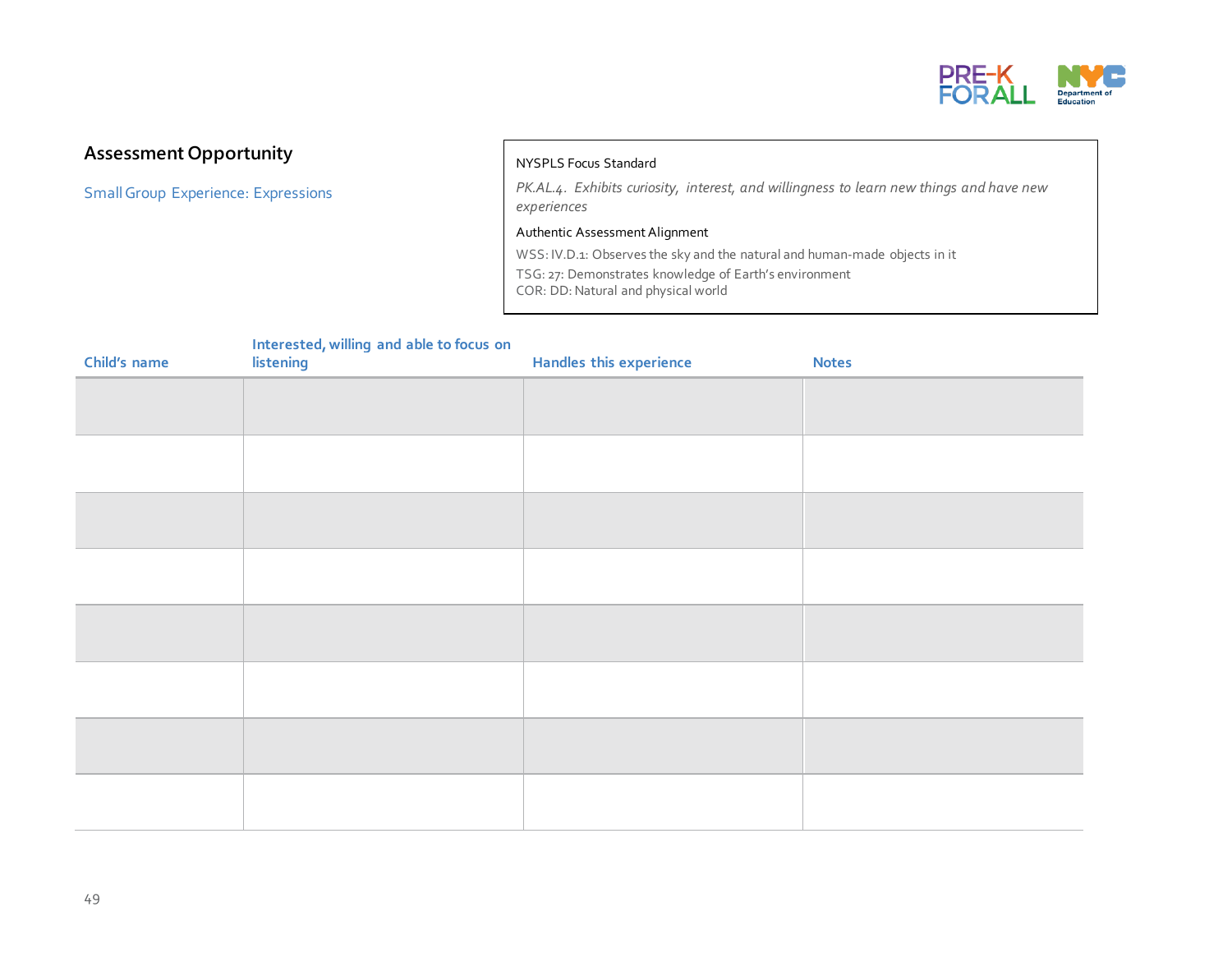

|              | Interested, willing and able to focus on<br>listening |                         |              |
|--------------|-------------------------------------------------------|-------------------------|--------------|
| Child's name |                                                       | Handles this experience | <b>Notes</b> |
|              |                                                       |                         |              |
|              |                                                       |                         |              |
|              |                                                       |                         |              |
|              |                                                       |                         |              |
|              |                                                       |                         |              |
|              |                                                       |                         |              |
|              |                                                       |                         |              |
|              |                                                       |                         |              |
|              |                                                       |                         |              |
|              |                                                       |                         |              |
|              |                                                       |                         |              |
|              |                                                       |                         |              |
|              |                                                       |                         |              |
|              |                                                       |                         |              |
|              |                                                       |                         |              |
|              |                                                       |                         |              |
|              |                                                       |                         |              |
|              |                                                       |                         |              |
|              |                                                       |                         |              |
|              |                                                       |                         |              |
|              |                                                       |                         |              |
|              |                                                       |                         |              |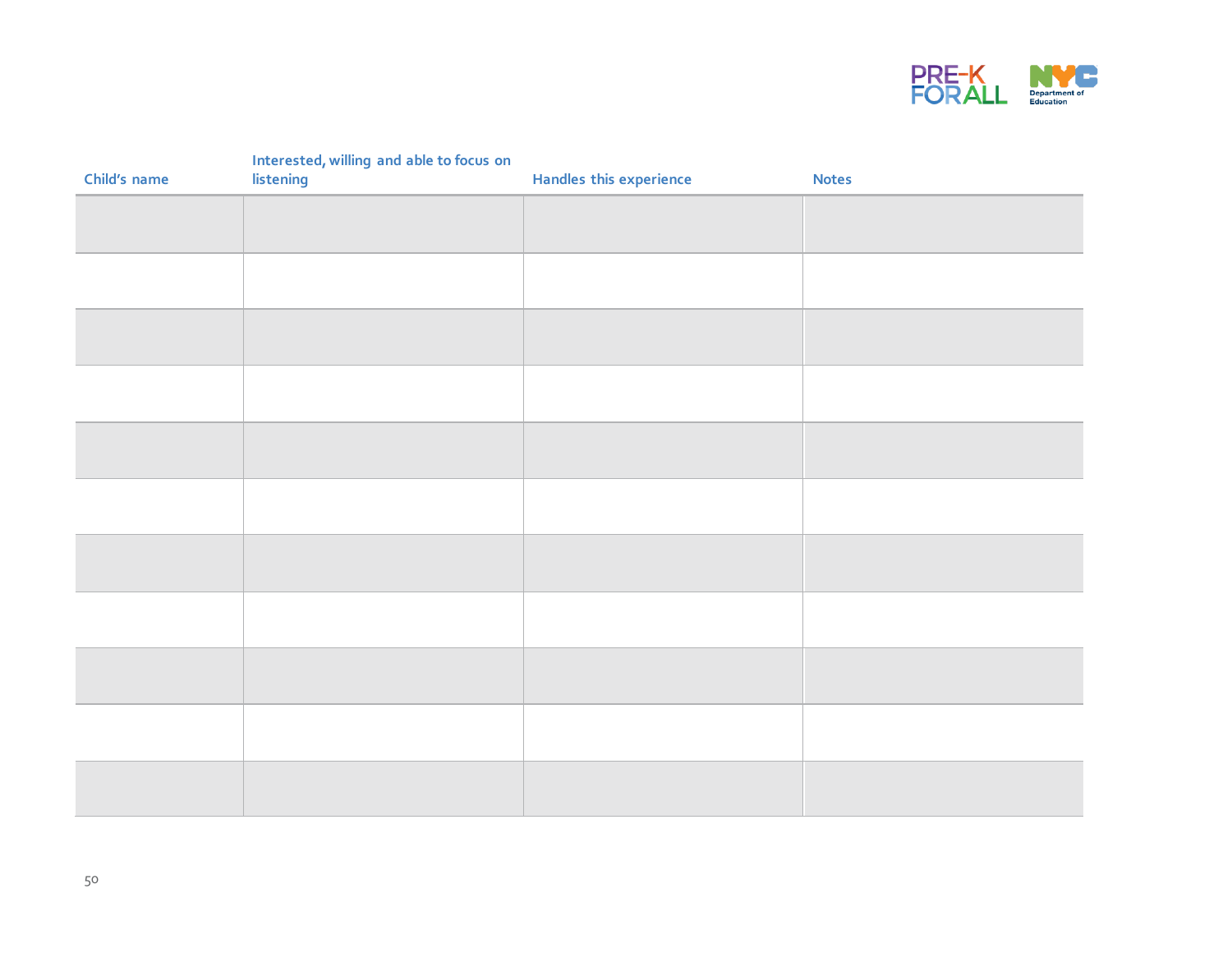

## **Lesson: Apple Tasting**

#### **Type: Small Group Activity**

| <b>Unit of Study: My Five Senses</b>                                                                                                | Focus Question: How do we use our sense of taste? How do we use our<br>sense of smell? |  |
|-------------------------------------------------------------------------------------------------------------------------------------|----------------------------------------------------------------------------------------|--|
| Objective: Children will be able to express and record their preferences about apples.                                              |                                                                                        |  |
| <b>NYSPLS Focus Standard:</b>                                                                                                       | Link to Authentic Assessment Systems:                                                  |  |
| PK.ELAL.13 [PKW.1] Uses a combination of drawing, dictating, oral                                                                   | WSS: II.D.3: Understands purposes for writing                                          |  |
| expression, and/or emergent writing to state an opinion about a familiar topic<br>in child-centered, authentic, play-based learning | TSG: 14: Uses symbols and images to represent something not present                    |  |
| Additional NYSPLS Standard:                                                                                                         | COR: R: Writing                                                                        |  |
| PK SEL 2 Recognizes self as an individual having unique abilities,<br>characteristics, feelings and interests                       |                                                                                        |  |
| Materials:                                                                                                                          | Vocabulary:                                                                            |  |
| Various types of apples cut into slices (2-5 varieties).                                                                            | flavor, mouth, nose, smell, taste, tonque                                              |  |
| Paper                                                                                                                               |                                                                                        |  |
| Writing utensils (crayons, markers, colored pencils)                                                                                |                                                                                        |  |
|                                                                                                                                     |                                                                                        |  |

#### **Procedure:**

Hook: Show the children an apple. Ask if they think you could taste an apple with your ear. Could you smell the apple with your ear? If you want to smell the apple, what should you use? If you want to taste it, what should you use?

#### **Beginning:**

Tell children they will have the chance to smell and taste a few different types of apples.

Explain that they should think about how the apples smell and taste so they can write down which ones they like best after they have tried them.

#### **Middle:**

Show the varieties of apples that you have, name them, and have the children describe how they look.

Let children smell and taste each kind of apple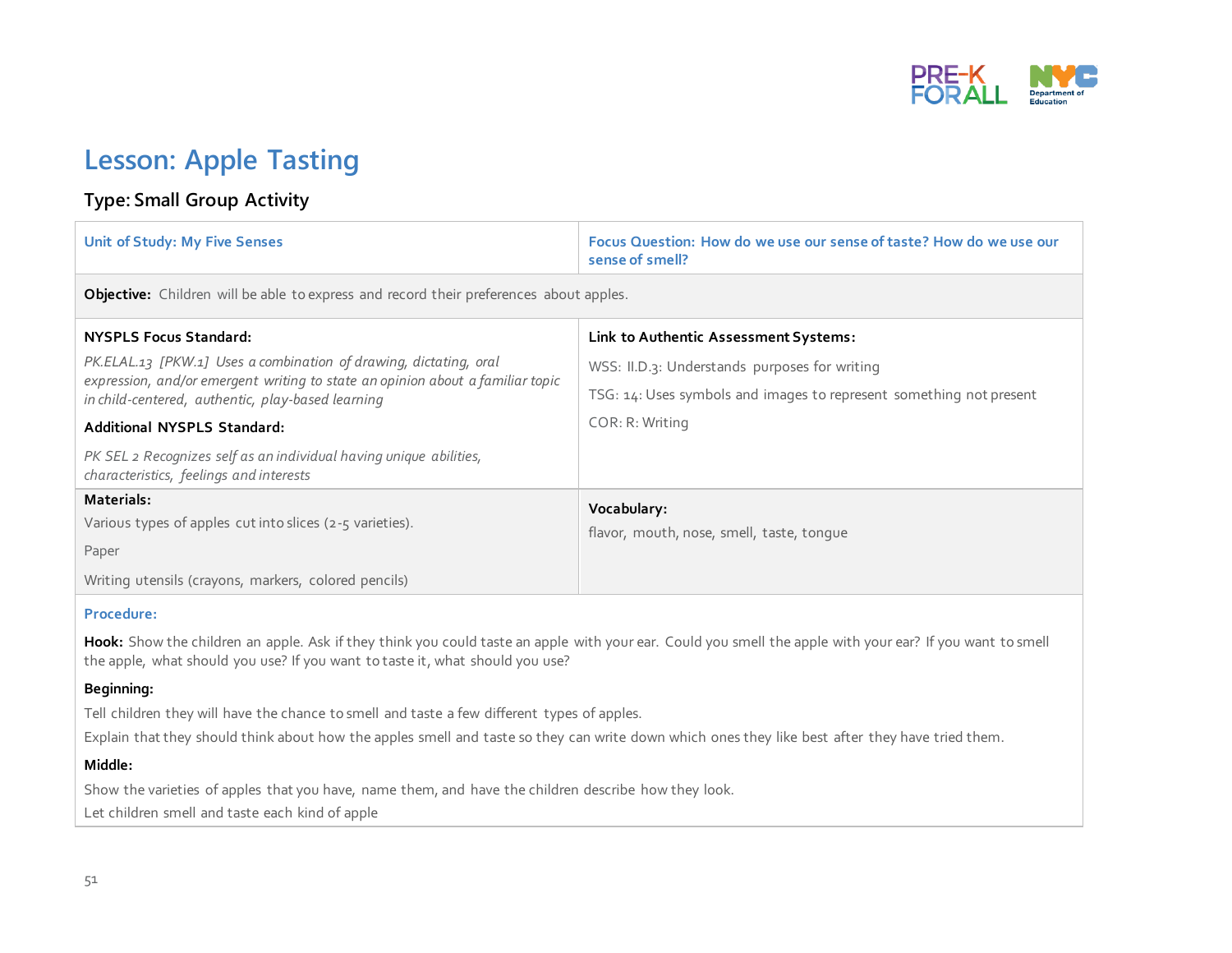

Reflect with the children on which apple they thought smelled best and which one tasted best.

**End:** 

Assist children in recording their answers:

I like the smell of…

I like the taste of…

Allow any combination of writing, drawing or dictating. Highlight the first letters of their first name, and letters the children are interested in as they come up in children's work.

Assessment: How does the child record their preferences in written format? Are they using pictures, letter like marks, individual letters, etc.?

**Differentiation:** Consider multiple entry points for all children to be successful. How do I/we plan to meet individual student needs? For example, repeat directions, extend time, adapt materials, preview questions, and provide 1:1 support.

**For children who need additional support***:* Some children may be allergic to, or uncomfortable smelling and tasting, apples. Provide an alternative selection for those who are allergic and allow children who are uncomfortable smelling and tasting the apples to record which one they think looks the best.

For children who are ready for a challenge: If children are ready, encourage them to write their responses and to begin to identify some of the sounds in the words they are writing.

**Children with IEPs:** How will I incorporate individual children's IEP goals into this lesson? What specific accommodations or modifications will I make? How will I collaborate with SEIT and/or related service providers?

**Children whose home language is a language other than English:** What language is needed to understand the lesson and activity instructions and to participate in the activity and discussion?

Scaffold language comprehension and production by introducing the word, "apple," in children's home languages. Have all children practice saying the word in other languages. You can also include colors such as red, green and yellow.

To assist with understanding of the silly juxtaposition of the wrong sense/body part, act out additional examples, like trying to taste an apple with your nose. Children whose home language is not English will benefit from repeated examples in order to understand the humor.

**Teacher Tip:** Pre-cut the apples before inviting children to participate to avoid wait time. Keep sharp knives away from children.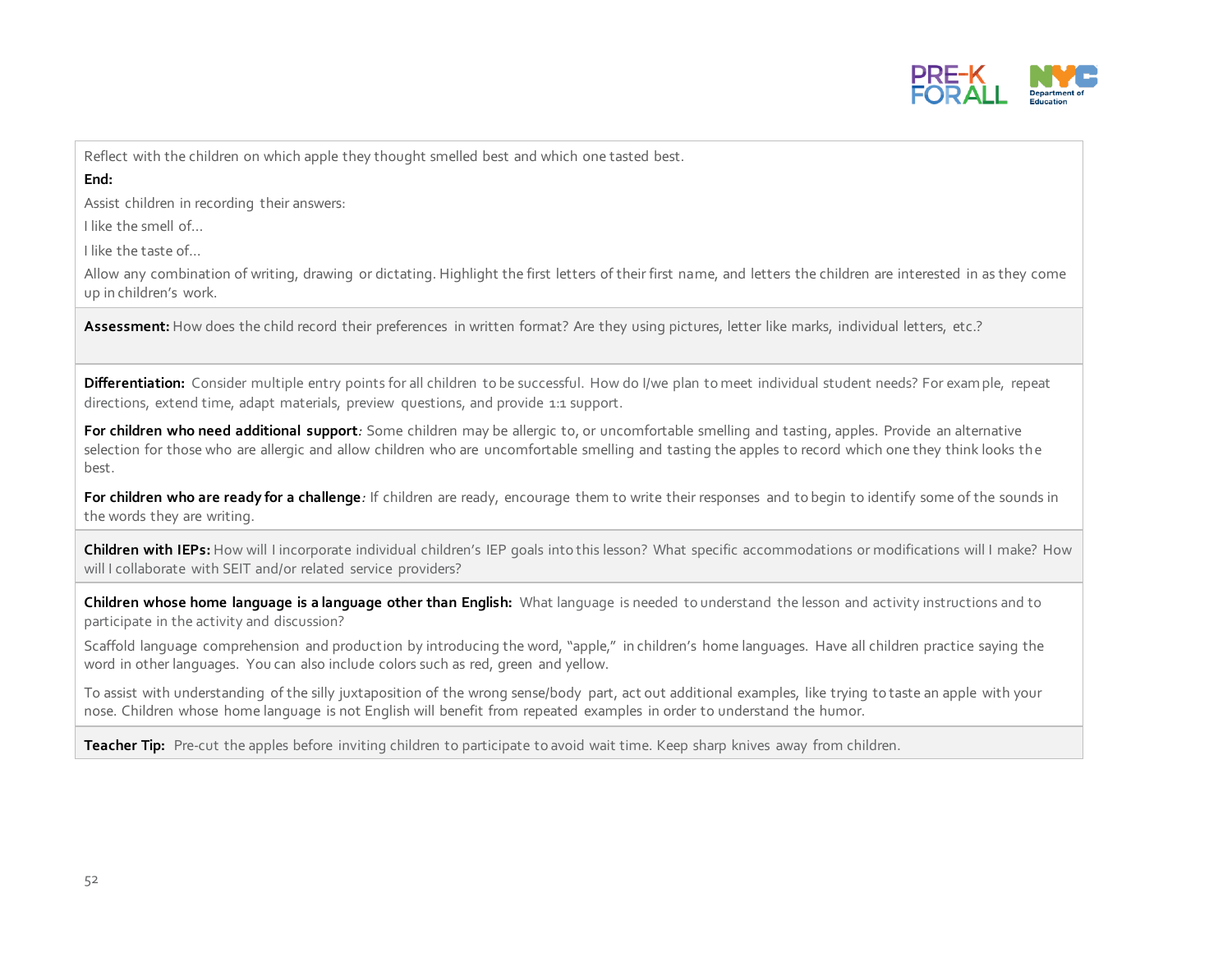

#### **Assessment Opportunity**

Small Group Experience: Apple Tasting

#### NYSPLS Focus Standard

*PK.ELAL.13 [PKW.1] Uses a combination of drawing, dictating, oral expression, and/or emergent writing to state an opinion about a familiar topic in child-centered, authentic, playbased learning*

#### Authentic Assessment Alignment

WSS: II.D.3: Understands purposes for writing TSG: 14: Uses symbols and images to represent something not present; 14a: Thinks symbolically; 6: Plans and then uses drawings, constructions, movements, and dramatizations to represent ideas

| Child's name | <b>Expresses preferences</b> | <b>Records preferences</b> | <b>Notes</b> |
|--------------|------------------------------|----------------------------|--------------|
|              |                              |                            |              |
|              |                              |                            |              |
|              |                              |                            |              |
|              |                              |                            |              |
|              |                              |                            |              |
|              |                              |                            |              |
|              |                              |                            |              |
|              |                              |                            |              |
|              |                              |                            |              |
|              |                              |                            |              |
|              |                              |                            |              |
|              |                              |                            |              |
|              |                              |                            |              |
|              |                              |                            |              |
|              |                              |                            |              |
|              |                              |                            |              |

<u>Corea Corea Corea Corea Corea Corea Corea Corea Corea Corea Corea Corea Corea Corea Corea Corea Corea Corea Co</u>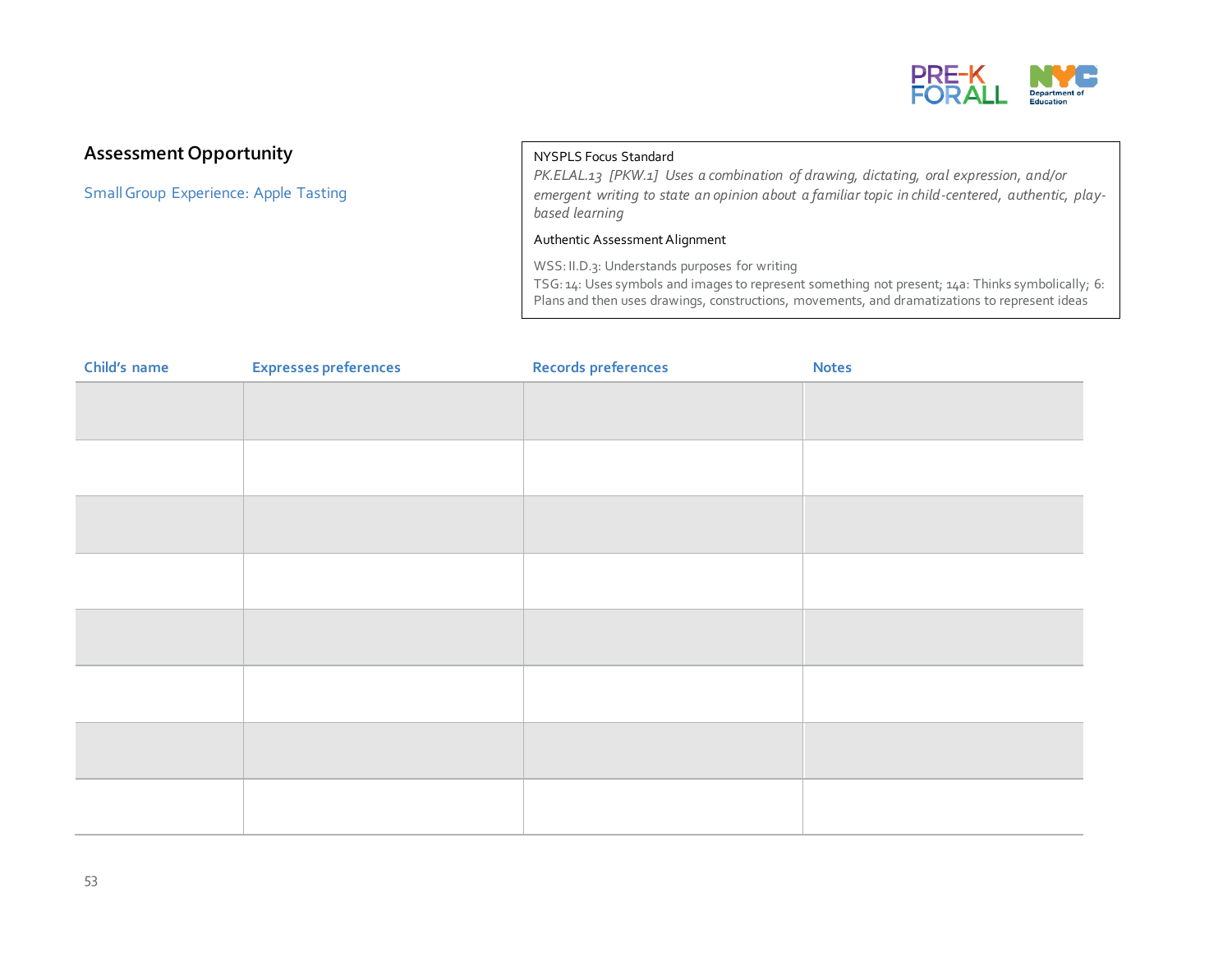

| Child's name | <b>Expresses preferences</b> | Records preferences | <b>Notes</b> |
|--------------|------------------------------|---------------------|--------------|
|              |                              |                     |              |
|              |                              |                     |              |
|              |                              |                     |              |
|              |                              |                     |              |
|              |                              |                     |              |
|              |                              |                     |              |
|              |                              |                     |              |
|              |                              |                     |              |
|              |                              |                     |              |
|              |                              |                     |              |
|              |                              |                     |              |
|              |                              |                     |              |
|              |                              |                     |              |
|              |                              |                     |              |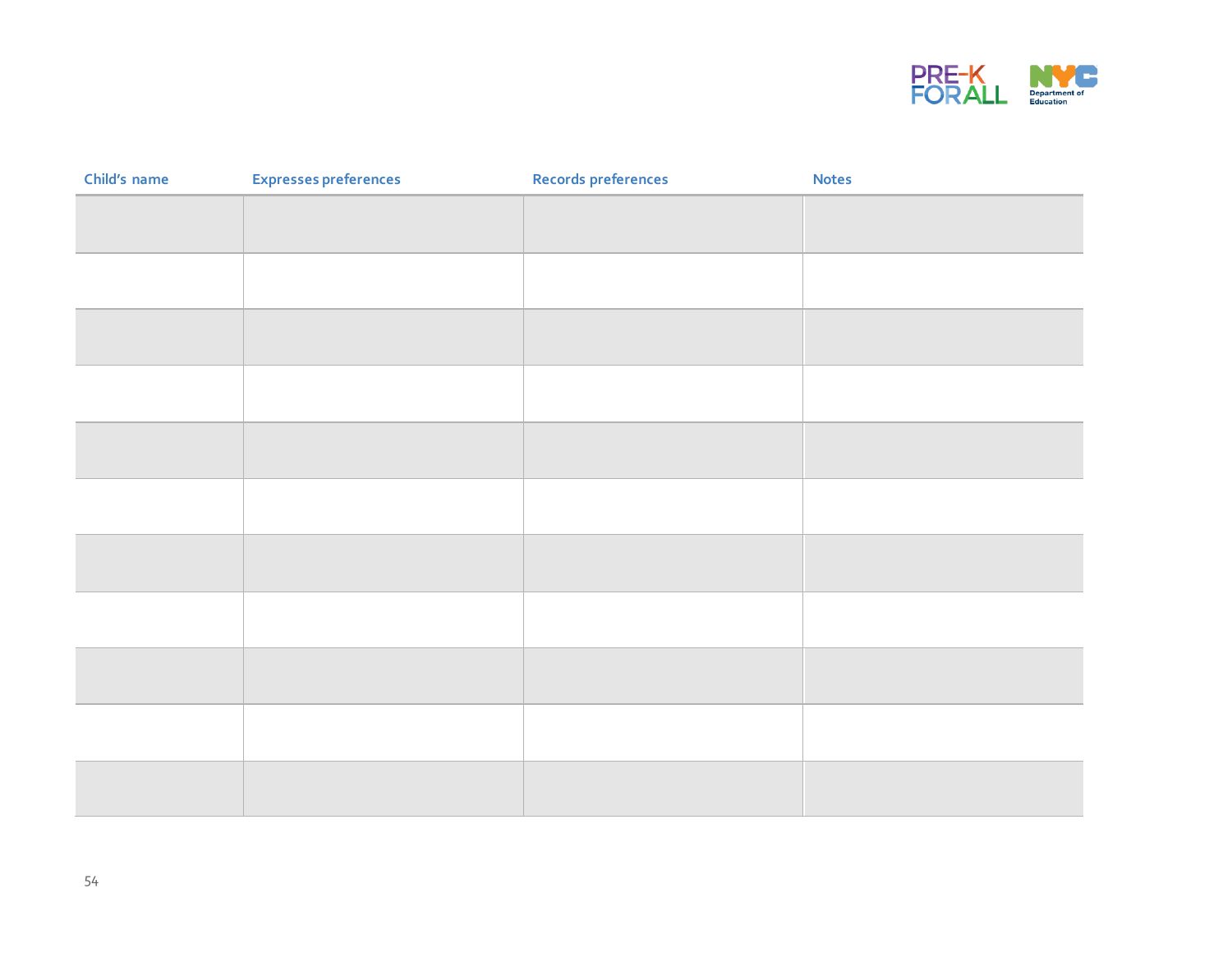

## **Lesson: Touch Scavenger Hunt**

### **Type: Small Group Activity**

| <b>Unit of Study: My Five Senses</b>                                                                                                                                           | Focus Question: How do we use our sense of touch?                               |  |
|--------------------------------------------------------------------------------------------------------------------------------------------------------------------------------|---------------------------------------------------------------------------------|--|
| Objective: Children will be able to identify various textures through touch.                                                                                                   |                                                                                 |  |
| <b>NYSPLS Focus Standard:</b>                                                                                                                                                  | Link to Authentic Assessment Systems:                                           |  |
| PK.PDH.1. Uses senses to assist and guide learning                                                                                                                             | WWS: VII.A.2: Coordinates combined movement patterns to perform<br>simple tasks |  |
| Additional NYSPLS Standard:                                                                                                                                                    | TSG: 11: Demonstrates positive approaches to learning                           |  |
| PK.AC.2. Demonstrates they are building background knowledge                                                                                                                   | COR: BB: Observing and classifying                                              |  |
| Materials:                                                                                                                                                                     | Vocabulary:                                                                     |  |
| This lesson can be implemented in any classroom using the furniture,<br>materials and surfaces located throughout the space.                                                   | dry, feel, fingers, hard, rough, smooth, soft, texture, touch                   |  |
| Paper and writing tools.                                                                                                                                                       |                                                                                 |  |
| Procedure:                                                                                                                                                                     |                                                                                 |  |
| Hook: Ask children to warm up their fingers. Invite them to wiggle them, stretch them and get them ready to go hunting for things in the classroom.                            |                                                                                 |  |
| Beginning:                                                                                                                                                                     |                                                                                 |  |
| Provide two contrasting materials; ask children to close their eyes, touch the materials and describe how they feel.                                                           |                                                                                 |  |
| Middle:                                                                                                                                                                        |                                                                                 |  |
| Tell children you would like their help finding things in the classroom.                                                                                                       |                                                                                 |  |
| Tell them you are looking for things that feel a certain way.                                                                                                                  |                                                                                 |  |
| Explain that you will tell them what to look for; they may walk around the room and use their fingers to find something that matches the texture for which<br>you are looking. |                                                                                 |  |
| Suggest various textures, one at a time (focusing on textures from the vocabulary list) and invite children to look for them in the room.                                      |                                                                                 |  |
| End:                                                                                                                                                                           |                                                                                 |  |
|                                                                                                                                                                                |                                                                                 |  |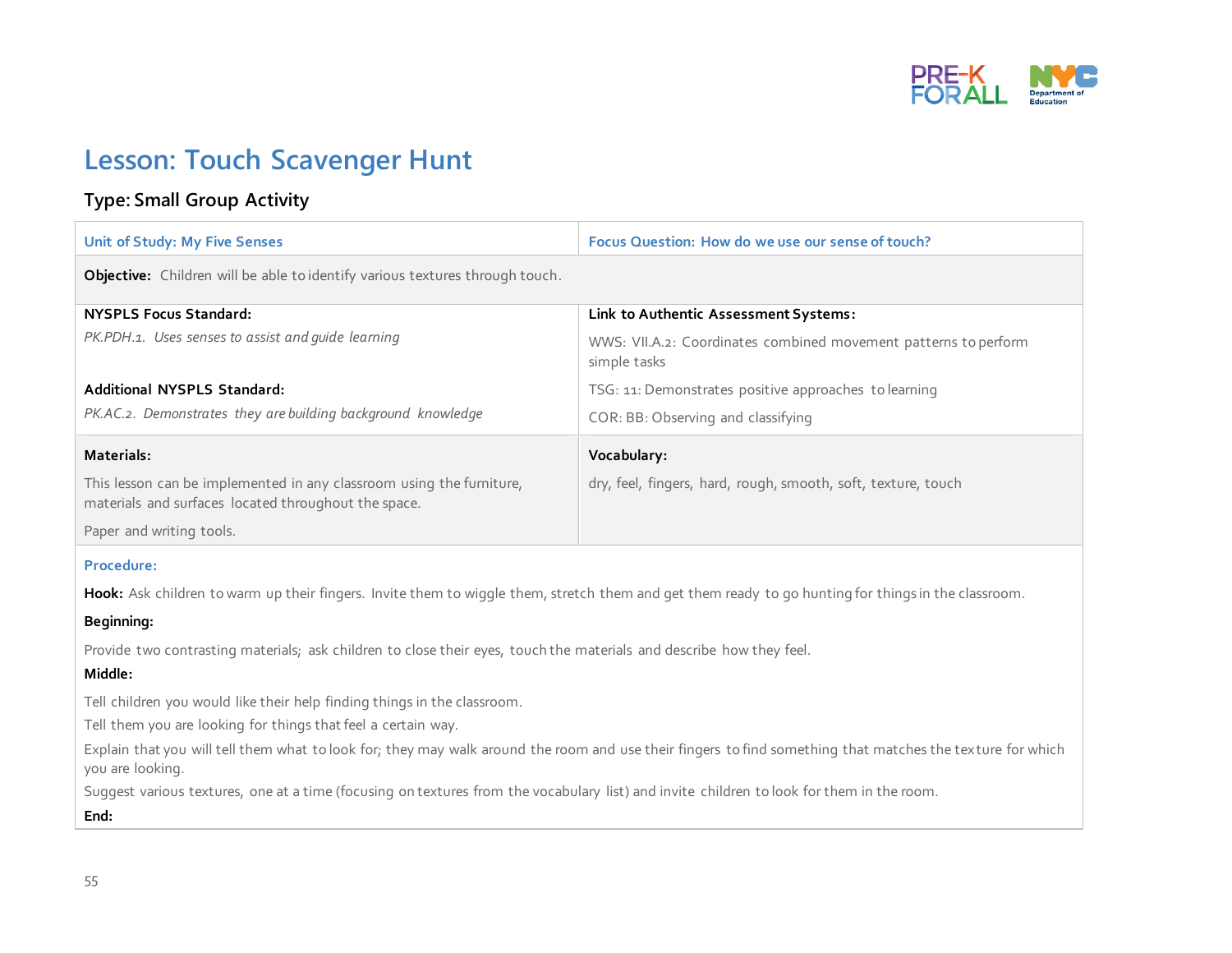

Reflect with the children on the textures they found with questions such as, "What did you find that was smooth?" "How did you know \_\_\_\_\_\_ was smooth?" and, "What did you think about touching that surface?" "If you could not see well, would being able to touch help you figure out what things are? Why?"

Assessment: What textures is the child able to see and describe? What types of descriptive language does the child use to describe what they feel?

**Differentiation:** Consider multiple entry points for all children to be successful. How do I/we plan to meet individual student needs? For example, repeat directions, extend time, adapt materials, preview questions, and provide 1:1 support

**For children who need additional support:** Some children may be uncomfortable touching items of various textures. Pair them with someone who is comfortable. Have the other child touch the surfaces and explain how they feel. Other children may not be able to locate the suggested textures in the room. Place items of various textures in a feely box (see description in the Science/Discovery portion of Section IV: Ideas for Learning Centers) and let children explore textures this way.

For children who are ready for a challenge: Pair this child with a child who is struggling to find appropriate textures in the classroom or is uncomfortable touching items of various textures. Allow this child to be the teacher and suggest textures for you to find in the classroom.

**Children with IEPs:** How will I incorporate individual children's IEP goals into this lesson? What specific accommodations or modifications will I make? How will I collaborate with SEIT and/or related service providers?

**Children whose home language is a language other than English:** What language is needed to understand the lesson and activity instructions, and to participate in the activity and discussion?

Scaffold language by using contrasting descriptors: hard and soft, for example. You can say, "This is hard" and have children feel a hard object. Model, "This is soft," and have them feel a soft object. Have them feel objects in partners and practice saying the words "hard" and "soft." Continue with other contrasting descriptors such as "smooth/bumpy," etc.

**Teacher Tip:** Think about how you will ask children about their reasons for choosing objects. Will you walk around and see what they have selected or stay in a central location and have conversations with them from a distance?

Teacher Reflection: What went well? Why? What will I do differently given what I have learned from observing children during this activity? Which children needed differentiation during this activity and how will I meet their needs moving forward?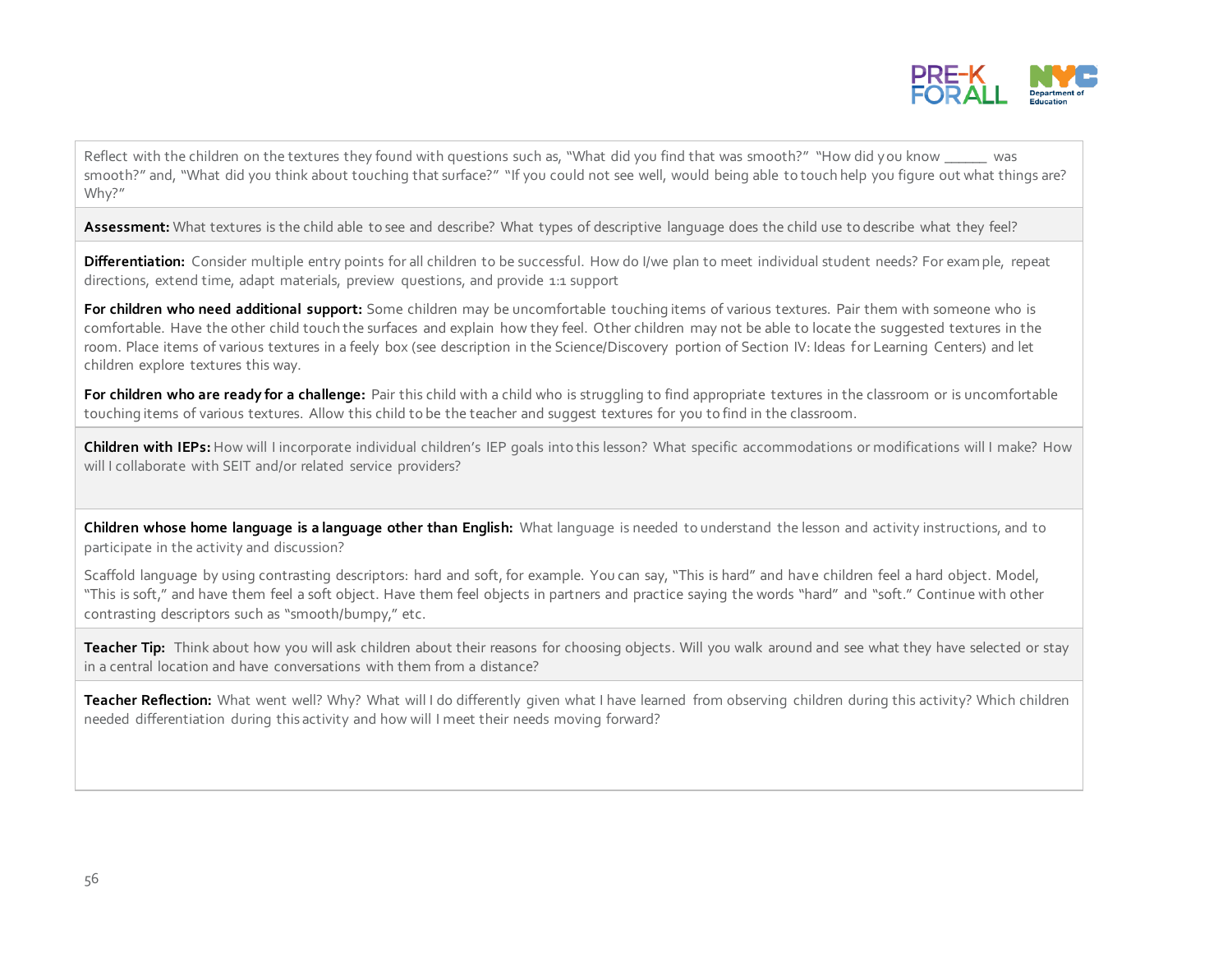

#### **Assessment Opportunity**

Small Group Experience: Touch Scavenger Hunt

NYSPLS Focus Standard

*PK.PDH.1. Uses senses to assist and guide learning*

#### Authentic Assessment Alignment

WSS**:** VII.A.2: Coordinates combined movement patterns to perform simple task TSG: 11: Demonstrates positive approaches to learning COR: BB: Observing and classifying

#### **Uses descriptive language to describe**

| Child's name | <b>Identifies Textures</b> | textures | <b>Notes</b> |
|--------------|----------------------------|----------|--------------|
|              |                            |          |              |
|              |                            |          |              |
|              |                            |          |              |
|              |                            |          |              |
|              |                            |          |              |
|              |                            |          |              |
|              |                            |          |              |
|              |                            |          |              |
|              |                            |          |              |
|              |                            |          |              |
|              |                            |          |              |
|              |                            |          |              |
|              |                            |          |              |
|              |                            |          |              |
|              |                            |          |              |
|              |                            |          |              |
|              |                            |          |              |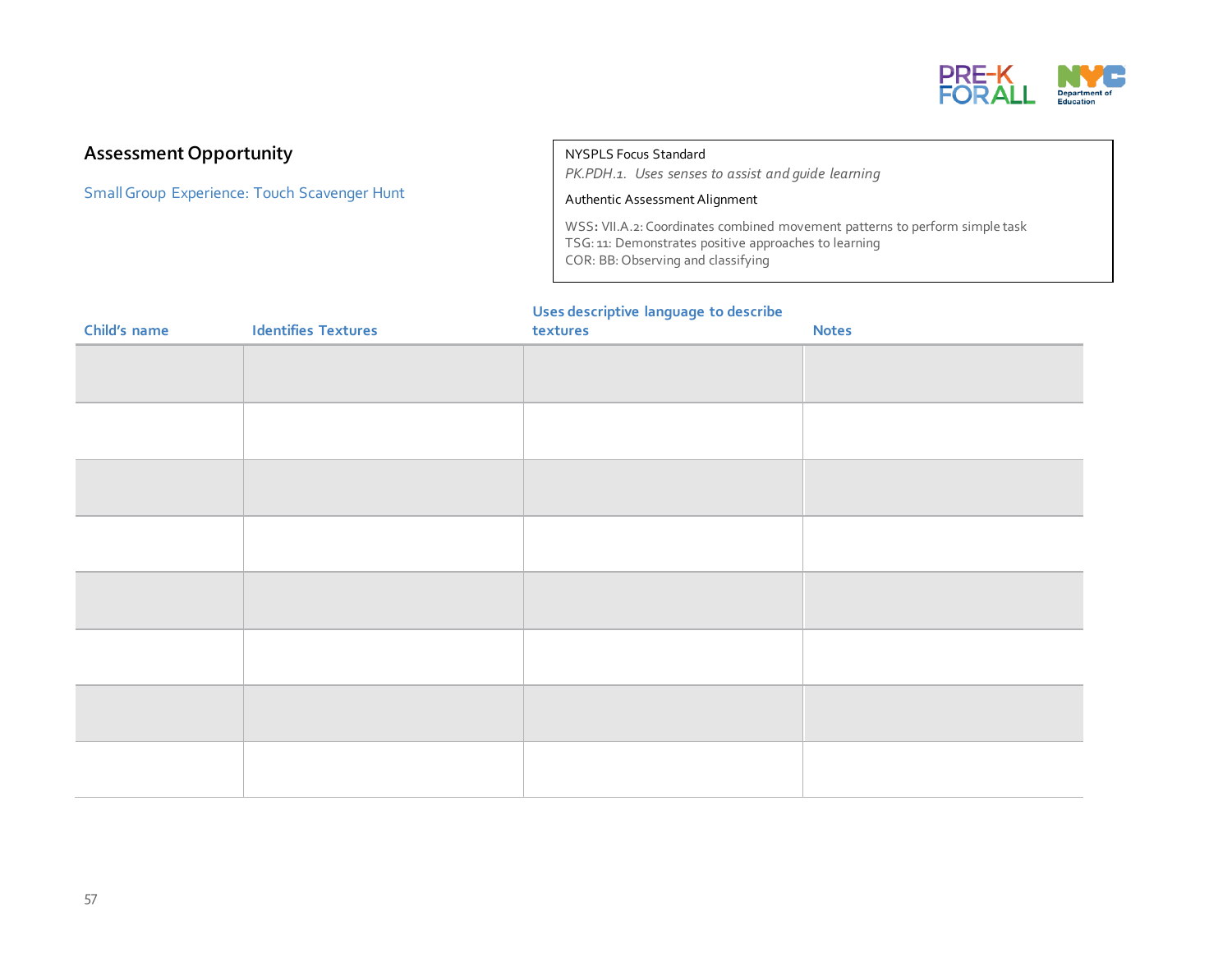

#### **Uses descriptive language to describe**

| Child's name | <b>Identifies Textures</b> | <b>State Street</b><br>---<br>textures | <b>Notes</b> |
|--------------|----------------------------|----------------------------------------|--------------|
|              |                            |                                        |              |
|              |                            |                                        |              |
|              |                            |                                        |              |
|              |                            |                                        |              |
|              |                            |                                        |              |
|              |                            |                                        |              |
|              |                            |                                        |              |
|              |                            |                                        |              |
|              |                            |                                        |              |
|              |                            |                                        |              |
|              |                            |                                        |              |
|              |                            |                                        |              |
|              |                            |                                        |              |
|              |                            |                                        |              |
|              |                            |                                        |              |
|              |                            |                                        |              |
|              |                            |                                        |              |
|              |                            |                                        |              |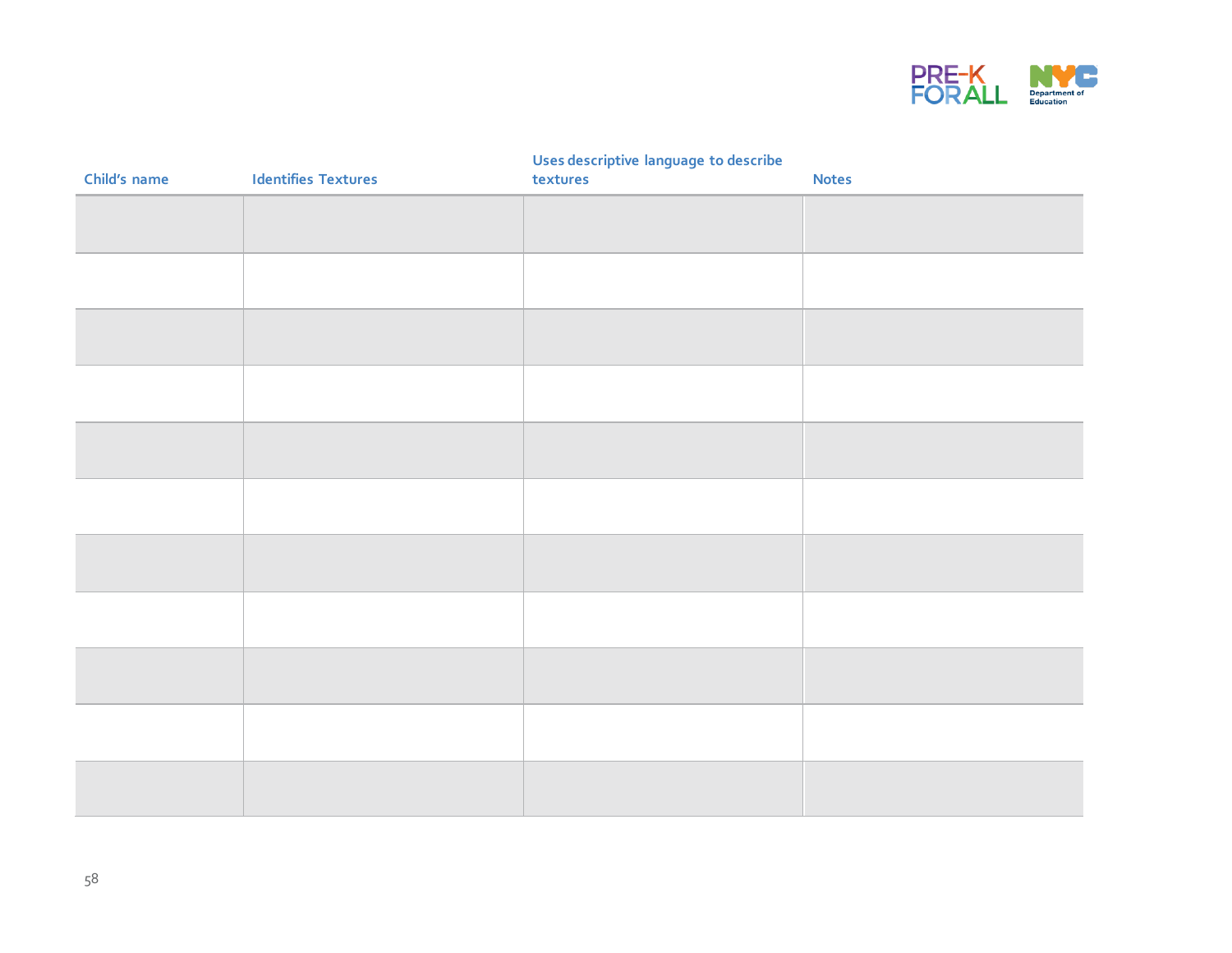

## **XII. Appendices**

## **Appendix A: Child Friendly Recipe Samples**

When cooking with children in the classroom, use recipes that children can follow. Use words, symbols and pictures to help develop children's emerging literacy skills. Read the recipe and point to each step with the children as you supportthe cooking experience.

*PK.ELAL.1. [PKRF.1.] Demonstrates understanding of the organization and basic features of print*

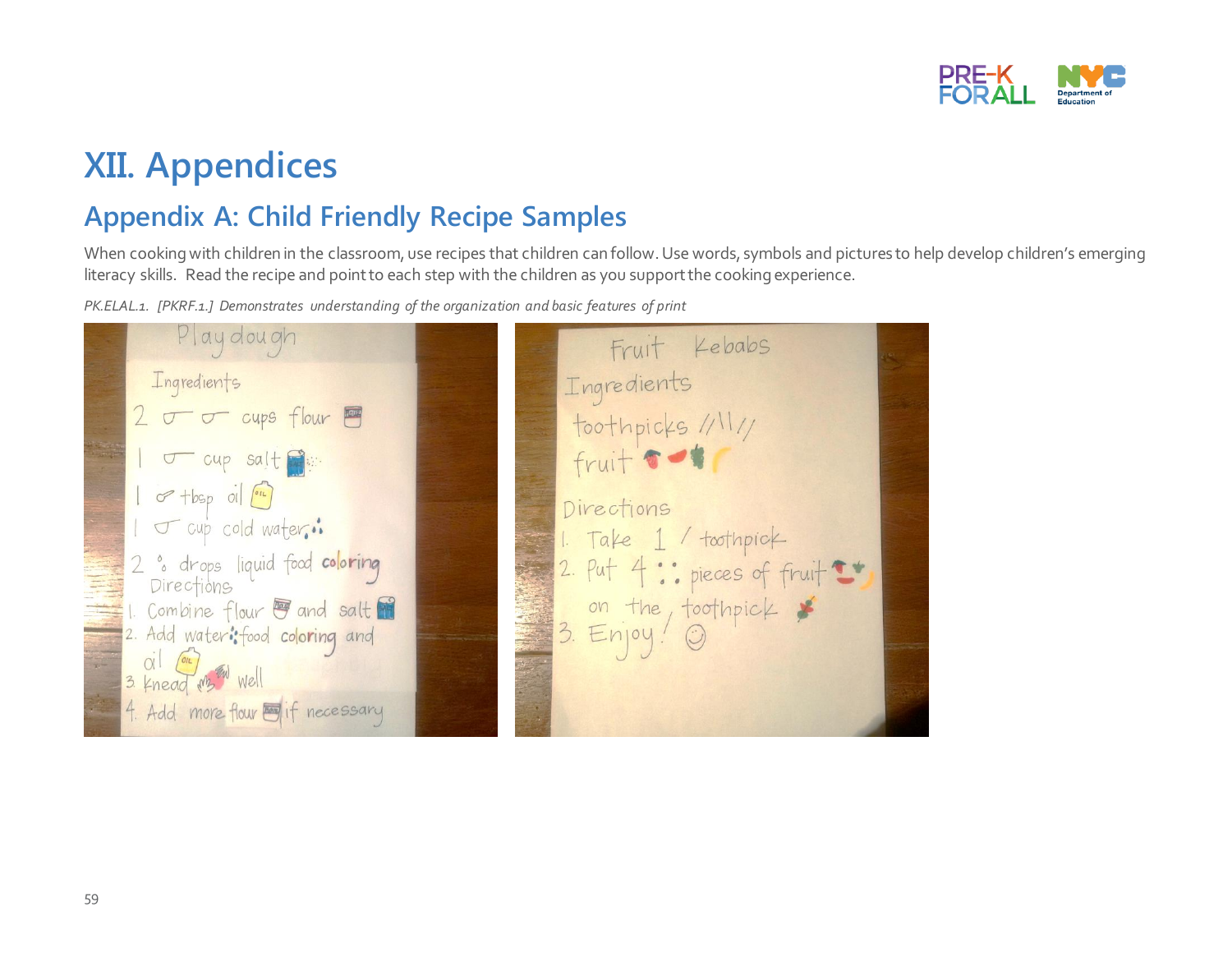

## **Appendix B: Cooking Safely in the Pre-K Classroom**

When cooking in the classroom be sure to:

- Prevent children's access to sharp tools.
- Prevent children's access to hot objects (i.e. open flame, hotplate, oven, hot water).
- Be sure all cooking surfaces have been thoroughly cleaned and sanitized both before and after a cooking experience.
- Be sure all participants (adults and children) properly wash their hands before and after cooking as well as before sampling the finished product.
- Be mindful of children's food intolerances and allergies by connecting with families before you do cooking activities and explicitly teaching children how being aware of allergies keeps us safe.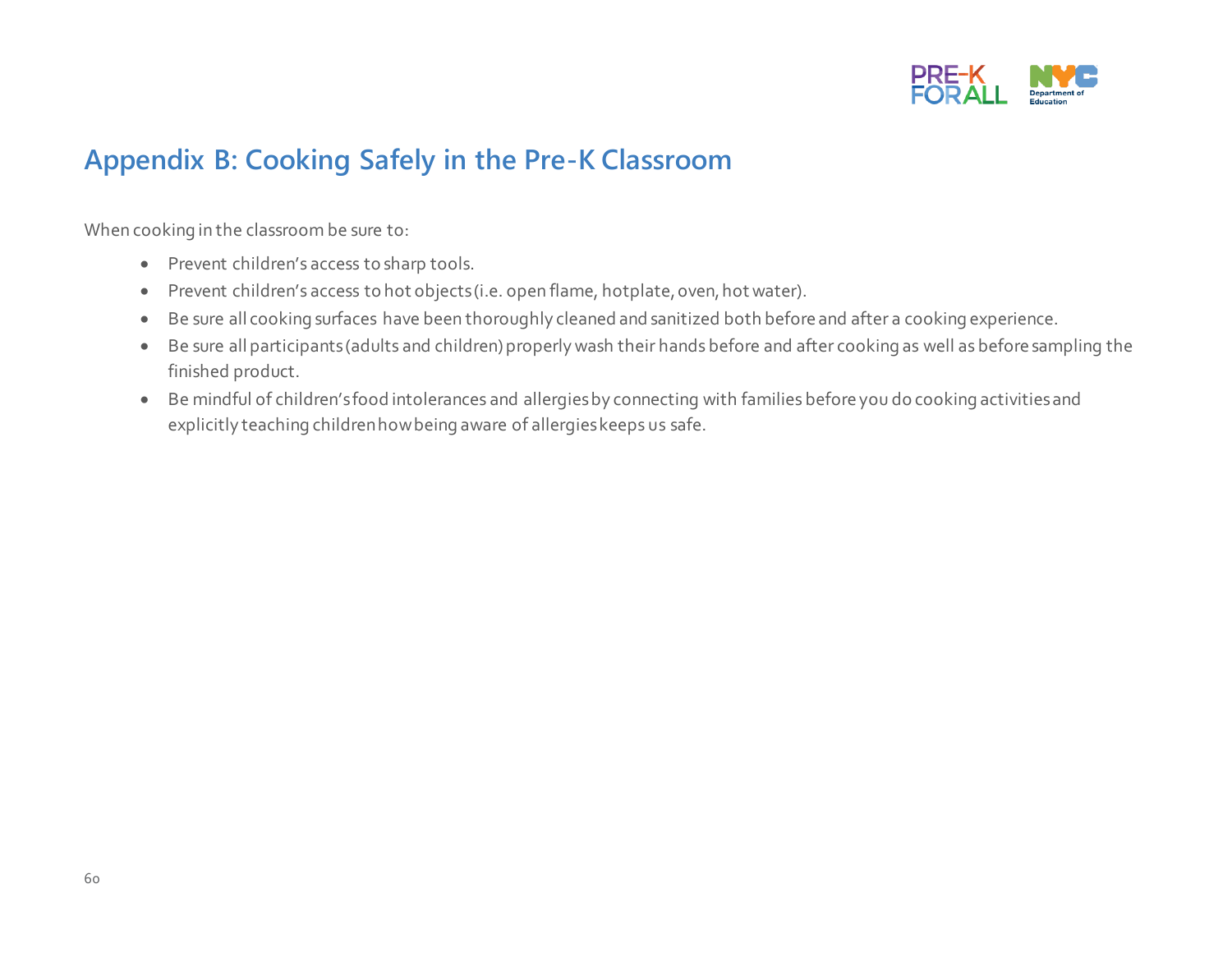

## **Appendix C: Recipes for Teachers**

### **Pumpkin Bread**

| Ingredients:                  | Directions:                                                                                                         |  |
|-------------------------------|---------------------------------------------------------------------------------------------------------------------|--|
| 2 cups flour                  |                                                                                                                     |  |
| 2 teaspoons cinnamon          | Preheat oven to 325°F                                                                                               |  |
| 1 teaspoon baking soda        | In a medium bowl, sift flour, cinnamon, baking soda, baking powder and salt together.                               |  |
| 1/4 teaspoon baking powder    | In a large bowl, mix the sugar, vegetable oil, eggs and vanilla. Pour the dry ingredients into the wet              |  |
| $\frac{1}{2}$ teaspoon salt   | ingredients and fold in the shredded pumpkin and pumpkin seeds.                                                     |  |
| $1\frac{1}{2}$ cups sugar     | After all of the ingredients are mixed well, pour into a non-stick (or greased and floured) 9x5x3 inch loaf<br>pan. |  |
| 3⁄4 cup vegetable oil         | Bake for 1 hour and 15 minutes, or until a toothpick, if inserted into the middle of the bread, comes out           |  |
| 3 large eggs                  | clean.                                                                                                              |  |
| 1 teaspoon vanilla extract    | Cool for 15 minutes in pan then remove from pan and place on a cooling rack until completely cool.                  |  |
| 3 cups shredded fresh pumpkin | To make muffins bake at $325^{\circ}$ F for 30 minutes.                                                             |  |
| 1 cup toasted pumpkin seeds   |                                                                                                                     |  |